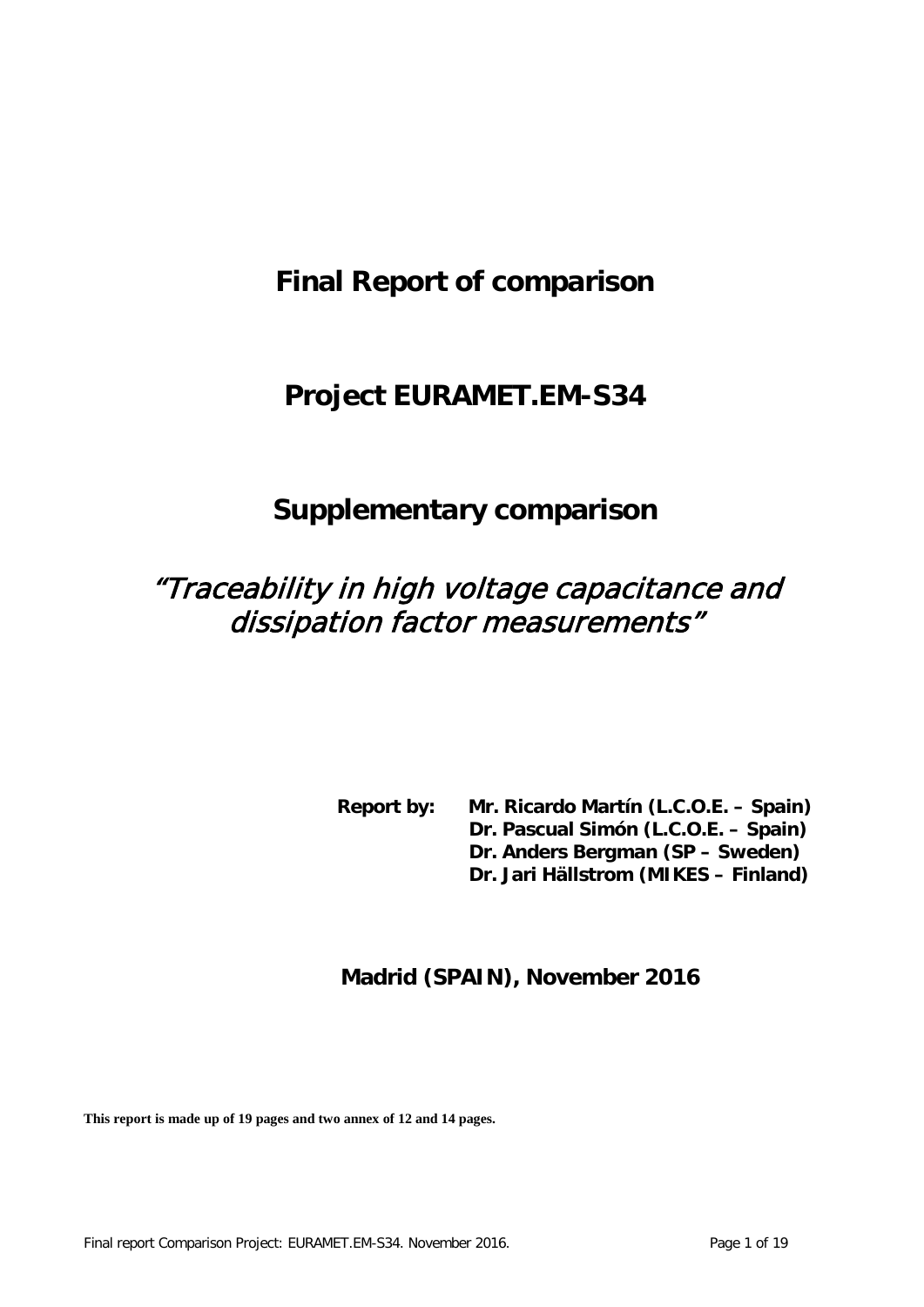## **1 Introduction**

Capacitance and loss dissipation factor (tan  $\delta$ ) are relevant parameters when testing high voltage equipment and also to assess condition of electrical insulation. It is important to ensure the accuracy of measurements especially when applying high voltage.

Measurement of capacitance and tan  $\delta$  constitutes an important area in high voltage testing and calibration laboratories, as well as manufacturer laboratories. The traceability of such measurements is underpinned by activity of National Metrology Institutes (NMIs) and Designated Institutes (DI). Then, it is key to check metrological capabilities of NMIs and DIs by using specifically developed mechanisms such us international comparison projects which include supplementary comparisons.

This comparison was proposed in order to check the capabilities of the participating institutes in the area of capacitance and loss dissipation factor.

Six national metrology institutes and/or designated institutes took part in this comparison project, all of them from EURAMET. Coordination of the comparison was carried out by the "Laboratorio Central Oficial de Electrotecnia" (LCOE) of the "Fundación para el Fomento de la Innovación Industrial" (FFII) from Spain as pilot laboratory. The travelling standards were provided by FFII-LCOE and the Swedish National Testing and Research Institute, SP.

A set of Reference Travelling Capacitors (TRCs) circulated among the participants that measured the capacitance and tan δ parameters of the travelling standards by using their own measuring systems. All the participants were asked to follow their usual measurement procedures corresponding to their best measurement capabilities.

The measurement period of this comparison started in March 2 010 and ended in May 2 013. Analysis of results called for additional measurements on the features of TRMS up to April 2016. Some draft reports were discussed before issuing this final report B. Previous draft reports were presented in May 2015 and January 2016.

# **2 Participants**

The participants and their affiliation, the six institutes involved, are listed in Table 1 in order of the TRMS circulation:

| R. Martín / T. García                          | FFII - LCOE, Fundación para el Fomento de la Innovación Industrial -<br>Laboratorio Central Oficial de Electrotecnia, Madrid, Spain |
|------------------------------------------------|-------------------------------------------------------------------------------------------------------------------------------------|
| I.Blanc / M. Agazar                            | LNE, Laboratoire National de métrologie et d'Essais, Trappes, France                                                                |
| J. Hällström / E. Suomalainen                  | MIKES, Centre for Metrology and Accreditation, Helsinki, Finland                                                                    |
| Anders Bergman/<br>Allan Bergman/Gunnar Eklund | SP, Technical Research Institute of Sweden, Borås, Sweden                                                                           |
| A. Merev                                       | TÜBITAK UME, TÜBITAK Ulusal Metroloji Enstitüsü, Gebze/Kocaeli,<br>Turkey                                                           |
| H. Seifert                                     | PTB, Physikalisch-Technische Bundesanstalt, Braunschweig, Germany                                                                   |

Table 1. List of comparison participants.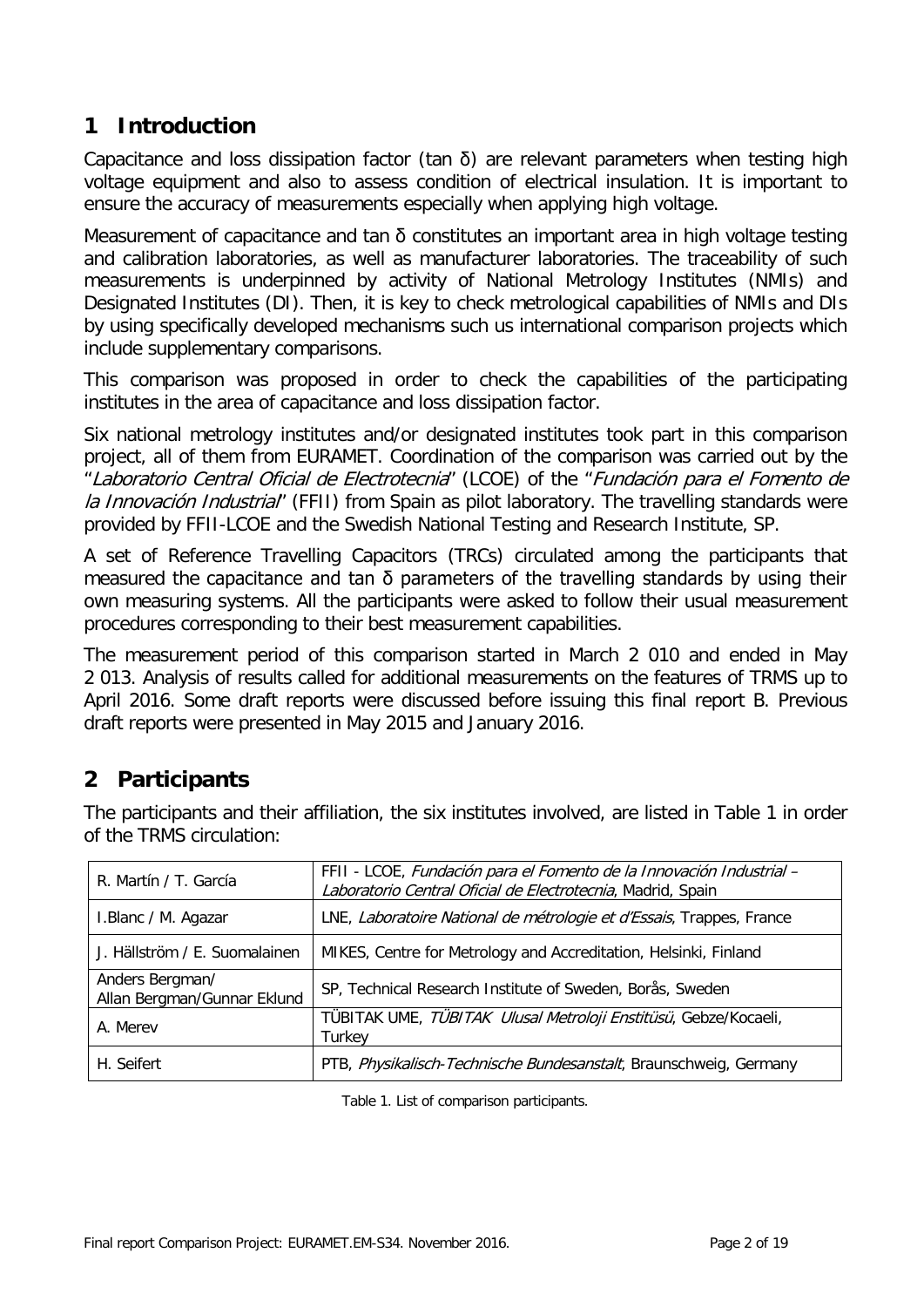# **3 Equipment**

### **3.1 Travelling standards**

### General requirements

The travelling standard consisted of a set of four reference capacitors (TRC) with fixed input and grounding leads and the corresponding connection cables.

Description of the TRMS:

Note: Annex I, "TRMS's Photos", of the comparison's technical protocol included pictures of the TRC as well as some setup details.

System 1:

|           | Capacitor: | Manufacturer:<br>Type:<br>LCOE reference:<br>Nominal capacitance:<br>Nominal voltage: | <b>TETTEX</b><br>3370/100/200<br>III-2-DT09-001<br>100 pF<br>200 kV |
|-----------|------------|---------------------------------------------------------------------------------------|---------------------------------------------------------------------|
| System 2: |            |                                                                                       |                                                                     |
|           | Capacitor: | Manufacturer:<br>Type:<br>Nominal capacitance:<br>Nominal voltage:                    | GenRad<br>100 pF<br>700 V                                           |
| System 3: |            |                                                                                       |                                                                     |
|           | Capacitor: | Manufacturer:<br>Type:<br>LCOE reference:<br>Nominal capacitance:<br>Nominal voltage: | <b>SP</b><br>III-2-DT09-009<br>500 nF<br>10 V                       |
| System 4: |            |                                                                                       |                                                                     |
|           | Capacitor: | Manufacturer:<br>Type:<br>LCOE reference:<br>Nominal capacitance:<br>Nominal voltage: | <b>SP</b><br>III-2-DT09-010<br>5 000 nF<br>10 V                     |

### **3.2 Reference measuring systems of participants**

According to the reports provided each participating institute carried out the comparison measurements using the following devices:

FFII-LCOE – Spain.

- High voltage measurements:
	- High precision C, L and tan  $\delta$  measuring bridge, TETTEX, type CT 2840, n<sup>o</sup> 176167.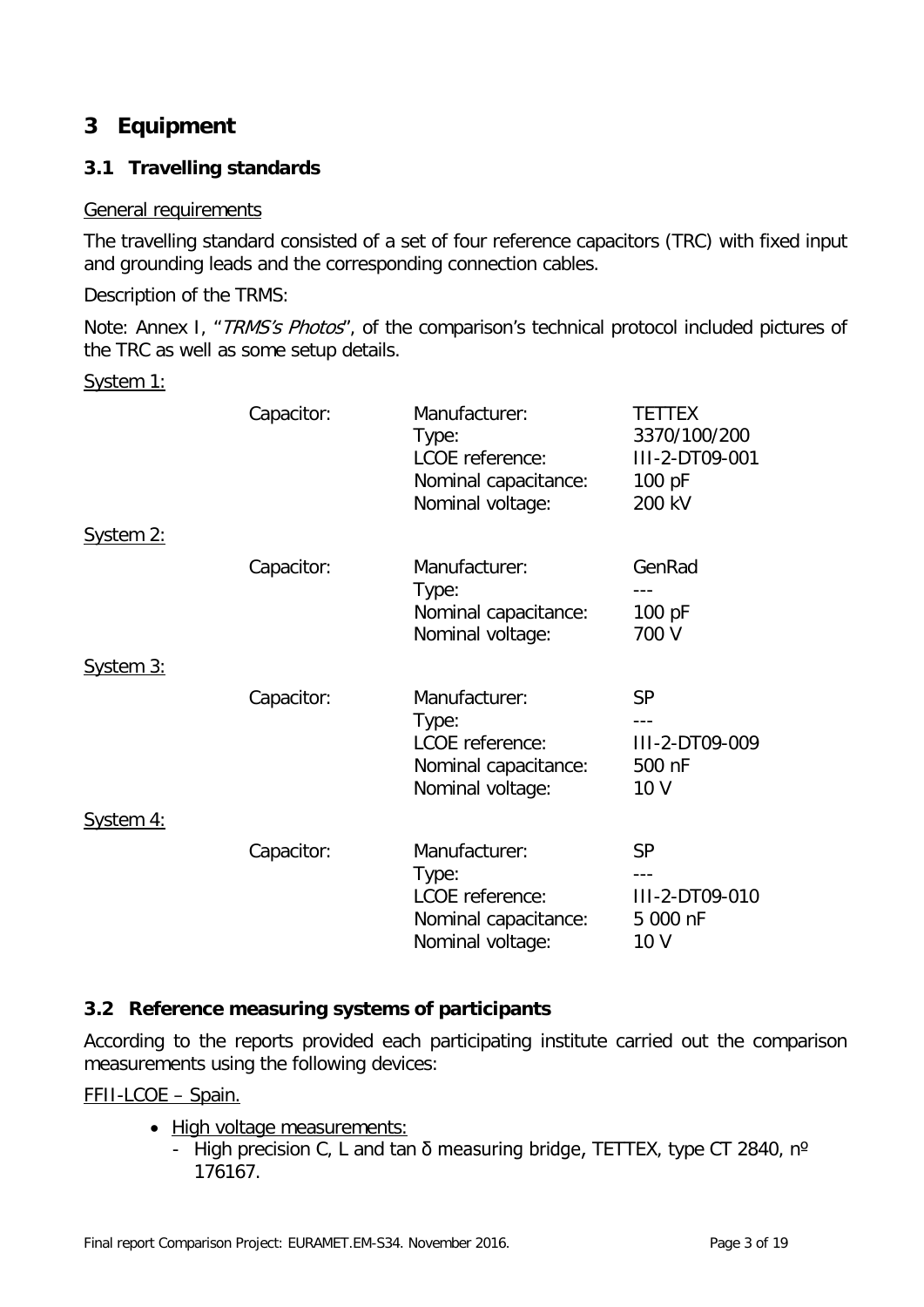- Low voltage measurements:
	- Capacitance bridge GENERAL RADIO, type 1615 A, S/N: 055 001.
	- LCR meter QUADTECH, type 1693, S/N: 7 496 590.

#### LNE – France

- Low voltage measurements:
	- Capacitance bridge: Andeen Hangerling, type 2700 A, S/N 00061.
	- Low voltage capacitor reference: Andeen Hangerling, type 11A, 100 pF, S/N 01268.
	- Low voltage capacitor reference 1-1111 µF, LCIE, id 1019266
- High voltage measurements:
	- Current comparator bridge: Tettex, type 2809, S/N 138050
	- High voltage capacitor reference: High Volt, type MCP300, 100 pF, S/N 881757.

#### MIKES – Finland

- Measurements with 53 Hz and 50 Hz frequency:
	- Current comparator bridge: Tettex, type 2809.
	- Standard capacitor: Tettex, 100 pF, 2 kV, type 3320.
	- Standard capacitor: Tettex, 1 nF, 2 kV, type 3320.
	- Standard capacitor: Tettex, 10 nF, 2 kV, type 3320.
	- Standard capacitor: Micafil, 100 pF, 200 kV, type PG1.
- Measurements with 1 kHz frequency, bridge method:
	- Capacitance bridge: Andeen Haagerling, type 2500 A.
	- Capacitance reference: Andeen Haagerling, AH11A 1192, 100 pF, code MIKES000129.
	- Capacitance reference: Genrad, 1404-A, 1 nF, code MIKES000138.
	- Capacitance reference: Genrad, 1409-L, 10 nF, code MIKES000136.
	- Capacitance reference: Genrad, 1409-T, 100 nF, code MIKES000137.
	- Capacitance reference: Quadtech, 1409-Y, 1 μF, code MIKES000139.
- Measurements with 1 kHz frequency, two DVM-method:
	- Sampling voltmeters: Agilent Technologies, type 3458 A.
	- Reference current shunt: 2 Ω, code MIKES000026.

#### SP – Sweden

- Measurements with power frequency (SP method 2903):
	- Manual current comparator bridge: Guildline, type 9910, SP ref. 602538.
	- Phase-sensitive null detector to detect bridge balance: Stanford Research SR850, SP ref. 503041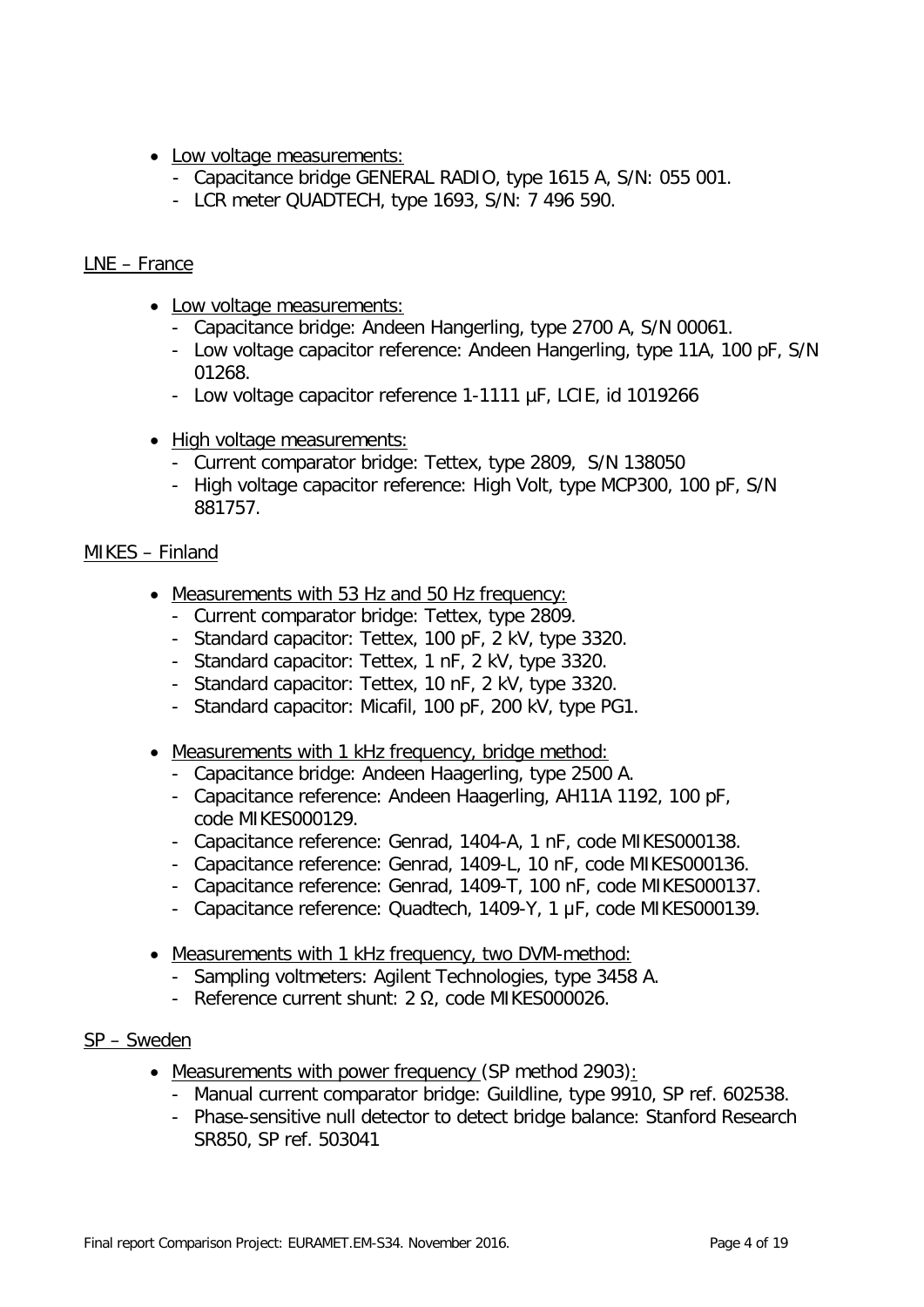- Low voltage capacitance reference: set of Genrad, GR 1404, 100 pF 10 nF, SP ref. 900107.
- High voltage capacitance reference: Haefely, NK300, 50 pF, SP ref. 501990.
- Measurements at 1 kHz, low voltage
	- 100 pF standard Andeen-Hagerling 11A, s/n 1114
	- 100 pF standard General Radio 1404-B, s/n 1382
	- 100 nF standard Sullivan mica, s/n 52217
	- 1000 nF standard Sullivan mica, s/n 51802
	- Capacitance bridge SP, SP ref. 602666
	- Capacitance bridge, Andeen-Hagerling AH2700A, s/n 00700326
	- LCR-meter Agilent E4980A, s/n E4980A-ATO-53425
	- Decade capacitor General Radio 1413, s/n 940

#### TÜBITAK UME – Turkey

- Low voltage measurements:
	- Capacitance measurement bridge: Andeen-Hangerling, type 2700A, TÜBİTAK ref : G1KA0027 sn: 000700166
	- Capacitance comparison bridge: UME, this is a homemade system and there is no serial number
	- Low voltage capacitance reference: Genrad, 1404A, 1000 pF, TÜBİTAK ref : G1KA0027 , sn: 3041335177
	- Low voltage capacitance reference: Agilent Technologies, 16380, 10 nF and 100 nF, G1KA0029, G1KA0030, sn :2519J00657.
- High voltage measurements:
	- Capacitance measurement bridge: LDIC, type LDV-5, TÜBITAK ref. UME-G1YG-0154, serial number 11743222.
	- Capacitance reference: High Volt, type MCP200, 100 Pf 200 kV, TÜBITAK ref. UME-G1KA-0009, serial number 884675.

### PTB – Germany

- Measurements with 1 kHz frequency, bridge method:
	- Capacitance bridge: Andeen Haagerling, type 2500 A, nr. 00761.
	- Low voltage capacitance reference: Genrad, 1404-B, nr. 2878.
- Measurements with 50 Hz frequency, bridge method:
	- Current comparator bridge (H.V.): PTB 1985, nr. 1.
	- Standard capacitor (L.V.): Genrad, 1404-B, nr. 2878.
	- Standard capacitor (H.V.): H&B CLP 250, nr. 40570.

### **3.3 Traceability**

Each national metrology institute carried out the comparison measurements using their own standards.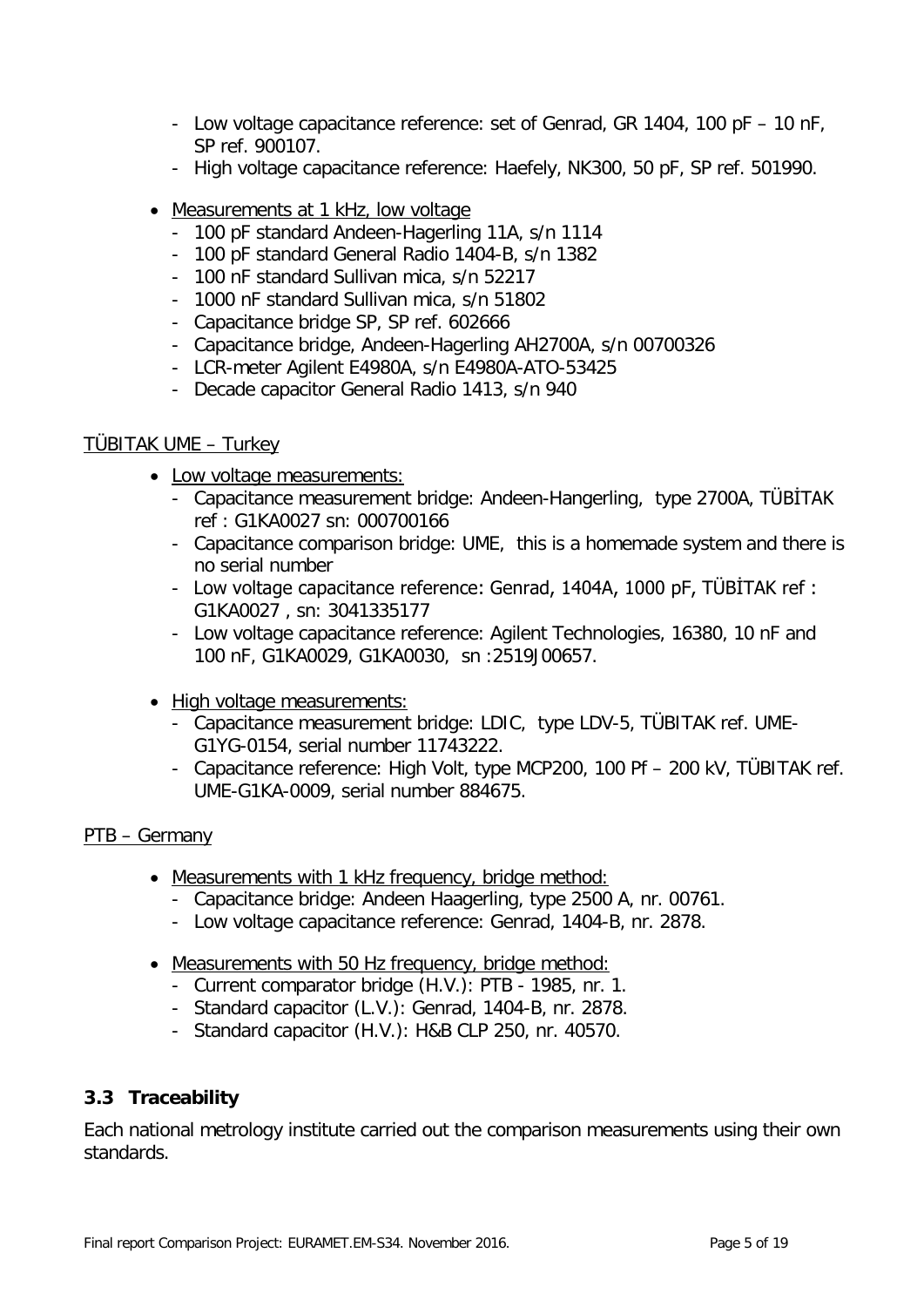Information provided about traceability for high voltage measurements is the following:

- LCOE: internal and CEM.
- LNE: internal.
- MIKES: internal.
- SP: internal.
- TÜBITAK UME: internal.
- PTB: internal

### **4 Organization of the comparison**

The travelling equipment was transported during the comparison inside robust containers made of metal, wood and styrofoam. As a result no damage of the TRCs occurred during the comparison measurements and it was not necessary to transport the standards personally.

The final time schedule of the comparison is shown in Table 2.

| Laboratory / Place of measurement                                           | <b>Measurement month</b>     |
|-----------------------------------------------------------------------------|------------------------------|
| FFII-LCOE I / Madrid, Spain                                                 | March, 2010                  |
| LNE / Trappes, France                                                       | July - August, 2010          |
| MIKES / Helsinki, Finland                                                   | August - September, 2010     |
| SP / Boras, Sweden                                                          | July - August, 2011          |
| TÜBITAK UME / Gebze/Kocaeli, Turkey                                         | November, 2011 - May, 2012   |
| PTB / Braunschweig, Germany                                                 | October 2 012 - April, 2 013 |
| LCOE / Madrid, Spain (TRC Check)                                            | May, 2012 and September 2013 |
| LCOE / Madrid, Spain (TRC temperature<br>dependence)                        | July, 2014                   |
| LCOE / Madrid, Spain (long term drift April, 2016<br>behaviour of system 1) |                              |

Table 2. Final comparison schedule.

The initial comparison schedule suffered several delays on account of different issues over the measurement stage. Additionally the schedule of this comparison was affected by the comparison project reference EURAMET.EM-S33 which ran in parallel sharing part of the travelling standards. As a result of that, several delays related to measurements of EURAMET.EM-S33 project ended up affecting this comparison.

Additionally, during the EURAMET's high voltage experts meeting held in September 2 011, the German institute PTB requested to take part in this comparison project so that this institute was included among the participants. PTB was due for comparison measurements in November 2 011 however they failed to carry out the measurements on account of internal planning issues and characterization of the standards they had to use on this project. Then the TRCs ended up in Turkey in order TÜBITAK UME could do the comparison measurements. PTB managed the ATA carnet required to get the system into Turkey.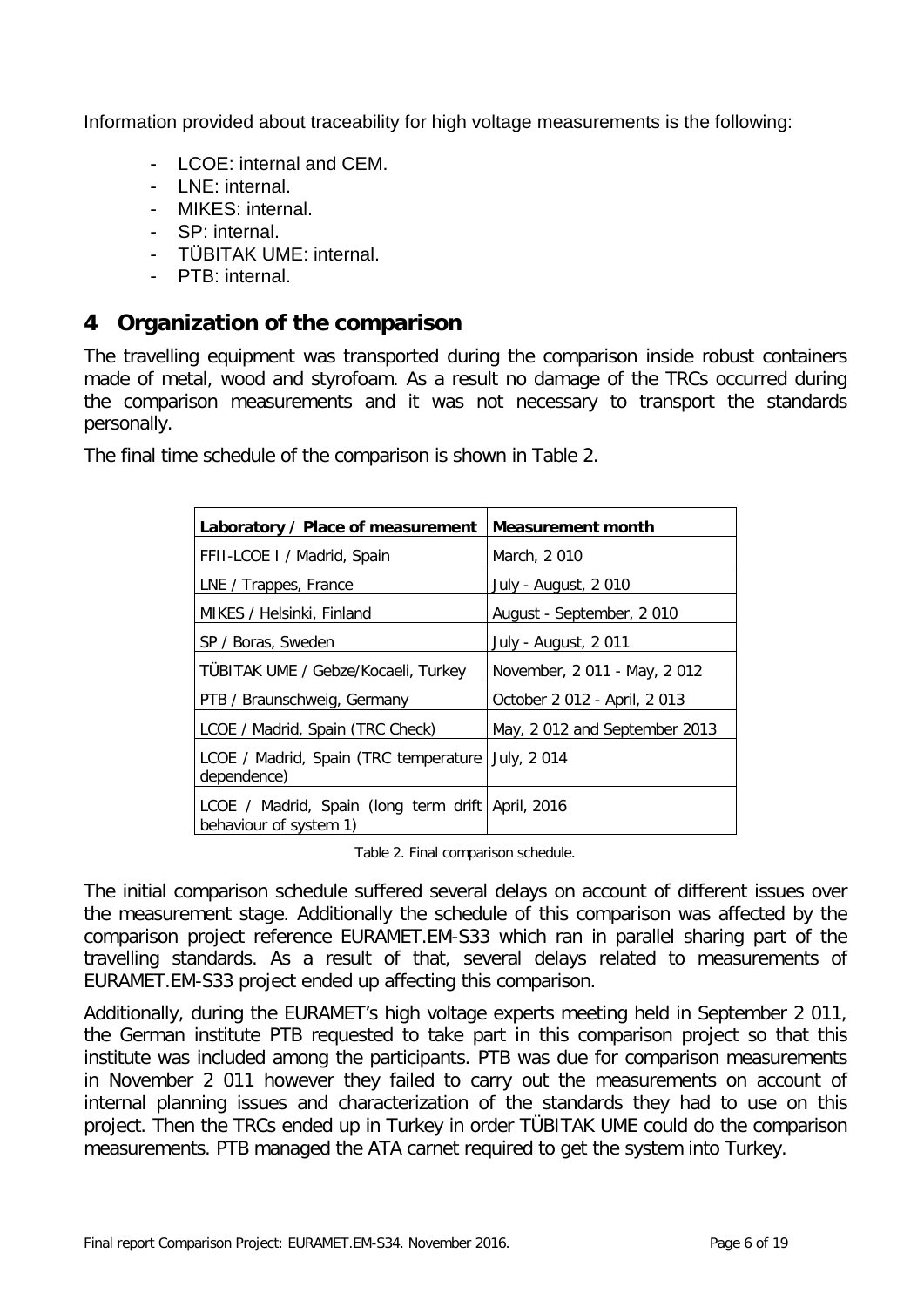The comparison measurements at TÜBITAK UME took also much longer than expected because of lack of qualified personnel due to unexpected on-site works plus the fact that the head of the high voltage service was in Finland to participate in work related to the development of the ultra-high voltage DC divider in the frame of the EMRP ENG07. That delay was related to EURAMET.EM-S33 comparison project measurements. Several attempts were made in order to bring forward some remaining measurements but it was not possible in the end.

The TRMS was shipped from Turkey to Spain where FFII-LCOE checked it. When PTB was ready to do the comparison measurements the travelling standards were shipped again to Germany, where measurements were finally carried out.

At the end of April 2 013 the TRMS arrived to LCOE in Madrid where a new set of checking measurements was performed in September.

In order to correct the influence of the different temperature conditions of participants, additional measurements of capacitance coefficient of TRMS were performed at LCOE during 2014.

After referring the capacitance measurements to 23 °C some important differences between participant measurements for system 1 still persist, this could be explained due to some long term drift of 200 kV capacitor, due perhaps to some small gas leak. Previous measurements at LCOE could not detect this drift due to large uncertainty, but taking into account that intercomparison lasted for more than three years and that measurement uncertainty of some of participants is very small, this effect should not be neglected. For this reason, long term drift was evaluated and confirmed, repeating low voltage measurements with lower uncertainty at LCOE in April 2016. Finally a new reference value of system 1 was evaluated taking into account this long term drift and the measurement date of each participant.

### **5 Comparison measurements**

### **5.1 General**

Capacitance and loss dissipation factor of each travelling reference capacitor described in clause 3.1 above was proposed on this comparison project. The participating laboratories were asked to follow their usual measurement procedures to reach their best measurement capabilities with respect to the allowed time frame for the comparison.

Ambient temperature of  $23^{\circ}C \pm 2^{\circ}C$  during the comparison measurements was recommended in order to avoid the uncertainty source related to temperature dependence of the travelling standards.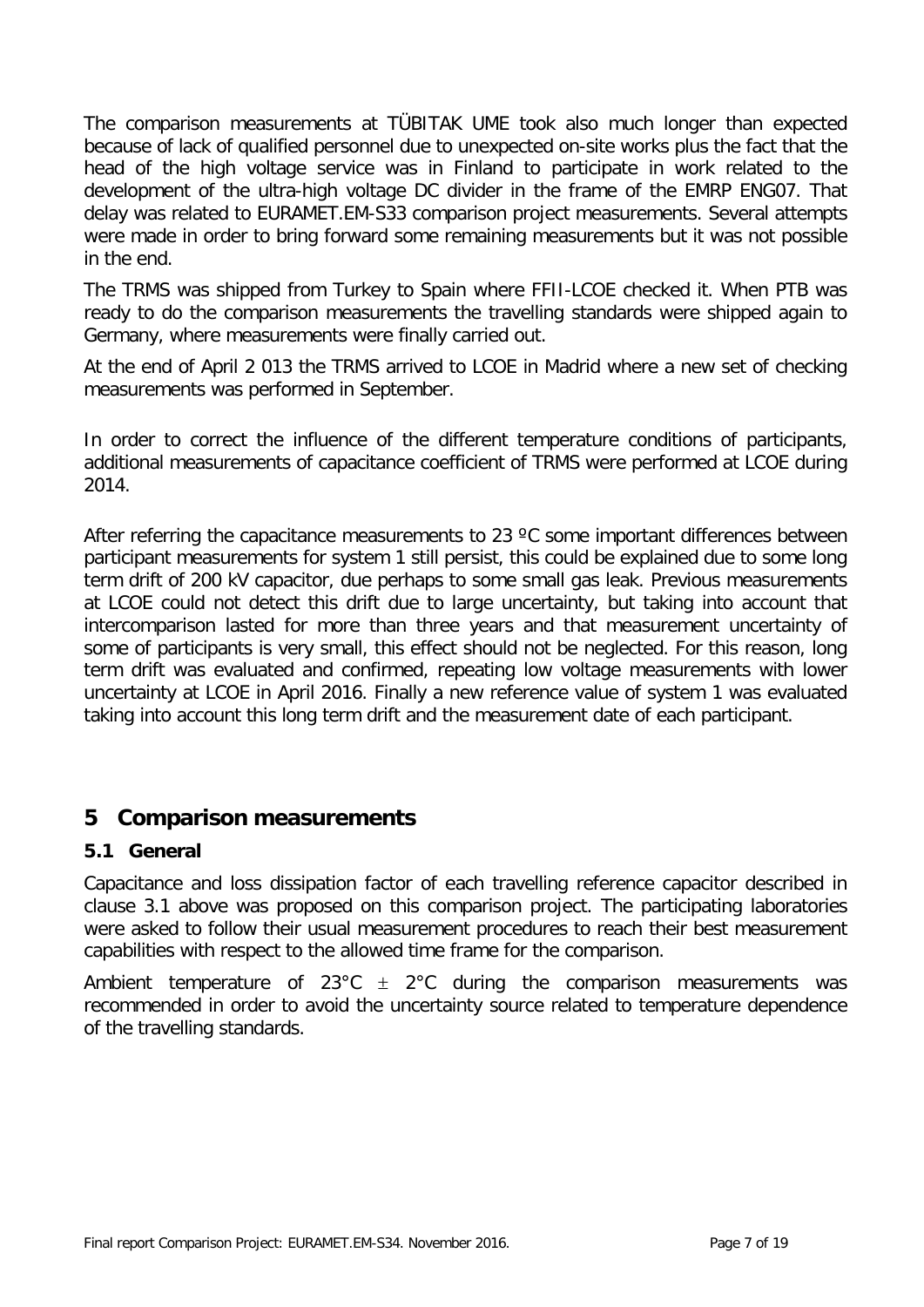All participants were asked to provide their results with the associated uncertainty of measurement, a comprehensive uncertainty budget at the level of one standard uncertainty and information about the number of effective degrees of freedom. The uncertainty of measurement had to be estimated according to the ISO Guide to the Expression of Uncertainty in Measurement (GUM).

A different set of measurements was suggested depending on the travelling system considered.

### **5.2 System 1: voltage dependence from 1 kV to 200 kV**

Determination of the relative change of capacitance and tangent δ of the System 1 at the following voltage levels:

| lowest    | kV<br>г n | 100 kV | kV<br>150 | 200 kV |
|-----------|-----------|--------|-----------|--------|
| practical | bU        |        |           |        |

Table 3. Comparison measurements: voltage dependence of System 1.

Measurement frequency: 50 Hz.

### **5.3 System 1: measurement of absolute value of capacitance and tan δ**

Determination of the capacitance and tangent δ of the System 1 was proposed at the voltage levels of 0.7 V and /or 2 kV. These measurements had to be done at the frequencies of 53 Hz and 1 kHz according to the following table.

| Frequency<br>Hz) | Voltage levels                                       |
|------------------|------------------------------------------------------|
| 53               | 0.7 kV or/and 2 kV                                   |
| 1 000            | 1 V to 10 V, determined by the low<br>voltage bridge |

Table 4. Comparison measurements: capacitance and tan δ of System 1.

### **5.4 System 2: measurement of absolute value of capacitance and tan δ**

Determination of the capacitance and tangent δ of the System 2 was proposed at the frequencies and voltages shown in the following table:

| Frequency<br>(Hz) | Voltage levels                                       |
|-------------------|------------------------------------------------------|
| 53                | $0.7$ kV                                             |
| 1 000             | 1 V to 10 V, determined by the low<br>voltage bridge |

Table 5. Comparison measurements: capacitance and tan δ of System 2.

### **5.5 Systems 3 and 4: measurement of absolute value of capacitance and tan δ**

Determination of the capacitance and tangent δ of the Systems 3 and 4 was proposed at the frequencies and voltages shown in the following table: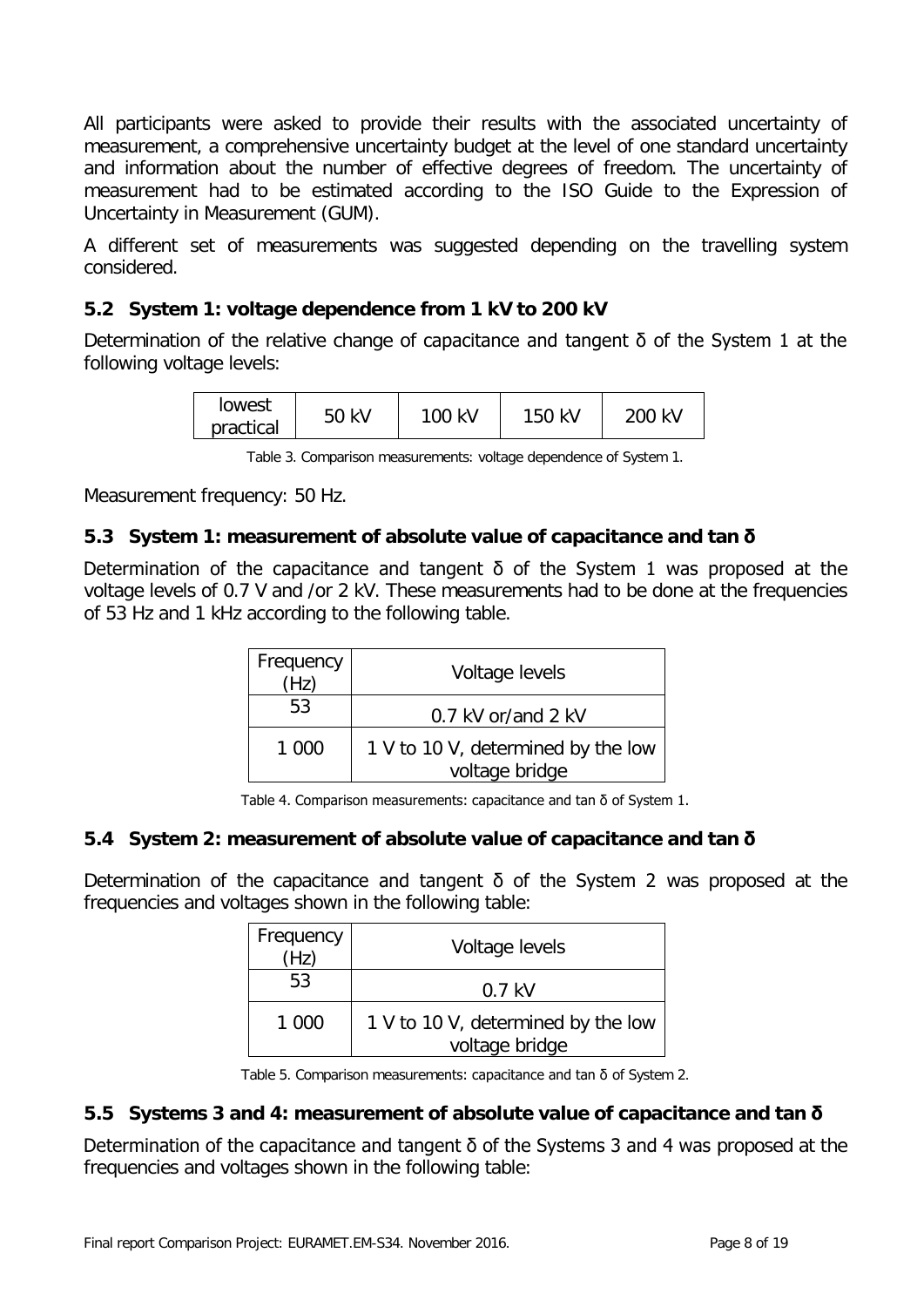| Frequency | Voltage levels                                       |    |
|-----------|------------------------------------------------------|----|
| (Hz)      |                                                      |    |
| 50        |                                                      | 10 |
| 1 000     | 1 V to 10 V, determined by the low<br>voltage bridge |    |

Table 6. Comparison measurements: capacitance and tan δ of Systems 3 and 4.

## **6 Comparison results**

### **6.1 General**

The comparison results provided by the participants are shown in the following clauses. Every institute did not perform every set of measurements scheduled so that the number of participants changes depending on the part of the comparison considered.

Capacitance and loss dissipation factor are shown as reported by the participants, together with their measurement uncertainties ( $k = 1$ ). Moreover, ambient temperatures during measurements are included so that it is possible to estimate their influence on compatibility and consistency of results.

Annex II of this report includes the graphical image of this comparison results so that it is possible to check consistency among the participants on the base of their measurements and standard uncertainties.

### **6.2 TRMS stability and temperature coefficient.**

LCOE measured the TRMS twice, in May 2012 and in September 2013. Taking into account the measuring uncertainty of LCOE, the TRMS systems 2, 3 and 4 are considered very stable because the relative change between measurements is very small in comparison with the measuring uncertainty.

| Capacitor | Nominal |                             | <b>Measuring conditions</b> | Relative<br>change<br>(ppm) | u(ppm) |
|-----------|---------|-----------------------------|-----------------------------|-----------------------------|--------|
| System 2  | 100 pF  | $(23 \pm 1)$ <sup>o</sup> C | 10 V, 1 kHz                 | $-20$                       | 50     |
| System 3  | 500 nF  | $(23 \pm 1)$ <sup>o</sup> C | 10 V, 1 kHz                 | $-14$                       | 57     |
| System 4  | 5000 nF | $(23 \pm 1)$ <sup>o</sup> C | 10 V, 1 kHz                 | $-2$                        | 100    |

Table 7. Relative change between initial and final measurements and associated standard uncertainty.

LCOE measured capacitance of system 1 in May 2012 and in September 2013, but measurement uncertainty was too big to clearly detect a possible drift in a relatively short period. Taking into account that participant measurements suggest a possible linear drift of system 1 capacitance, due perhaps a small gas leak, additional low voltage capacitance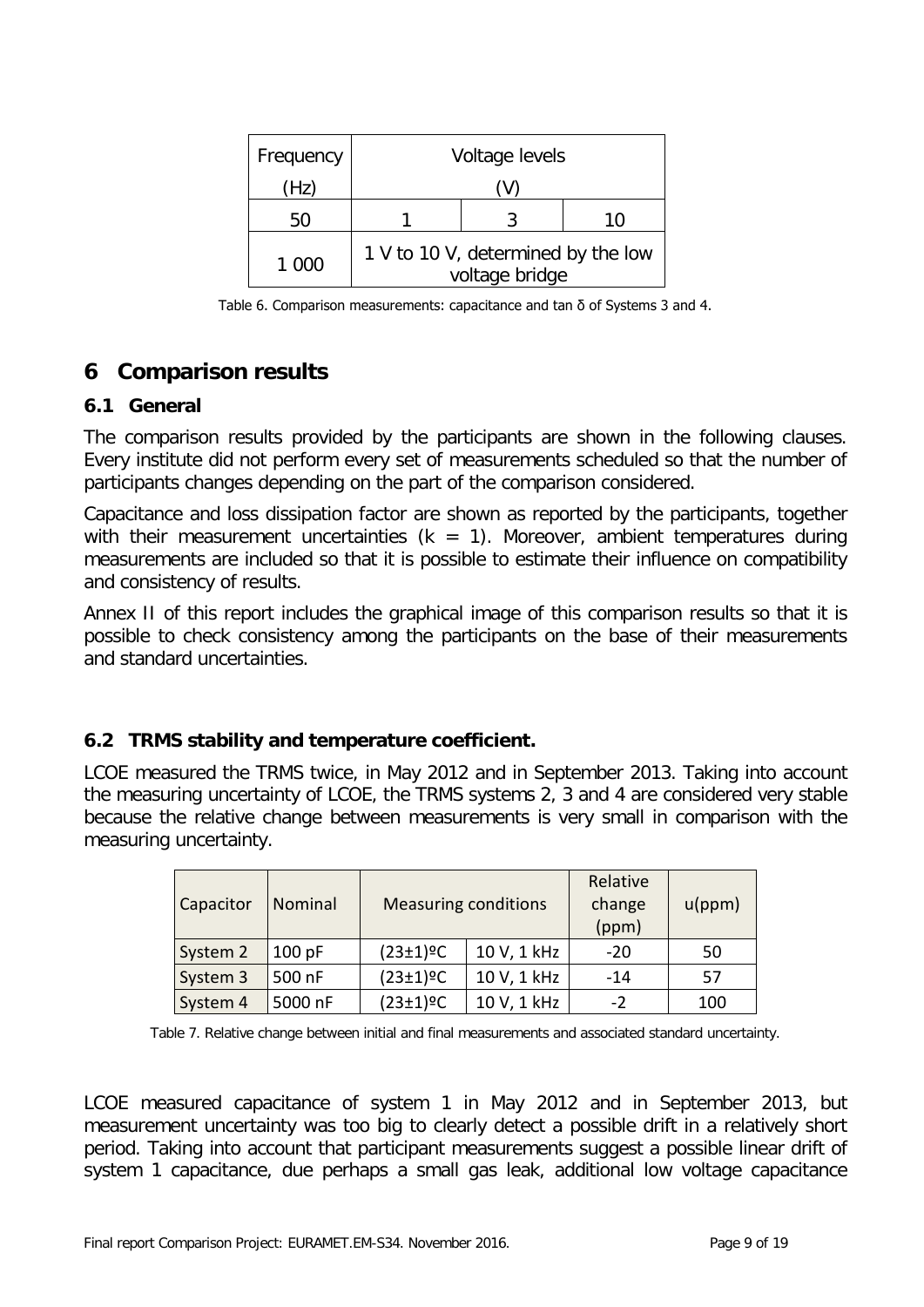measurements were repeated at LCOE in April 2016 with the minimum possible uncertainty. Results are summarized in table 8 and show important drift for system 1 capacitance.

Due to the fact that the comparison lasted for more than three years with quite small measurement uncertainty for some of participants, it is clear that the long term drift should be considered when determining CRV for system 1

| Capacitor | Date                          | Measured<br>value (pF) |                             | <b>Measuring conditions</b> | Relative<br>change<br>(ppm) | u(ppm) |
|-----------|-------------------------------|------------------------|-----------------------------|-----------------------------|-----------------------------|--------|
|           | September 2013                | 100,044                | $(23 \pm 1)$ <sup>o</sup> C | 10 V, 1 kHz                 |                             | 60     |
| System 1  | <b>April 2016</b><br>100,0385 |                        | $(23 \pm 1)$ <sup>o</sup> C | 10 V, 1 kHz                 | -55                         | 16     |

Table 8. Relative change between initial and final measurements and associated standard uncertainty for system 1.

According to LCOE characterization in low voltage (10 V or 1 V, 1kHz) temperature coefficients, TC, of capacitor systems 1, 3 and 4 are summarized in table 9.

Temperature coefficient of system 2 is very small  $(2 \pm 2)$  ppm / $\degree$ C according to manufacturer specifications. The actual temperature coefficient was measured by SP in June 2015, resulting a value of  $(1.8 \pm 0.8)$  ppm/<sup>o</sup>C.

| Capacitor | Nominal | Temperature<br>range                    | <b>TC</b><br>(ppm/2C) | u(ppm/2C)     |
|-----------|---------|-----------------------------------------|-----------------------|---------------|
| System 1  | 100 pF  | 20,5ºC  23ºC                            | 14,2                  | 3             |
|           |         | 23ºC  25,5ºC                            | 17,3                  | 3             |
| System 2  | 100 pF  | $-20$ <sup>o</sup> C  65 <sup>o</sup> C | 1,8                   | 0,8           |
| System 3  | 500 nF  | 20,5ºC  23ºC                            | 2,7                   | 1             |
|           |         | 23°C  25°C                              | 3,3                   | 1             |
| System 4  | 5000 nF | 20,5ºC  23ºC                            | 6,9                   | $\mathcal{P}$ |
|           |         | 23°C  25°C                              | 4,9                   | າ             |

Table 9. Temperature coefficients of capacitor systems.

### **6.3 Results of voltage dependence of System 1 from 1 kV to 200 kV**

Results of voltage dependence study performed by the participating institutes are summarized in tables 10 and 11. Voltage dependence is referred to the value measured at the lowest voltage level.

Table 10 includes voltage dependence of the travelling System 1 regarding capacitance measurements whilst table 11 shows the voltage dependence to tan δ values.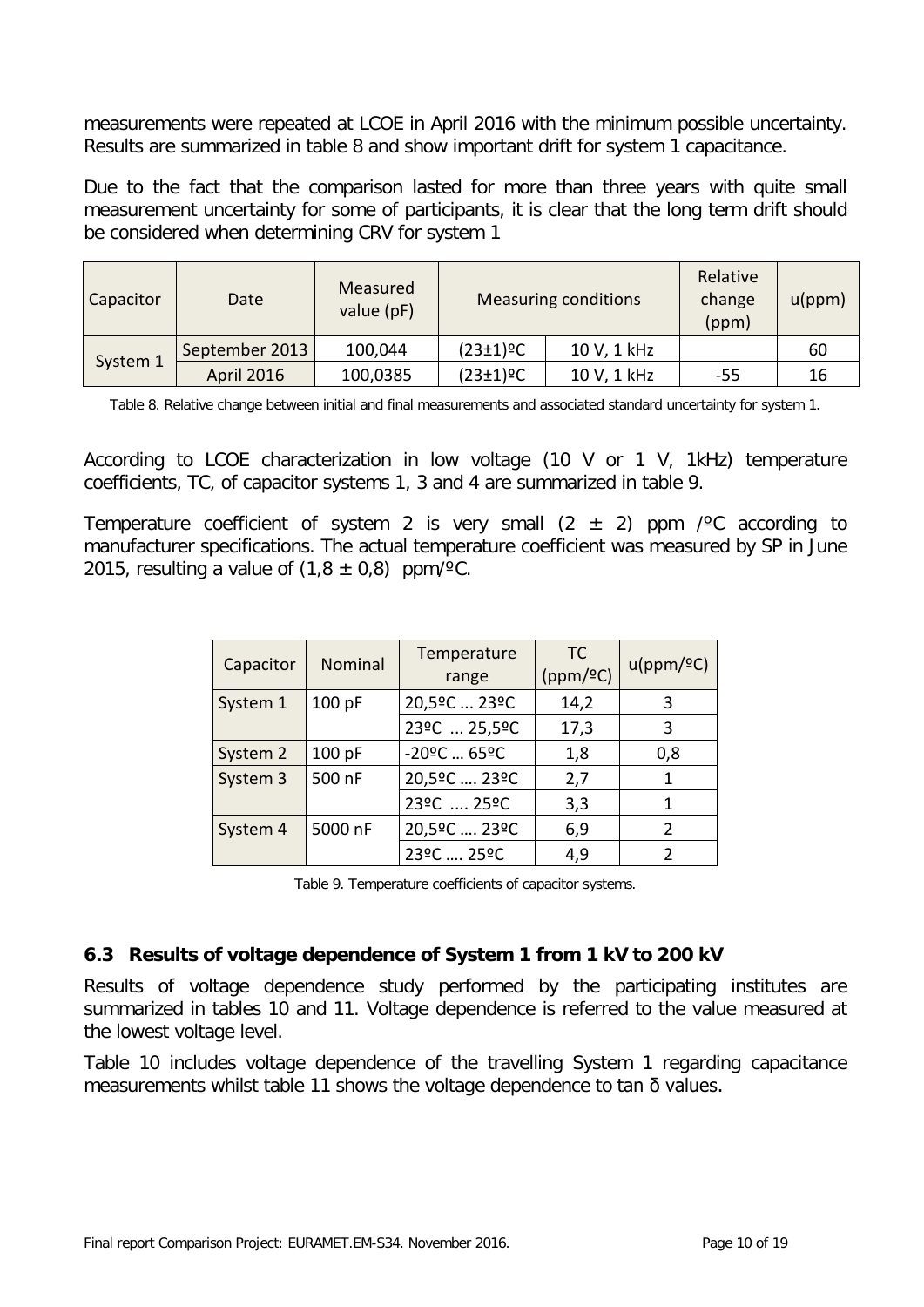|         | Change of capacitance from lowest practical voltage |                         |                 |                |              |              |        |                          |                |       |  |
|---------|-----------------------------------------------------|-------------------------|-----------------|----------------|--------------|--------------|--------|--------------------------|----------------|-------|--|
| Voltage |                                                     | Participating Institute |                 |                |              |              |        |                          |                |       |  |
| level   | <b>LNE</b>                                          |                         | <b>MIKES</b>    |                |              | <b>SP</b>    |        | <b>PTB</b>               | <b>TÜBITAK</b> |       |  |
| (kV)    | ΔC                                                  | $\mathbf{U}$            | ΔC              | u              | ΔC           | $\mathbf{U}$ | ΔС     | u                        | ΔC             | u     |  |
|         | (pF)                                                | (ppm)                   | (pF)            | (ppm)          | (pF)         | (ppm)        | (pF)   | (ppm)                    | (pF)           | (ppm) |  |
| 0,005   | 0                                                   |                         | $\qquad \qquad$ |                |              |              |        |                          |                |       |  |
| 1       |                                                     |                         | $\qquad \qquad$ |                |              |              | 0      | $\overline{\phantom{0}}$ | $\Omega$       |       |  |
| 10      |                                                     |                         | $\Omega$        |                | $\mathbf{0}$ |              |        |                          |                |       |  |
| 50      | $-0.0000$                                           | 25                      | 0.0004          | $\overline{2}$ | 0.0005       | 5            | 0.0005 | 3                        | 0.0186         | 203   |  |
| 100     | 0.0016                                              | 25                      | 0.0020          | 3              | 0.0019       | 5            | 0.0021 | 3                        | 0.0129         | 202   |  |
| 150     | 0.0040                                              | 25                      | 0.0046          | 4              | 0.0045       | 5            | 0.0047 | 3                        | 0.0234         | 203   |  |
| 200     | 0.0076                                              | 35                      | 0.0083          | 5              | 0.0082       | 5            | 0.0083 | 3                        | 0.0244         | 203   |  |

Note: Missing participants did not perform the measurements.

Table 10. Comparison results: Voltage dependence System 1. Capacitance measurements with standard uncertainty reported by participants.

|         | Change of $tan \delta$ from lowest practical voltage |                         |               |                |                |                              |                |               |  |  |  |
|---------|------------------------------------------------------|-------------------------|---------------|----------------|----------------|------------------------------|----------------|---------------|--|--|--|
| Voltage |                                                      | Participating Institute |               |                |                |                              |                |               |  |  |  |
| level   | <b>LNE</b>                                           |                         | <b>MIKES</b>  |                | <b>SP</b>      |                              | <b>TÜBITAK</b> |               |  |  |  |
| (kV)    | Δ tan δ                                              | u                       | $Δ$ tan δ     | $\mathbf{U}$   | Δtan δ         | u                            | Δ tan δ        | u             |  |  |  |
|         | $(.~10^{-6})$                                        | $(.~10^{-6})$           | $(. 10^{-6})$ | $(. 10^{-6})$  | $(. 10^{-6})$  | $(. 10^{-6})$                | $(. 10^{-6})$  | $(.~10^{-6})$ |  |  |  |
| 0,005   | 0                                                    |                         |               |                |                | $\qquad \qquad \blacksquare$ |                |               |  |  |  |
| 1       |                                                      |                         |               |                |                |                              | 0              |               |  |  |  |
| 10      |                                                      |                         | 0             |                | 0              | $\qquad \qquad \blacksquare$ |                |               |  |  |  |
| 50      | -6                                                   | 20                      | $-1$          | $\overline{2}$ | $\overline{2}$ | 4                            | 4              | 20            |  |  |  |
| 100     | -6                                                   | 20                      | $-0$          | $\overline{2}$ | $\overline{2}$ | 4                            | -0             | 20            |  |  |  |
| 150     | -6                                                   | 20                      | $\Omega$      | $\overline{2}$ | $\overline{2}$ | 4                            | 5              | 20            |  |  |  |
| 200     | -6                                                   | 20                      | 12            | 10             | 4              | 4                            | 4              | 20            |  |  |  |

Note: Missing participants did not perform the measurements.

Table 11. Comparison results: Voltage dependence System 1. Tan δ measurements with standard uncertainty reported by participants.

Next ambient temperature measurement conditions of the room reported by the participants are collected in table 12.

|                                                                                                                                                        | <b>Ambient temperature conditions during measurements</b> |  |     |                |  |  |  |  |  |  |  |
|--------------------------------------------------------------------------------------------------------------------------------------------------------|-----------------------------------------------------------|--|-----|----------------|--|--|--|--|--|--|--|
| Participating Institute                                                                                                                                |                                                           |  |     |                |  |  |  |  |  |  |  |
| LNF                                                                                                                                                    | <b>MIKES</b>                                              |  | PTR | <b>TÜBITAK</b> |  |  |  |  |  |  |  |
| 21.9 °C ± 0.05 °C<br>$23^{\circ}$ C ± 1 $^{\circ}$ C<br>$23^{\circ}$ C + 1 $^{\circ}$ C<br>$23^{\circ}$ C ± 1 $^{\circ}$ C<br>21.0 °C ± 0.2 °C $\vert$ |                                                           |  |     |                |  |  |  |  |  |  |  |

Table 12. Comparison results: Voltage dependence System 1. Ambient temperature conditions

Concerning the measurement temperatures, the participating institutes had apparently not the same understanding of the information to be reported. The objective of the intercomparison was to maintain ambient temperature as close as possible to 23 ºC in such a way those measurements could be easily compared. Nevertheless this objective was not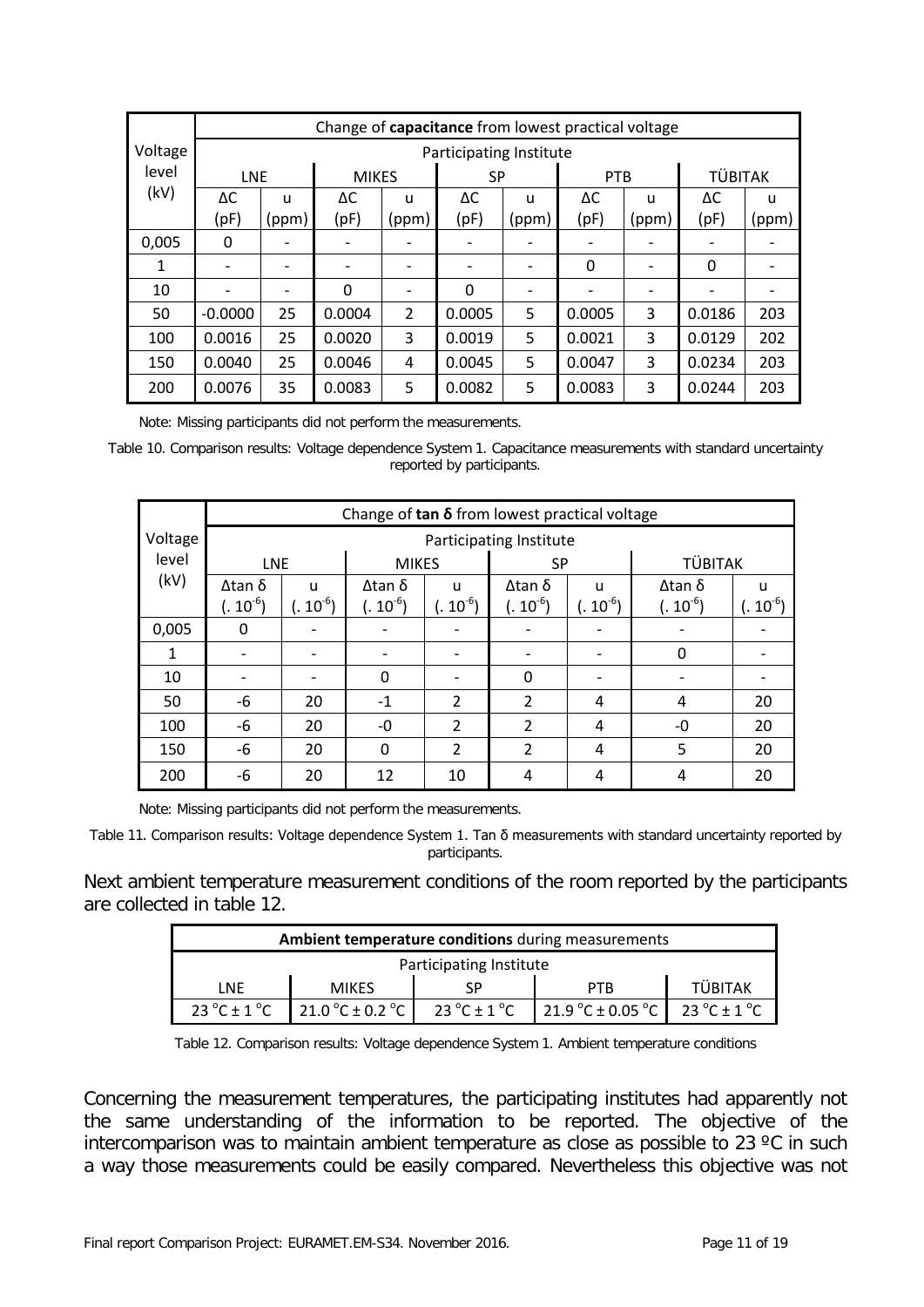clearly identified in the technical protocol because the condition was only to keep ambient temperature on the value  $23^{\circ}$ C  $\pm$  2°C. In consequence some participants reported ambient temperature conditions of the HV laboratory (typically 23  $\degree$ C  $\pm$  1 $\degree$ C) and others reported the exact temperature of the laboratory and its change (for instance 21,9  $\degree$ C  $\pm$  0,05 $\degree$ C).

### **6.4 Results of measurement of absolute value of capacitance and tan δ, System 1**

Tables 13 and 14 show results of capacitance and tan  $\delta$  values reported by the participants for the travelling System 1, respectively, as well as the corresponding uncertainties. Voltage and frequency measurement parameters used by each institute are also indicated.

|                         |             |       |              |                          | Capacitance of System 1 |                          |            |                          |                |       |
|-------------------------|-------------|-------|--------------|--------------------------|-------------------------|--------------------------|------------|--------------------------|----------------|-------|
| Frequency /             |             |       |              |                          | Participating Institute |                          |            |                          |                |       |
| Voltage                 | <b>LCOE</b> |       | <b>MIKES</b> |                          | <b>SP</b>               |                          | <b>PTB</b> |                          | <b>TÜBITAK</b> |       |
|                         |             | u     |              | u                        |                         | u                        |            | u                        |                | u     |
|                         | (pF)        | (ppm) | (pF)         | (ppm)                    | (pF)                    | (ppm)                    | (pF)       | (ppm)                    | (pF)           | (ppm) |
| 50 Hz / 0.7 kV          |             |       |              | $\overline{\phantom{a}}$ | 100.0441                | 4                        | 100.03992  | 2.5                      | 100.0360       | 200   |
| 53 Hz / 2 kV            |             |       | 100.0430     | 11                       |                         | $\overline{\phantom{a}}$ | 100.03992  | 2.5                      | 100.0410       | 200   |
| $1$ kHz $/$ $\leq$ 10 V | 100.044     | 60    |              | $\overline{\phantom{a}}$ | 100.04344               | 17                       |            | $\overline{\phantom{a}}$ |                |       |
| 1 kHz / 0.7 kV          |             |       |              |                          |                         | $\overline{\phantom{a}}$ | 100.03992  | 1.4                      |                |       |

Note: Missing participants did not perform the measurements.

Table 13. Comparison results: Capacitance measurement of System 1 with standard uncertainty reported by participants.

|                         |             | Loss dissipation factor of System 1 |              |           |                |                       |            |             |                |            |  |  |
|-------------------------|-------------|-------------------------------------|--------------|-----------|----------------|-----------------------|------------|-------------|----------------|------------|--|--|
| Frequency /             |             | Participating Institute             |              |           |                |                       |            |             |                |            |  |  |
| Voltage                 | <b>LCOE</b> |                                     | <b>MIKES</b> |           | <b>SP</b>      |                       | <b>PTB</b> |             | <b>TÜBITAK</b> |            |  |  |
|                         | tan δ       | <b>u</b>                            | tan δ        | u         | tan δ          | u                     | tan δ      | u           | tan δ          | u          |  |  |
|                         | $(10^{-6})$ | $(1.10^{-6})$                       | $.10^{-6}$   | $.10^{6}$ | $.10^{-6}$     | $\cdot \cdot 10^{-6}$ | $.10^{-6}$ | $(10^{-6})$ | $.10^{-6}$     | $.10^{-6}$ |  |  |
| 50 Hz / 0.7 kV          |             |                                     |              |           | 5.             | 3                     |            |             | 3              | 20         |  |  |
| 53 Hz / 2 kV            |             |                                     | 9            | 3         |                |                       |            |             | 2              | 20         |  |  |
| $1$ kHz $/$ $\leq$ 10 V | ⇁           | 49                                  |              |           | $\overline{2}$ |                       |            |             |                |            |  |  |
| 1 kHz / 0.7 kV          |             |                                     |              |           |                |                       |            |             |                |            |  |  |

Note: Missing participants did not perform the measurements.

Table 14. Comparison results: tan δ measurement of System 1 with standard uncertainty reported by participants.

Ambient temperature measurement conditions reported by the participants are shown in table 15.

|                                 | Ambient temperature conditions during measurements                                                       |  |            |                |  |  |  |  |  |  |  |  |
|---------------------------------|----------------------------------------------------------------------------------------------------------|--|------------|----------------|--|--|--|--|--|--|--|--|
| Participating Institute         |                                                                                                          |  |            |                |  |  |  |  |  |  |  |  |
| LCOF                            | <b>MIKES</b>                                                                                             |  | <b>PTR</b> | <b>TÜBITAK</b> |  |  |  |  |  |  |  |  |
| $23^{\circ}$ C ± 1 $^{\circ}$ C | 21.0 °C ± 0.2 °C $\parallel$<br>23 $^{\circ}$ C ± 1 $^{\circ}$ C<br>21.9 °C ± 0.3 °C<br>23 °C $\pm$ 1 °C |  |            |                |  |  |  |  |  |  |  |  |

Table 15. Comparison results: Capacitance and tan δ of System 1. Ambient temperature conditions.

In order to better compare measurements, all results should be referred to 23  $\degree$ C, using for instance the temperature coefficient of the capacitor.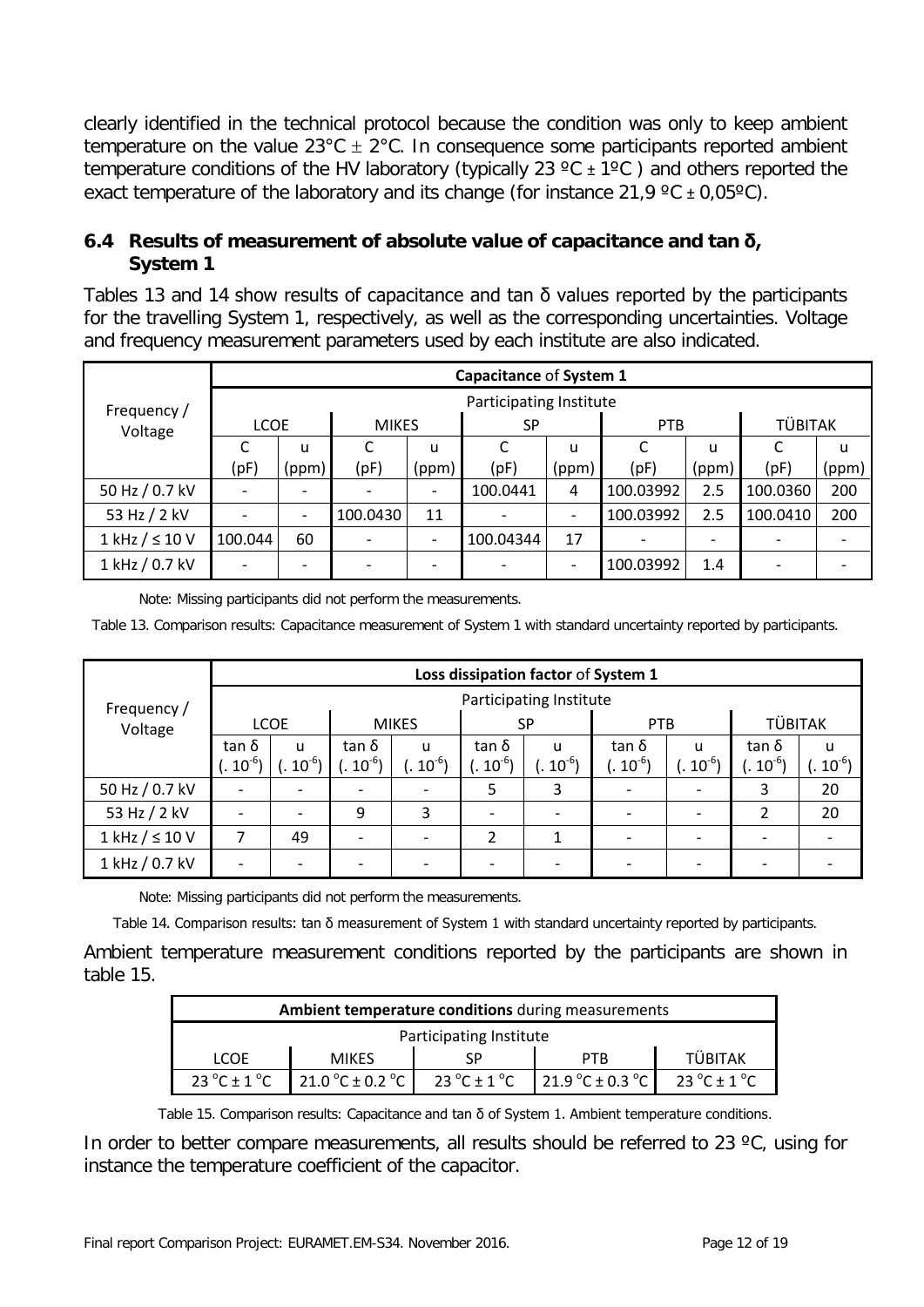### **6.5 Results of measurement of absolute value of capacitance and tan δ, System 2**

Tables 16 and 17 show results of capacitance and tan  $\delta$  values reported by the participants for the travelling System 2, respectively, as well as the corresponding uncertainties. Voltage and frequency measurement parameters used by each institute are also indicated.

| Frequency /<br>Voltage  |                         | Capacitance of System 2  |            |       |                          |                          |           |                              |                |       |  |  |  |
|-------------------------|-------------------------|--------------------------|------------|-------|--------------------------|--------------------------|-----------|------------------------------|----------------|-------|--|--|--|
|                         | Participating Institute |                          |            |       |                          |                          |           |                              |                |       |  |  |  |
|                         | <b>LCOE</b>             |                          | <b>LNE</b> |       | <b>MIKES</b>             |                          | <b>SP</b> |                              | <b>TÜBITAK</b> |       |  |  |  |
|                         |                         | u                        |            | u     |                          | u                        |           | u                            |                | u     |  |  |  |
|                         | (pF)                    | (ppm)                    | (pF)       | (ppm) | (pF)                     | (ppm)                    | (pF)      | (ppm)                        | (pF)           | (ppm) |  |  |  |
| 50-53 Hz $/ \leq 10$ V  |                         | $\overline{\phantom{0}}$ | 100.09895  | 2.6   | $\overline{\phantom{0}}$ | $\overline{\phantom{0}}$ |           | $\qquad \qquad \blacksquare$ | 100.09877      | 9     |  |  |  |
| 53 Hz / 700 V           |                         |                          |            |       | 100.0986                 | 2.3                      | 100.0987  | 4                            |                |       |  |  |  |
| $1$ kHz $/$ $\leq$ 10 V | 100.098                 | 50                       | 100.09881  | 1.4   | 100.09885                | 1.1                      | 100.09886 | 1.5                          | 100.09871      | 3.8   |  |  |  |

Note: Missing participants did not perform the measurements.

Table 16. Comparison results: Capacitance measurement of System 2 with standard uncertainty reported by participants.

|                         |             | Loss dissipation factor of System 2 |             |           |              |           |            |                       |                |            |  |  |
|-------------------------|-------------|-------------------------------------|-------------|-----------|--------------|-----------|------------|-----------------------|----------------|------------|--|--|
| Frequency /             |             | Participating Institute             |             |           |              |           |            |                       |                |            |  |  |
| Voltage                 | <b>LCOE</b> |                                     | <b>LNE</b>  |           | <b>MIKES</b> |           | SP         |                       | <b>TÜBITAK</b> |            |  |  |
|                         | tan δ       | u                                   | tan δ       | u         | tan δ        | u         | tan δ      | u                     | tan δ          | u          |  |  |
|                         | $(.10^{-6}$ | $10^{-6}$                           | $10^{-6}$ ) | $10^{-6}$ | $10^{-6}$    | $10^{-6}$ | $.10^{-6}$ | $\cdot \cdot 10^{-6}$ | $10^{-6}$      | $.10^{-6}$ |  |  |
| 50-53 Hz $/ \leq 10$ V  |             |                                     |             | 27        |              |           |            |                       | 0              |            |  |  |
| 53 Hz / 700 V           |             |                                     |             |           |              | 3         | 2          | 3                     |                |            |  |  |
| $1$ kHz $/$ $\leq$ 10 V | 9           | 24                                  |             | 27        |              |           | 1.8        | 0.6                   |                | 1.7        |  |  |

Note: Missing participants did not perform the measurements.

Table 17. Comparison results: tan δ measurement of System 2 with standard uncertainty reported by participants.

Ambient temperature measurement conditions reported by the participants are shown in table 18.

|                                 | <b>Ambient temperature conditions</b> during measurements                               |              |    |                |  |  |  |  |  |  |  |
|---------------------------------|-----------------------------------------------------------------------------------------|--------------|----|----------------|--|--|--|--|--|--|--|
| Participating Institute         |                                                                                         |              |    |                |  |  |  |  |  |  |  |
| <b>LCOE</b>                     | LNF                                                                                     | <b>MIKFS</b> | SP | <b>TÜBITAK</b> |  |  |  |  |  |  |  |
| $23^{\circ}$ C ± 1 $^{\circ}$ C | 23 °C ± 0,5 °C $\vert$ 21.6 °C ± 0.7 °C $\vert$<br>23 °C $\pm$ 1 °C<br>23 °C $\pm$ 1 °C |              |    |                |  |  |  |  |  |  |  |

Table 18. Comparison results: Capacitance and tan δ of System 2. Ambient temperature conditions.

In order to compare measurements, all results should be reported to 23°C, even if temperature coefficient for capacitance system 2 is very small (according to manufacturer lower than 2  $ppm/°C$ ).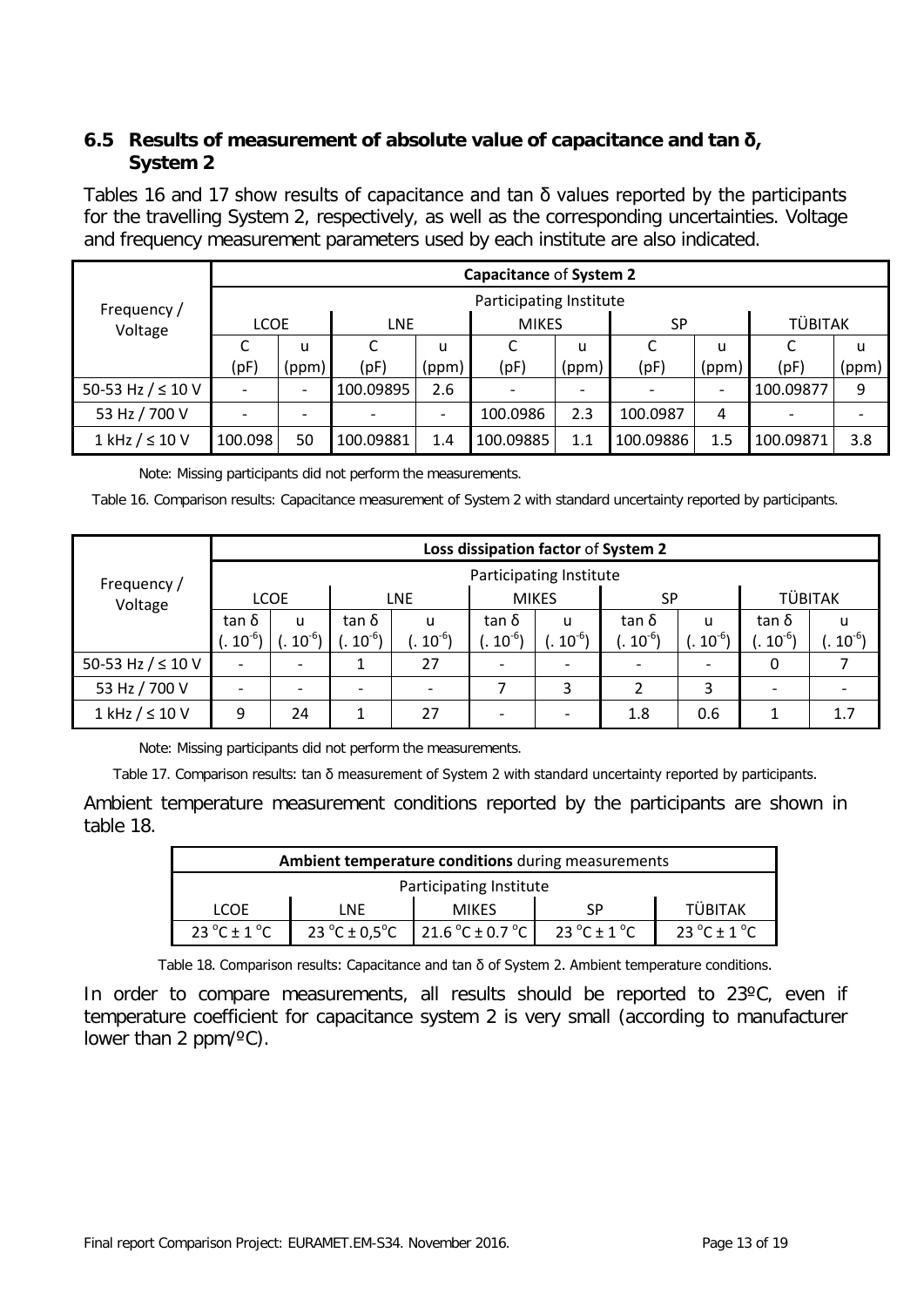### **6.6 Results of measurement of absolute value of capacitance and tan δ, System 3**

Tables 19 and 20 show results of capacitance and tan  $\delta$  values reported by the participants for the travelling System 3, respectively, as well as the corresponding uncertainties. Voltage and frequency measurement parameters used by each institute are also indicated.

|                         |             | Capacitance of System 3 |            |                          |              |       |           |       |            |                          |                |       |  |  |
|-------------------------|-------------|-------------------------|------------|--------------------------|--------------|-------|-----------|-------|------------|--------------------------|----------------|-------|--|--|
| Frequency /             |             | Participating Institute |            |                          |              |       |           |       |            |                          |                |       |  |  |
| Voltage                 | <b>LCOE</b> |                         | <b>LNE</b> |                          | <b>MIKES</b> |       | <b>SP</b> |       | <b>PTB</b> |                          | <b>TÜBITAK</b> |       |  |  |
|                         |             | u                       |            | u                        |              | u     |           | u     |            | u                        |                | u     |  |  |
|                         | (nF)        | (ppm)                   | (nF)       | (ppm)                    | (nF)         | (ppm) | (nF)      | (ppm) | (nF)       | (ppm)                    | (nF)           | (ppm) |  |  |
| 50-53 Hz $/1V$          | 496.93      | 330                     |            | $\overline{\phantom{a}}$ | 496.976      | 26    | 496.9604  | 9     |            |                          | 496.953        | 67    |  |  |
| 50-53 Hz / 3 V          |             |                         |            | $\overline{\phantom{a}}$ | 496.967      | 22    | 496.9614  | 9     |            | $\overline{\phantom{a}}$ | 496.953        | 67    |  |  |
| 50-53 Hz / 8 V          |             |                         | 496.957    | 10.5                     | 496.966      | 16    | 496.9622  | 9     |            |                          | 495.953        | 67    |  |  |
| $1$ kHz $/$ $\leq$ 10 V | 496.863     | 57                      | 496.866    | 8                        | 496.861      | 37    | 496.870   | 12    | 496.872    | 42                       | 496.870        | 44    |  |  |

Table 19. Comparison results: Capacitance measurement of System 3 with standard uncertainty reported by participants.

|                         |               | Loss dissipation factor of System 3 |            |                              |              |           |           |              |            |                              |                |           |  |
|-------------------------|---------------|-------------------------------------|------------|------------------------------|--------------|-----------|-----------|--------------|------------|------------------------------|----------------|-----------|--|
| Frequency /             |               | Participating Institute             |            |                              |              |           |           |              |            |                              |                |           |  |
| Voltage                 | <b>LCOE</b>   |                                     | <b>LNE</b> |                              | <b>MIKES</b> |           | <b>SP</b> |              | <b>PTB</b> |                              | <b>TÜBITAK</b> |           |  |
|                         | tan δ         | u                                   | tan δ      | u                            | tan δ        | u         | tan δ     | $\mathbf{u}$ | tan δ      | u                            | tan δ          | u         |  |
|                         | $(1.10^{-6})$ | $10^{-6}$                           | $10^{-6}$  | $10^{-6}$                    | $10^{-6}$ )  | $10^{-6}$ | $.10^{6}$ | $10^{-6}$    | $10^{-6}$  | $10^{-6}$                    | $10^{-6}$      | $10^{-6}$ |  |
| 50-53 Hz $/1V$          | 100           | 36                                  |            | $\overline{\phantom{0}}$     | 90           | 5         | 97        | 3            |            | $\qquad \qquad \blacksquare$ | 87             | 103       |  |
| 50-53 Hz / 3 V          |               | -                                   |            | $\qquad \qquad \blacksquare$ | 93           | 5         | 97        | 3            |            | $\qquad \qquad$              | 87             | 103       |  |
| 50-53 Hz / 8 V          |               | -                                   | 110        | 27                           | 94           | 4         | 97        | 3            |            | $\overline{\phantom{a}}$     | 87             | 103       |  |
| $1$ kHz $/$ $\leq$ 10 V | 170           | 60                                  | 130        | 27                           | 167          | 80        | 118       | 33           |            | $\overline{\phantom{0}}$     | 227            | 105       |  |

Table 20. Comparison results: tan δ measurement of System 3 with standard uncertainty reported by participants.

Ambient temperature measurement conditions reported by the participants are shown in table 21.

|                                  | Ambient temperature conditions during measurements                                                                                                              |              |  |            |                |  |  |  |  |  |  |  |
|----------------------------------|-----------------------------------------------------------------------------------------------------------------------------------------------------------------|--------------|--|------------|----------------|--|--|--|--|--|--|--|
| Participating Institute          |                                                                                                                                                                 |              |  |            |                |  |  |  |  |  |  |  |
| <b>LCOE</b>                      | LNE                                                                                                                                                             | <b>MIKES</b> |  | <b>PTB</b> | <b>TÜBITAK</b> |  |  |  |  |  |  |  |
| 23 $^{\circ}$ C ± 1 $^{\circ}$ C | 23 °C ± 0.5 °C $\vert$ 21.0 °C ± 0.2 °C $\vert$<br>21.9 °C $\pm$ 0.3 °C $\parallel$<br>23 $^{\circ}$ C $\pm$ 1 $^{\circ}$ C<br>23 $^{\circ}$ C ± 1 $^{\circ}$ C |              |  |            |                |  |  |  |  |  |  |  |

Table 21. Comparison results: Capacitance and tan  $\delta$  of System 3. Ambient temperature conditions.

In order to better compare measurements, all results should be referred to 23 °C, using for instance the temperature coefficient of the capacitor.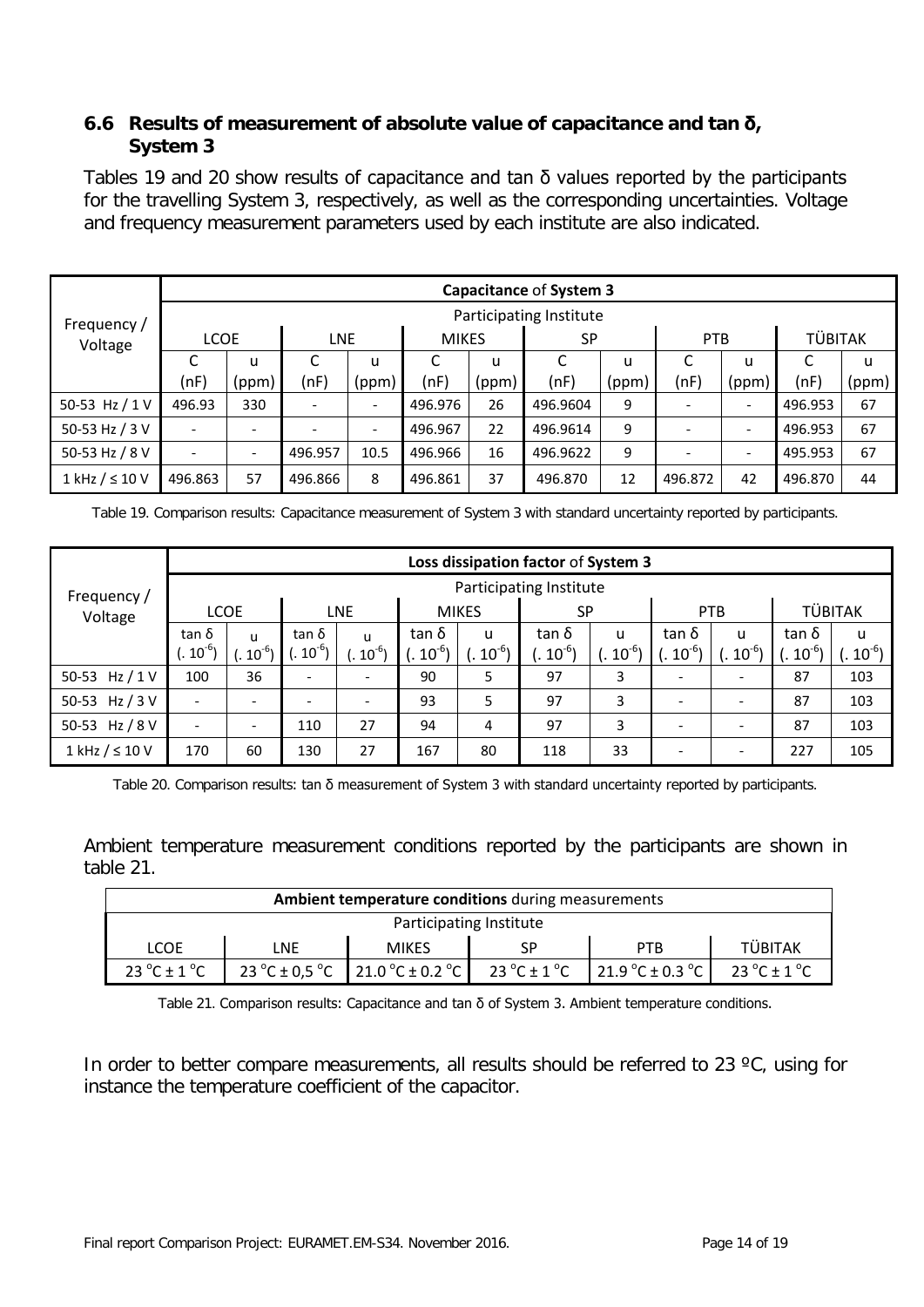### **6.7 Results of measurement of absolute value of capacitance and tan δ, System 4**

Tables 22 and 23 show results of capacitance and tan  $\delta$  values reported by the participants for the travelling System 4, respectively, as well as the corresponding uncertainties. Voltage and frequency measurement parameters used by each institute are also indicated.

|                         |             |                          |                              |                          | Capacitance of System 4 |                          |           |       |                |       |
|-------------------------|-------------|--------------------------|------------------------------|--------------------------|-------------------------|--------------------------|-----------|-------|----------------|-------|
| Frequency /             |             |                          |                              |                          | Participating Institute |                          |           |       |                |       |
| Voltage                 | <b>LCOE</b> |                          | <b>LNE</b>                   |                          | <b>MIKES</b>            |                          | <b>SP</b> |       | <b>TÜBITAK</b> |       |
|                         |             | u                        | C                            | u                        |                         | u                        | C         | u     | C              | u     |
|                         | (nF)        | (ppm)                    | (nF)                         | (ppm)                    | (nF)                    | (ppm)                    | (nF)      | (ppm) | (nF)           | (ppm) |
| 100 Hz $/$ ≤ 10 V       |             | $\overline{\phantom{a}}$ | 4998.9                       | 20                       |                         | $\overline{\phantom{a}}$ |           |       |                |       |
| 50-53 Hz / 1 V          | 4999.8      | 330                      | $\overline{\phantom{0}}$     | $\overline{\phantom{a}}$ | 4999.930                | 29                       | 4999.759  | 9     | 4999.80        | 77    |
| 50-53 Hz / 3 V          |             | $\overline{\phantom{a}}$ | $\qquad \qquad \blacksquare$ | $\overline{\phantom{a}}$ | 4999.870                | 25                       | 4999.767  | 9     | 4999.80        | 77    |
| 50-53 Hz / 8-10 V       |             | $\overline{\phantom{a}}$ | ۰                            | $\overline{\phantom{a}}$ | 4999.860                | 20                       | 4999.777  | 9     | 4999.80        | 77    |
| 1 kHz / 0.7-1 V         | 4999.7      | 180                      | $\overline{\phantom{0}}$     | $\overline{\phantom{a}}$ | 4999.050                | 36                       | 4999.11   | 36    | 4999.95        | 52    |
| $1$ kHz $/$ $\leq$ 10 V | 4998.91     | 100                      | 4998.4                       | 15                       |                         |                          |           |       | 4999.95        | 52    |

Note: Missing participants did not perform the measurements.

Table 22. Comparison results: Capacitance measurement of System 4 with standard uncertainty reported by participants.

|                         |                              | Loss dissipation factor of System 4 |                              |                          |                   |                 |                          |              |                          |             |  |  |  |
|-------------------------|------------------------------|-------------------------------------|------------------------------|--------------------------|-------------------|-----------------|--------------------------|--------------|--------------------------|-------------|--|--|--|
| Frequency /             |                              | Participating Institute             |                              |                          |                   |                 |                          |              |                          |             |  |  |  |
| Voltage                 | <b>LCOE</b>                  |                                     | <b>LNE</b>                   |                          | <b>MIKES</b>      |                 | <b>SP</b>                |              | TÜBITAK                  |             |  |  |  |
|                         | tan δ                        | u                                   | tan δ                        | $\mathbf{u}$             | tan δ             | $\mathbf{u}$    | tan δ                    | $\mathbf{u}$ | tan δ                    | u           |  |  |  |
|                         | $(.10-6)$                    | $.10^{6}$                           | $(.~10^{-6})$                | $10^{-6}$                | $( . 10^{6} )$    | $\cdot 10^{-6}$ | $(.~10^{-6})$            | $10^{-6}$    | $(.~10^{-6})$            | $(10^{-6})$ |  |  |  |
| 100 Hz $/$ ≤ 10 V       |                              |                                     | 130                          | 27                       | $\qquad \qquad -$ |                 | $\overline{\phantom{a}}$ |              | $\overline{\phantom{a}}$ |             |  |  |  |
| 50-53 Hz / 1 V          | 90                           | 360                                 |                              | $\overline{\phantom{0}}$ | 95                | 9               | 87                       | 3            | 92                       | 122         |  |  |  |
| 50-53 Hz / 3 V          | $\qquad \qquad \blacksquare$ | $\overline{\phantom{0}}$            | $\qquad \qquad \blacksquare$ | $\overline{\phantom{0}}$ | 100               | 6               | 87                       | 3            | 92                       | 122         |  |  |  |
| 50-53 Hz / 8-10 V       | $\overline{a}$               | $\overline{\phantom{0}}$            |                              | $\overline{\phantom{a}}$ | 100               | 5               | 87                       | 3            | 92                       | 122         |  |  |  |
| 1 kHz / 0.7-1 V         | 340                          | 160                                 |                              |                          | 394               | 140             | 119                      | 255          | 459                      | 129         |  |  |  |
| $1$ kHz $/$ $\leq$ 10 V |                              |                                     | 320                          | 27                       |                   |                 |                          |              | 459                      | 129         |  |  |  |

Note: Missing participants did not perform the measurements.

Table 23. Comparison results: tan δ measurement of System 4 with standard uncertainty reported by participants.

Ambient temperature measurement conditions reported by the participants are shown in table 24.

| Ambient temperature conditions during measurements |                                                                                                                                        |              |     |                |  |  |  |  |  |  |  |  |
|----------------------------------------------------|----------------------------------------------------------------------------------------------------------------------------------------|--------------|-----|----------------|--|--|--|--|--|--|--|--|
| Participating Institute                            |                                                                                                                                        |              |     |                |  |  |  |  |  |  |  |  |
| <b>LCOE</b>                                        | LNF                                                                                                                                    | <b>MIKES</b> | .SP | <b>TÜBITAK</b> |  |  |  |  |  |  |  |  |
| 23 $^{\circ}$ C ± 1 $^{\circ}$ C                   | 23 $^{\circ}$ C ± 0,5 $^{\circ}$ C<br>23 $^{\circ}$ C $\pm$ 1 $^{\circ}$ C<br>21.0 $^{\circ}$ C ± 0.2 $^{\circ}$ C<br>23 °C $\pm$ 1 °C |              |     |                |  |  |  |  |  |  |  |  |

Table 24. Comparison results: Capacitance and tan δ of System 4. Ambient temperature conditions.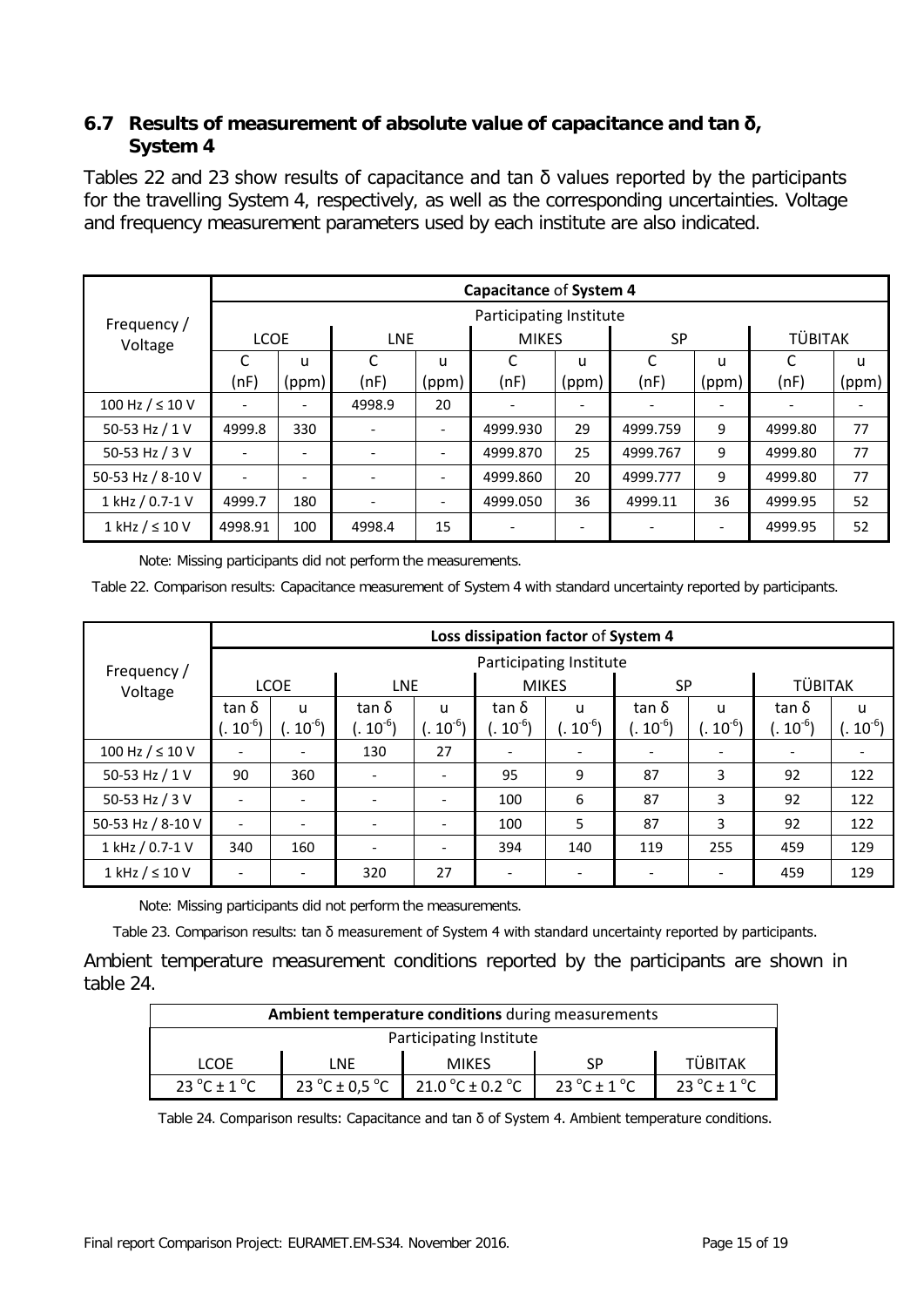In order to better compare measurements, all results should be referred to 23 °C, using the temperature coefficient of the capacitors according to 6.2.

## **7 Analysis of comparison results**

### **7.1 General**

Analysis of comparison results has been performed using the weighted mean together with a consistency test based on classical statistics.

The followed procedure has been applied considering that the next three conditions are satisfied:

- 1. Each participant gives one result of capacitance, or tan  $\delta$  which has good short term stability and a good stability during transportation too.
- 2. Measurements of different institutes are independent from each other. According to the information provided by the participating institutes, they all get their traceability by applying internal procedures and their own national standards so it is considered that there is no mutual dependence among the measurements of the comparison participants.
- 3. A Gaussian distribution can be assigned to the measurements by each laboratory (mean value equals the laboratory measurement and standard deviation equals the corresponding standard uncertainty).

On each type of measurement (capacitance, or tan δ), the comparison reference value, CRV, is considered as an estimation, *y*, of the measured according to the measurements provided by the participating laboratories.

This estimation, *y*, is determined as a weighted mean of the results provided where the weights are the inverse values of the squares of the associated standard uncertainties. However, this procedure cannot be applied in case of some of the measurements are not consistent with the others.

The number of participating laboratories, N, depends on the case considered (capacitance, or tan δ, voltage and frequency). It ranges from 3 to 6.

The input magnitudes to evaluate are:

- − Change of capacitance (system 1) with voltage
- − Change of tanδ (system 1) with voltage
- − Capacitance of systems 1, 2, 3 and 4 (at 50-53 Hz and 1kHz)
- − Tanδ of systems 1, 2, 3 and 4 (at 50-53 Hz and 1kHz)

Note 1: for measurements of change of capacitance and tanδ with voltage, standard uncertainty of each participant has been assumed equal to the reported uncertainty for 50kV, 100 kV, 150 kV or 200 kV measurements, because no information is provided about possible correlation with the initial measured value at the lowest practical level.

Note 2: measurements of capacitance systems at ambient temperature lower than 23°C have been corrected to 23ºC. Consequently uncertainty has been enlarged taking into account the uncertainty of the correction due to the temperature coefficient. This correction is negligible for systems 3 and 4, and has little effect for capacitance systems 1 and 2.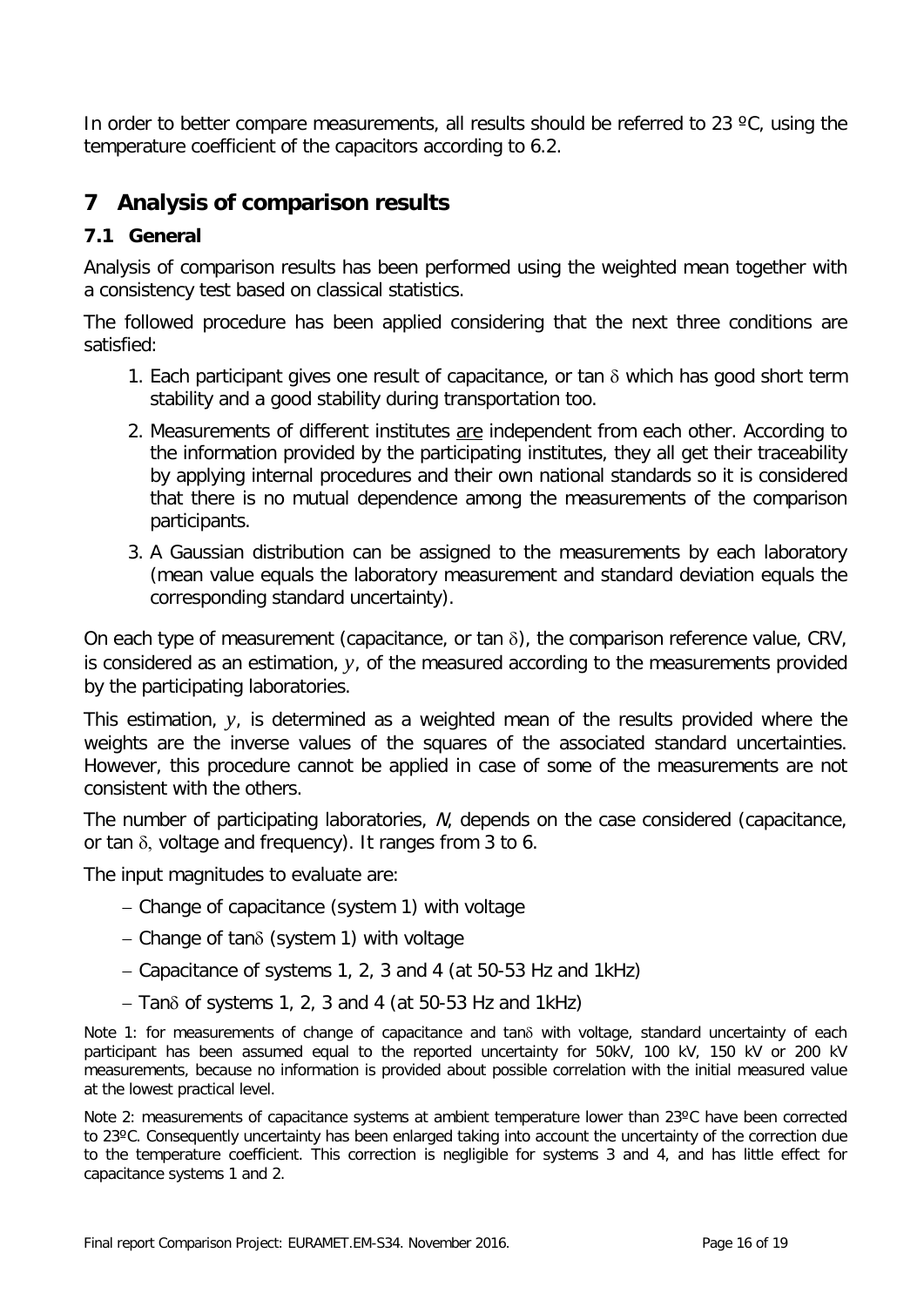The procedure is developed in the following steps:

a) Estimation of the CRV, *y*, as weighted means according to the following expression:

$$
y = \frac{\sum_{i=1}^{N} \varepsilon_i u^{-2}(\varepsilon_i)}{\sum_{i=1}^{N} u^{-2}(\varepsilon_i)}
$$
(1)

b) Calculation of standard uncertainty of CRV, *u(y)*, according to the following expression:

$$
u(y) = \frac{1}{\sqrt{\sum_{i=1}^{N} u^{-2}(\varepsilon_i)}}\tag{2}
$$

### Compatibility with CRV

A chi-squared test has been applied to carry out an overall consistency check of the results obtained (i.e. if all results can be regarded as belonging to the same statistical ensemble). For each measurement point the observed chi-squared value  $\chi^2_{obs}$  has been determined as:

$$
\chi_{\rm obs}^2 = \sum_{i=1}^N \frac{(\delta_{id} - \delta_R)^2}{u_{\rm id}^2} \tag{3}
$$

The degrees of freedom are  $v = N - 1$ , for N results.

The consistency check is considered failed if Pr $\{ \chi^2(\nu) > \chi^2_{obs} \}$  < 5%

where Pr denotes "probability of".

If the chi-squared does not fail the determined CRV is deemed valid. When the chi-squared test fails, then the compatibility indexes  $|d_i|$  are considered:

Degrees of equivalence of laboratory  $i, i = 1, 2, ..., N$ , with the corresponding estimated CRV is determined as the pair of values for the deviation from the estimation *y* and the uncertainty of this deviation [*∆εi, U(∆εi)*] according to the expressions:

$$
\Delta \varepsilon_{i} = \varepsilon_{i} - y \tag{4}
$$

$$
U(\Delta \varepsilon_i) = 2 \cdot u(\Delta \varepsilon_i)
$$
 (5)

Where *u(∆εi)* is obtained applying the following expression:

$$
u^{2}(\Delta \varepsilon_{i}) = u^{2}(\varepsilon_{i}) - u^{2}(y)
$$
 (6)

Note 3: The factor 2 in expression (5) above indicates a coverage factor of 95 % corresponding to a Gaussian distribution function.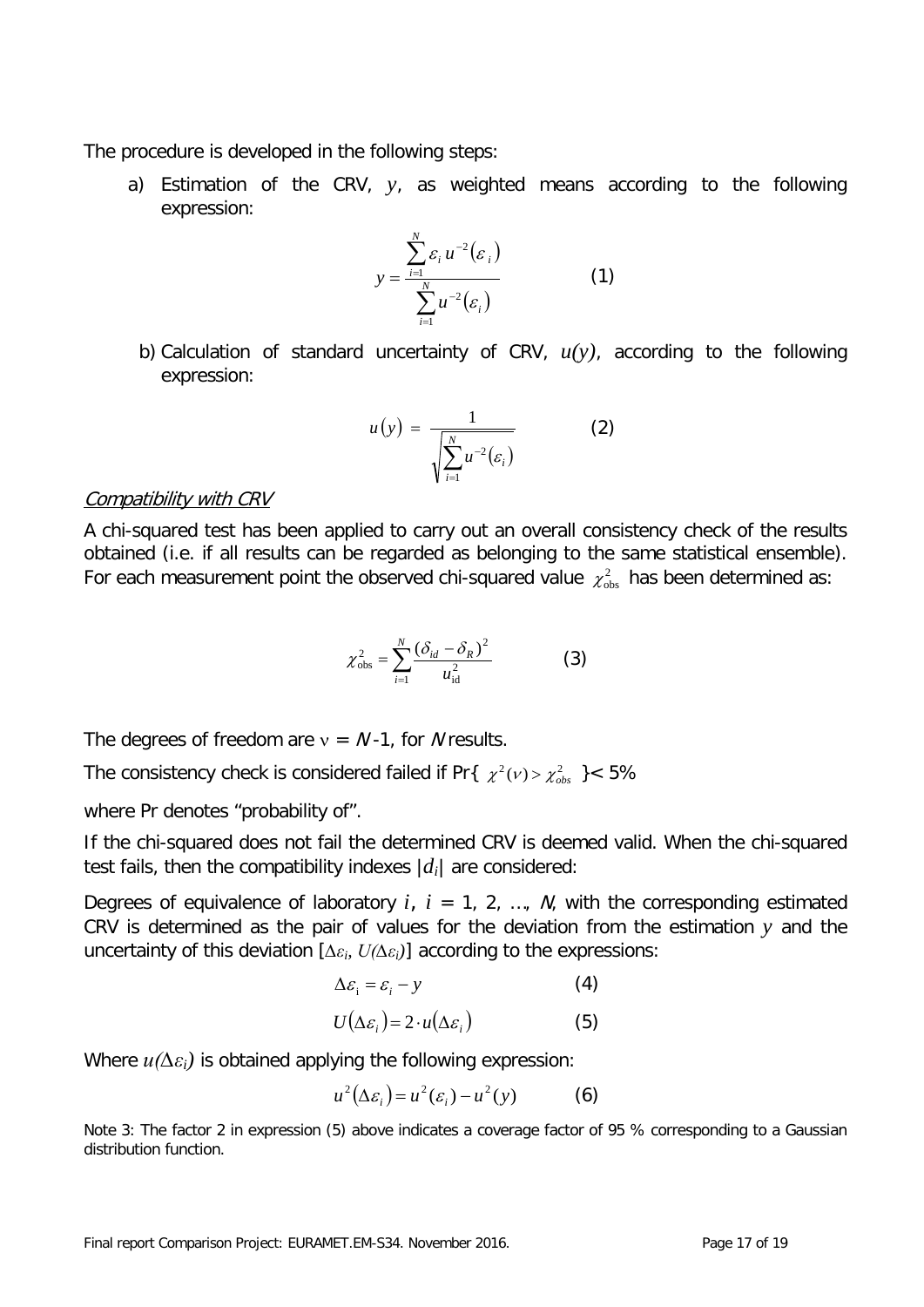Note 4: Expression (6) establishes a difference of two variances as consequence of the mutual dependence (or correlation) between *εi* and CRV.

Compatibility index, *di*, is defined as the ratio between the difference from the reference value and the standard uncertainty:

$$
d_i = \frac{\Delta \varepsilon_i}{u(\Delta \varepsilon_i)} = \frac{\varepsilon_i - y}{\sqrt{u^2(\varepsilon_i) - u^2(y)}}\tag{7}
$$

The compatibility index |*di*| describes the deviation from the estimated CRV in relation to the calculated standard uncertainty of the deviation.

Assuming results  $\varepsilon_i$  follow a normal distribution and their standard uncertainty  $u(\varepsilon_i)$  are properly estimated, indexes *di* would follow a normal distribution with zero mean value and variance one. Then the probability that  $|d_i|$  (absolute value) is higher than 2 is approximately 5 % and so comparison results with  $|d_i|$  higher than 2 (confidence level of 95 %) could be deemed non-compatible with the CRV.

Then, in each measurement point, where the corresponding chi-squared test fails the laboratory with larger compatibility index  $|d_i|$  is excluded from the determination of the CRV and the whole process is repeated again (estimation of CRV and their uncertainties, chisquared test and calculation of compatibility indexes). This procedure is followed as many times as needed until the chi-square test is successful.

The standard uncertainties of the differences corresponding to those laboratories whose results are not considered in the reference value calculation are obtained applying the following expression:

$$
u^{2}(\Delta \varepsilon_{i}) = u^{2}(\varepsilon_{i}) + u^{2}(y) \qquad (8)
$$

since now the values are not correlated.

### **7.2 Analysis of results for system 1 capacitance.**

The general procedure defined in 7.1 for the determination of CRV should be slightly modified for the capacitance value of system 1, because its long term drift cannot be ignored.

For this purpose an objective function to be minimized is defined:

$$
E_{min} = \sum_{i=1}^{N} \frac{(\varepsilon_i - y^*)^2}{u^2(\varepsilon_i)} \qquad (9)
$$

where,  $y^*$ , is the weighted reference straight line to be used as CRV. This line is defined as a function of the measurement date of the participants.

$$
y^* = a + b \cdot t_i \quad (10)
$$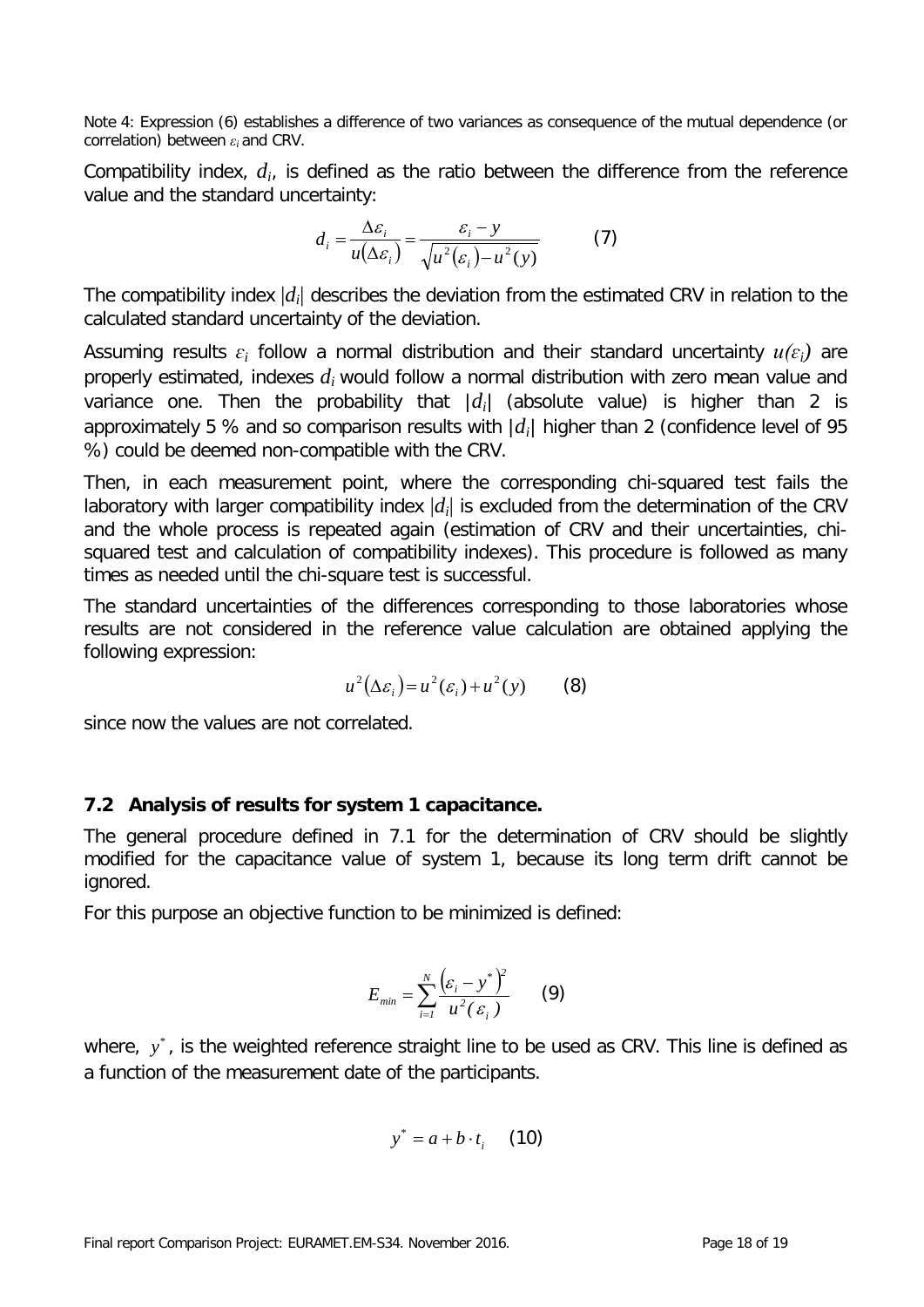Through an iterative process values *a*, *b,* minimizing the objective function (9) are calculated. According to the measurement date of each laboratory the comparison reference value, CRV, and compatibility index, *di*, are calculated using (10) and (7) respectively. If any of the laboratories is excluded (when  $|d_i|$  value is higher than 2) it will be necessary to repeat the process again, minimizing the function (9) and calculating a new CRV.

### **7.3 Determination of CRV.**

The comparison reference values,  $CRV$ , and compatibility index,  $d_i$ , are summarized in Annex I of this report.

### **8 Final remarks**

Six EURAMET institutes participated in this international supplementary comparison of capacitance and loss dissipation factor up to 200 kV. The participants used their best measurement methods in order to achieve their best calibration capabilities.

The comparison reference values, *CRV*, and their uncertainties were calculated as weighted means according to the above mentioned formulae. For system 1 the long drift of the high voltage capacitor was taking into account in order to calculate the CRV.

In each measurement the consistency of the *CRV* was checked studying the difference of each provided result and the estimation of the comparison reference value, together with the standard uncertainties of those differences. Those results non consistent were not included in the calculation of the comparison *CRV*.

The differences from the *CRV* and their uncertainties together with the compatibility index,  $d_i$  of each laboratory result are presented. There are significant differences among the uncertainties given by the participants and as a result of that the *CRV* are biased towards the institutes with lowest uncertainties.

The number of participants was quite small and some of the institutes did not perform all the measurements, therefore comparison reference values are based sometimes in the results of only 3 or 4 institutes. Very good agreement between institutes is obtained for high voltage capacitance measurements and for low or high voltage dissipation factor measurements. Only a few low voltage measurements of capacitance are not compatible.

Results of the comparison offer the chance to check the calibration and measurement capabilities of the participants in the field of capacitance and dissipation factor measurements, not only for low voltage, but especially for high voltage up to 200 kV.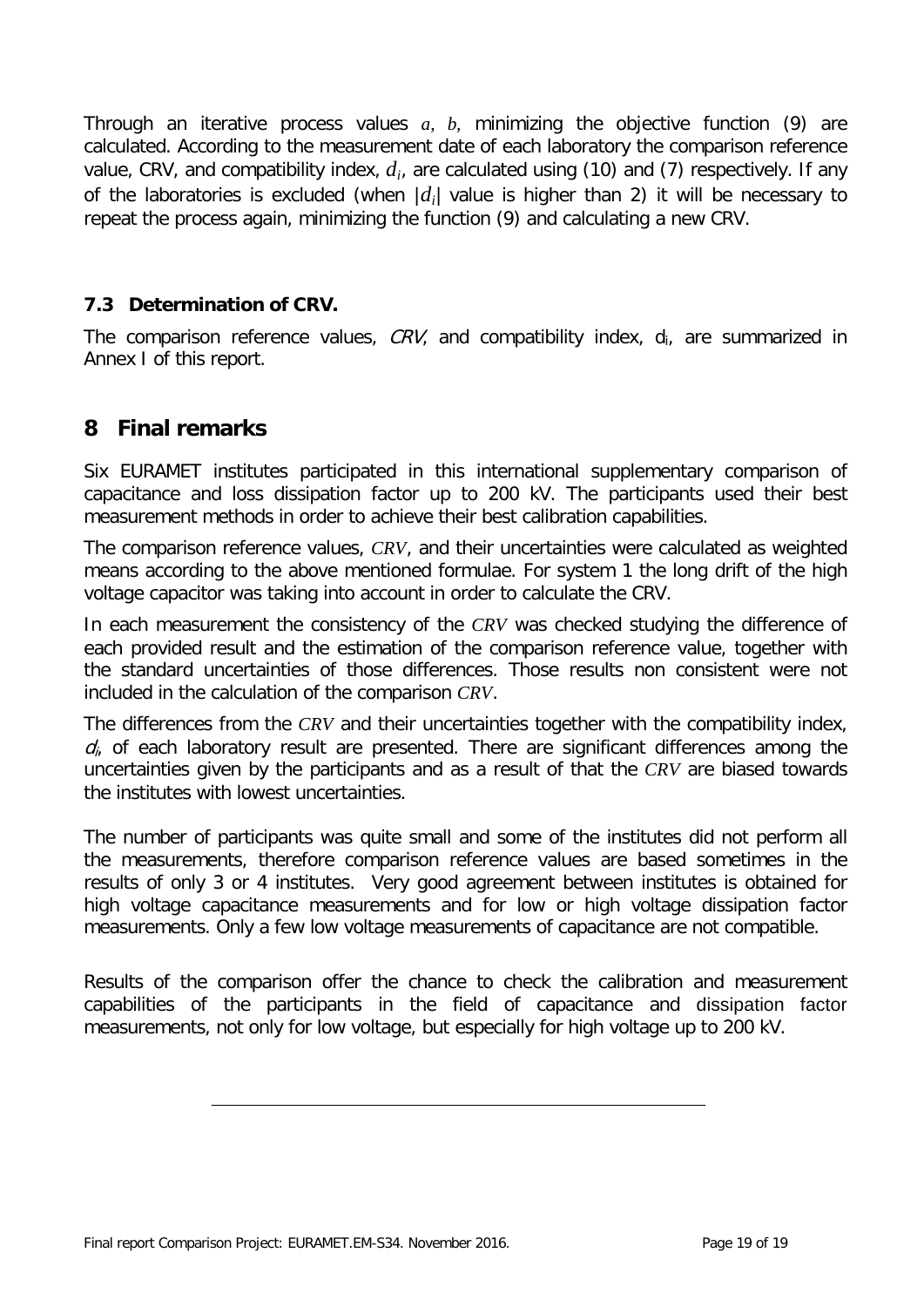# ANNEX I

# Determination of comparison reference values, CRV, and compatibility index, d<sub>i</sub>.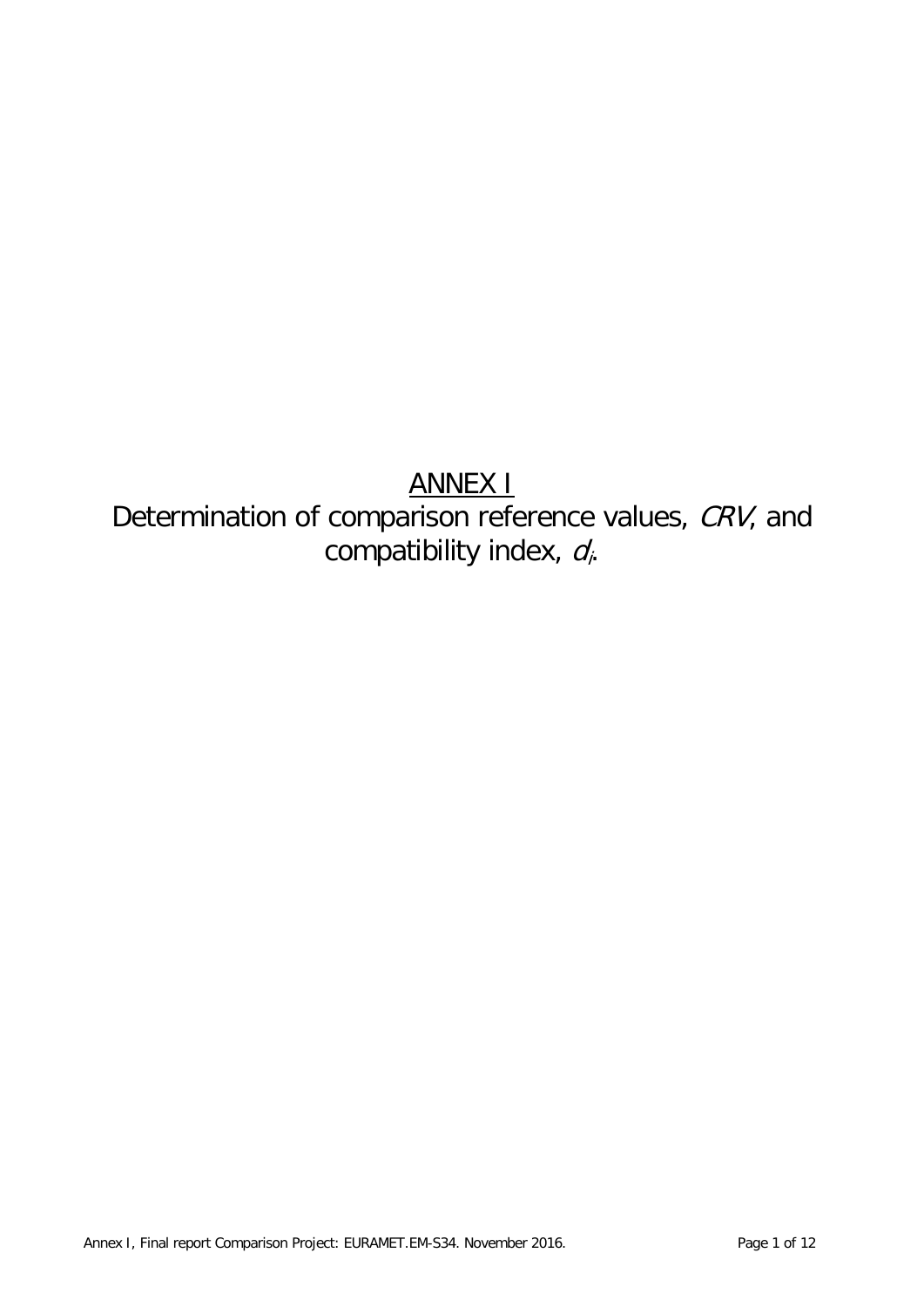| Laboratory     | $X_i$ (fF) | $u(x_i)$ (fF) | $1/u^2(x_i)$ (fF <sup>-2</sup> ) | Weight (%) | $x_0$ (fF)    | $\Delta x_i$ (fF) | $u(\Delta x_i)$ (fF) | di                      | $\chi$ chi <sup>2</sup> test | Exclude |
|----------------|------------|---------------|----------------------------------|------------|---------------|-------------------|----------------------|-------------------------|------------------------------|---------|
| LCOE           |            |               |                                  |            | 0.44          |                   |                      |                         |                              |         |
| <b>LNE</b>     | $-0,01$    | 2,5           | 0,160                            | 0,40%      | $u(x_0)$ (fF) | $-0,45$           | 2,5                  | $-0,18$                 | 0,03                         |         |
| <b>MIKES</b>   | 0,4        | 0,20          | 25,000                           | 62,1%      | 0,16          | $-0,04$           | 0,12                 | $-0,30$                 | 0,09                         |         |
| <b>SP</b>      | 0,5        | 0,50          | 4,000                            | 9,9%       |               | 0,06              | 0,47                 | 0,13                    | 0,02                         |         |
| <b>PTB</b>     | 0,5        | 0,30          | 11,111                           | 27,6%      |               | 0,06              | 0,26                 | 0,25                    | 0,06                         |         |
| <b>TÜBITAK</b> | 18,6       | 20,3          | 0,002                            | $0,01\%$   |               | 18,16             | 20,3                 | 0,89                    | 0,80                         |         |
|                |            |               |                                  | 100,0%     |               |                   |                      | $\chi^2$ <sub>obs</sub> | 1,00                         |         |
|                |            |               |                                  |            |               |                   |                      | $N-1$                   | 4                            |         |
| Accepted       |            |               |                                  |            |               |                   |                      | Probability             | 91,0%                        |         |

## **Change of capacitance from lowest practical voltage to 50 kV**

### **Change of capacitance from lowest practical voltage to 100 kV**

| Laboratory     | $X_i$ (fF) | $u(x_i)$ (fF) | $1/u^2(x_i)$ (fF <sup>-2</sup> ) | Weight (%) | $x_0$ (fF)    | $\Delta x_i$ (fF) | $u(\Delta x_i)$ (fF) | di                      | $\mathsf{chi}^2$ test | Exclude |
|----------------|------------|---------------|----------------------------------|------------|---------------|-------------------|----------------------|-------------------------|-----------------------|---------|
| <b>LCOE</b>    |            |               |                                  |            | 2,03          |                   |                      |                         |                       |         |
| LNE            | 1,6        | 2,5           | 0,160                            | 0,61%      | $u(x_0)$ (fF) | $-0,43$           | 2,5                  | $-0,17$                 | 0,03                  |         |
| <b>MIKES</b>   | 2,0        | 0,30          | 11,111                           | 42,1%      | 0,19          | $-0,03$           | 0,23                 | $-0,11$                 | 0,01                  |         |
| <b>SP</b>      | 1,9        | 0,50          | 4,000                            | 15,2%      |               | $-0,13$           | 0,46                 | $-0,27$                 | 0,07                  |         |
| PTB            | 2,1        | 0,30          | 11,111                           | 42,1%      |               | 0,07              | 0,23                 | 0,33                    | 0,11                  |         |
| <b>TÜBITAK</b> | 12,9       | 20,2          | 0,002                            | 0,01%      |               | 10,87             | 20,2                 | 0,54                    | 0,29                  |         |
|                |            |               |                                  | 100,0%     |               |                   |                      | $\chi^2$ <sub>obs</sub> | 0,51                  |         |
|                |            |               |                                  |            |               |                   |                      | $N-1$                   | 4                     |         |
| Accepted       |            |               |                                  |            |               |                   |                      | Probability             | 97,2%                 |         |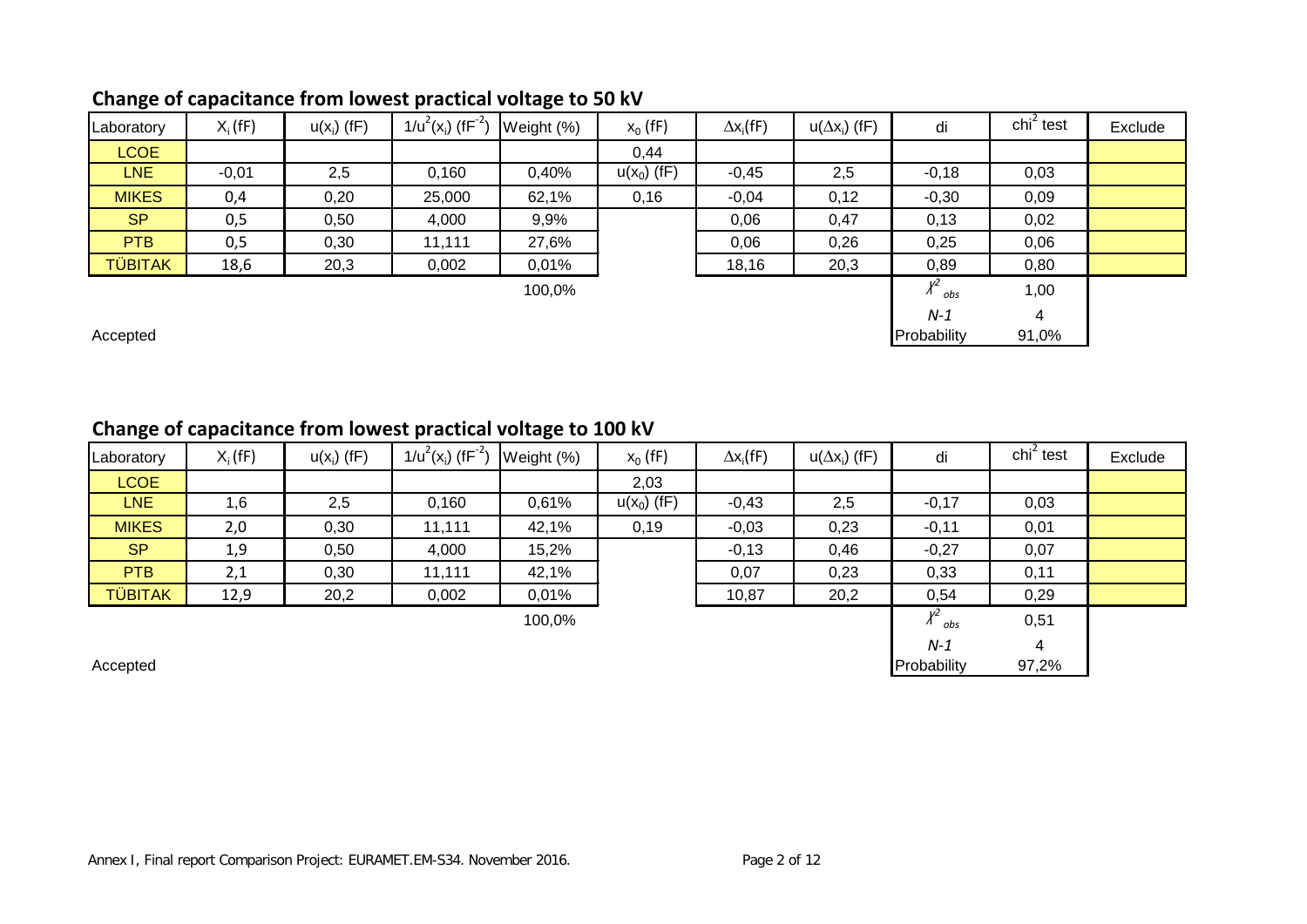## **Change of capacitance from lowest practical voltage to 150 kV**

| Laboratory     | $X_i$ (fF)     | $u(x_i)$ (fF) | $1/u^2(x_i)$ (fF <sup>-2</sup> ) | Weight (%) | $x_0$ (fF)    | $\Delta x_i$ (fF) | $u(\Delta x_i)$ (fF) | di                      | $\chi$ chi <sup>2</sup> test | Exclude |
|----------------|----------------|---------------|----------------------------------|------------|---------------|-------------------|----------------------|-------------------------|------------------------------|---------|
| <b>LCOE</b>    |                |               |                                  |            | 4,63          |                   |                      |                         |                              |         |
| <b>LNE</b>     | $\overline{4}$ | 2,5           | 0,160                            | 0,74%      | $u(x_0)$ (fF) | $-0,63$           | 2,5                  | $-0,25$                 | 0,06                         |         |
| <b>MIKES</b>   | 4,6            | 0,40          | 6,250                            | 29,0%      | 0,22          | $-0,03$           | 0,34                 | $-0,09$                 | 0,01                         |         |
| <b>SP</b>      | 4,5            | 0,50          | 4,000                            | 18,6%      |               | $-0,13$           | 0,45                 | $-0,29$                 | 0,08                         |         |
| <b>PTB</b>     | 4,7            | 0,30          | 11,111                           | 51,6%      |               | 0,07              | 0,21                 | 0,33                    | 0,11                         |         |
| <b>TÜBITAK</b> | 23,4           | 20,3          | 0,002                            | 0,01%      |               | 18,77             | 20,3                 | 0,92                    | 0,85                         |         |
|                |                |               |                                  | 100,0%     |               |                   |                      | $\chi^2$ <sub>obs</sub> | 1,12                         |         |
|                |                |               |                                  |            |               |                   |                      | $N-1$                   | 4                            |         |
| Accepted       |                |               |                                  |            |               |                   |                      | Probability             | 89,1%                        |         |

## **Change of capacitance from lowest practical voltage to 200 kV**

| Laboratory     | $X_i$ (fF) | $u(x_i)$ (fF) | $1/u^2(x_i)$ (fF <sup>-2</sup> ) | Weight (%) | $x_0$ (fF)    | $\Delta x_i(fF)$ | $u(\Delta x_i)$ (fF) | di                      | $\mathsf{chi}^2$ test | Exclude |
|----------------|------------|---------------|----------------------------------|------------|---------------|------------------|----------------------|-------------------------|-----------------------|---------|
| <b>LCOE</b>    |            |               |                                  |            | 8,28          |                  |                      |                         |                       |         |
| LNE            | 7,6        | 2,5           | 0,160                            | 0,83%      | $u(x_0)$ (fF) | $-0,68$          | 2,5                  | $-0,27$                 | 0,07                  |         |
| <b>MIKES</b>   | 8,3        | 0,50          | 4,000                            | 20,8%      | 0,23          | 0,02             | 0,45                 | 0,06                    | 0,00                  |         |
| <b>SP</b>      | 8,2        | 0,50          | 4,000                            | 20,8%      |               | $-0,08$          | 0,45                 | $-0,17$                 | 0,03                  |         |
| <b>PTB</b>     | 8,3        | 0,30          | 11,111                           | 57,6%      |               | 0,02             | 0,20                 | 0,13                    | 0,02                  |         |
| <b>TÜBITAK</b> | 24,4       | 20,3          | 0,002                            | 0,01%      |               | 16,12            | 20,3                 | 0,79                    | 0,63                  |         |
|                |            |               |                                  | 100,0%     |               |                  |                      | $\chi^2$ <sub>obs</sub> | 0,75                  |         |
|                |            |               |                                  |            |               |                  |                      | $N-1$                   | 4                     |         |
| Accepted       |            |               |                                  |            |               |                  |                      | Probability             | 94,5%                 |         |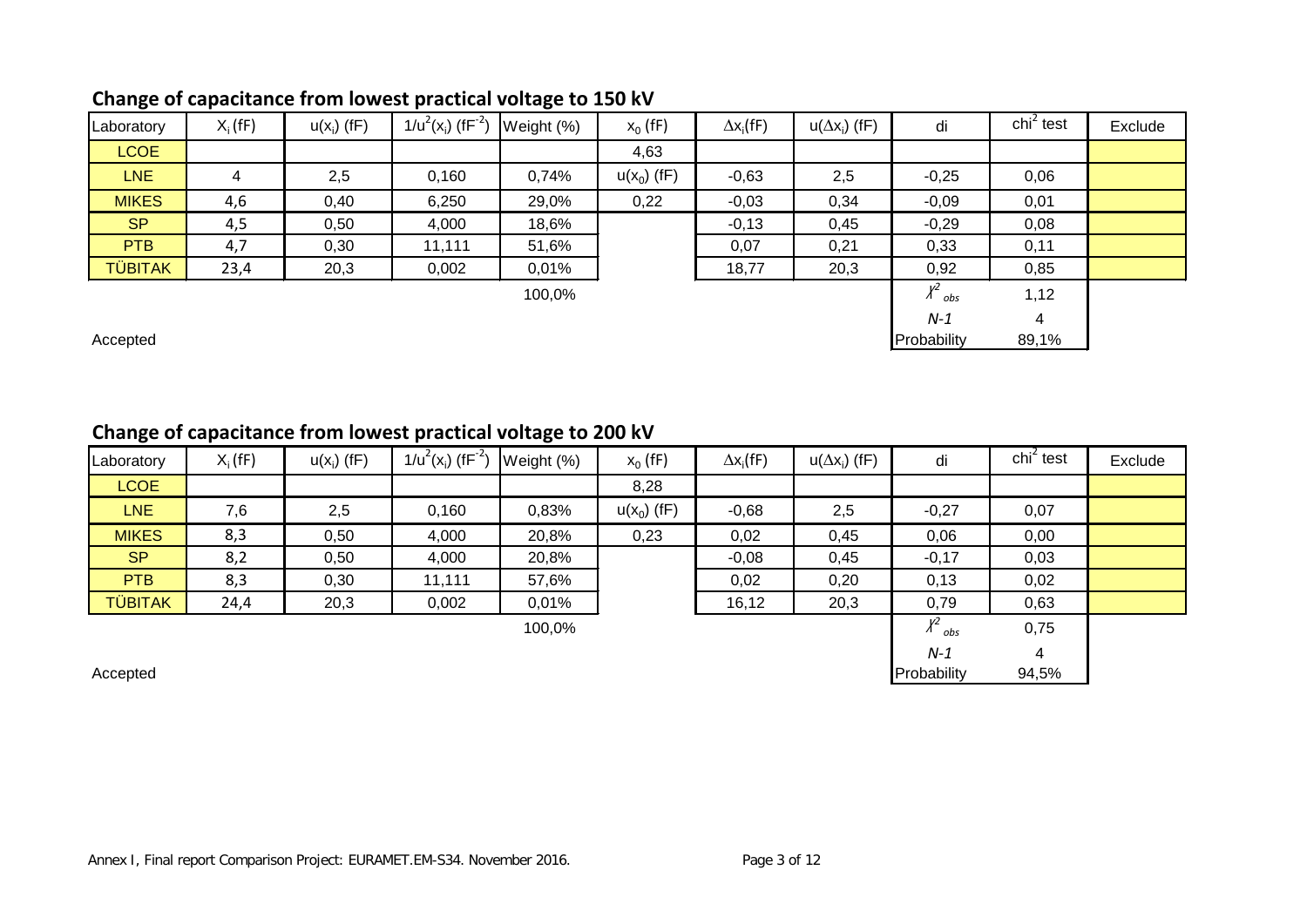## **Change of tan** δ **from lowest practical voltage to 50 kV**

| Laboratory     | $X_i(10^{-6})$ | $u(x_i)$ (10 <sup>-6</sup> ) | $1/u^2(x_i)$ (10 <sup>12</sup> ) | Weight (%) | $x_0(10^{-6})$               | $\Delta x_i(10^{-6})$ | $u(\Delta x_i)$ (10 <sup>-6</sup> ) | di                      | $\mathsf{chi}^2$ test | Exclude |
|----------------|----------------|------------------------------|----------------------------------|------------|------------------------------|-----------------------|-------------------------------------|-------------------------|-----------------------|---------|
| <b>LCOE</b>    |                |                              |                                  |            | $-0,41$                      |                       |                                     |                         |                       |         |
| <b>LNE</b>     | $-6$           | 20                           | 0,003                            | 0,79%      | $u(x_0)$ (10 <sup>-6</sup> ) | $-5,59$               | 19,9                                | $-0,28$                 | 0,08                  |         |
| <b>MIKES</b>   | $-1$           | 2,0                          | 0,250                            | 78,7%      | 1,77                         | $-0,59$               | 0,92                                | $-0,64$                 | 0,41                  |         |
| <b>SP</b>      |                | 4,0                          | 0,063                            | 19,7%      |                              | 2,41                  | 3,58                                | 0,67                    | 0,45                  |         |
| <b>PTB</b>     |                |                              |                                  |            |                              |                       |                                     |                         |                       |         |
| <b>TÜBITAK</b> | 4              | 20                           | 0,003                            | 0,79%      |                              | 4,41                  | 19,9                                | 0,22                    | 0,05                  |         |
|                |                |                              |                                  | 100,0%     |                              |                       |                                     | $\chi^2$ <sub>obs</sub> | 0,99                  |         |
|                |                |                              |                                  |            |                              |                       |                                     | $N-1$                   | 3                     |         |
| Accepted       |                |                              |                                  |            |                              |                       |                                     | Probability             | 80,4%                 |         |

# **Change of tan** δ **from lowest practical voltage to 100 kV**

| Laboratory     | $X_i(10^{-6})$ | $u(x_i)$ (10 <sup>-6</sup> ) | $1/u^2(x_i)$ (10 <sup>12</sup> ) | Weight (%) | $x_0(10^{-6})$               | $\Delta x_i (10^{-6})$ | $u(\Delta x_i)$ (10 <sup>-6</sup> ) | di                      | $\chi$ chi <sup>2</sup> test | Exclude |
|----------------|----------------|------------------------------|----------------------------------|------------|------------------------------|------------------------|-------------------------------------|-------------------------|------------------------------|---------|
| <b>LCOE</b>    |                |                              |                                  |            | 0,35                         |                        |                                     |                         |                              |         |
| LNE            | $-6$           | 20                           | 0,003                            | 0,79%      | $u(x_0)$ (10 <sup>-6</sup> ) | $-6,35$                | 19,9                                | $-0,32$                 | 0,10                         |         |
| <b>MIKES</b>   | 0              | 2,0                          | 0,250                            | 78,7%      | 1,77                         | $-0,35$                | 0,92                                | $-0,38$                 | 0,14                         |         |
| <b>SP</b>      |                | 4,0                          | 0,063                            | 19,7%      |                              | 1,65                   | 3,58                                | 0,46                    | 0,21                         |         |
| <b>PTB</b>     |                |                              |                                  |            |                              |                        |                                     |                         |                              |         |
| <b>TÜBITAK</b> | 0              | 20                           | 0,003                            | 0,79%      |                              | $-0,35$                | 19,9                                | $-0,02$                 | 0,00                         |         |
|                |                |                              |                                  | 100,0%     |                              |                        |                                     | $\chi^2$ <sub>obs</sub> | 0,46                         |         |
|                |                |                              |                                  |            |                              |                        |                                     | $N-1$                   | 3                            |         |
| Accepted       |                |                              |                                  |            |                              |                        |                                     | Probability             | 92,9%                        |         |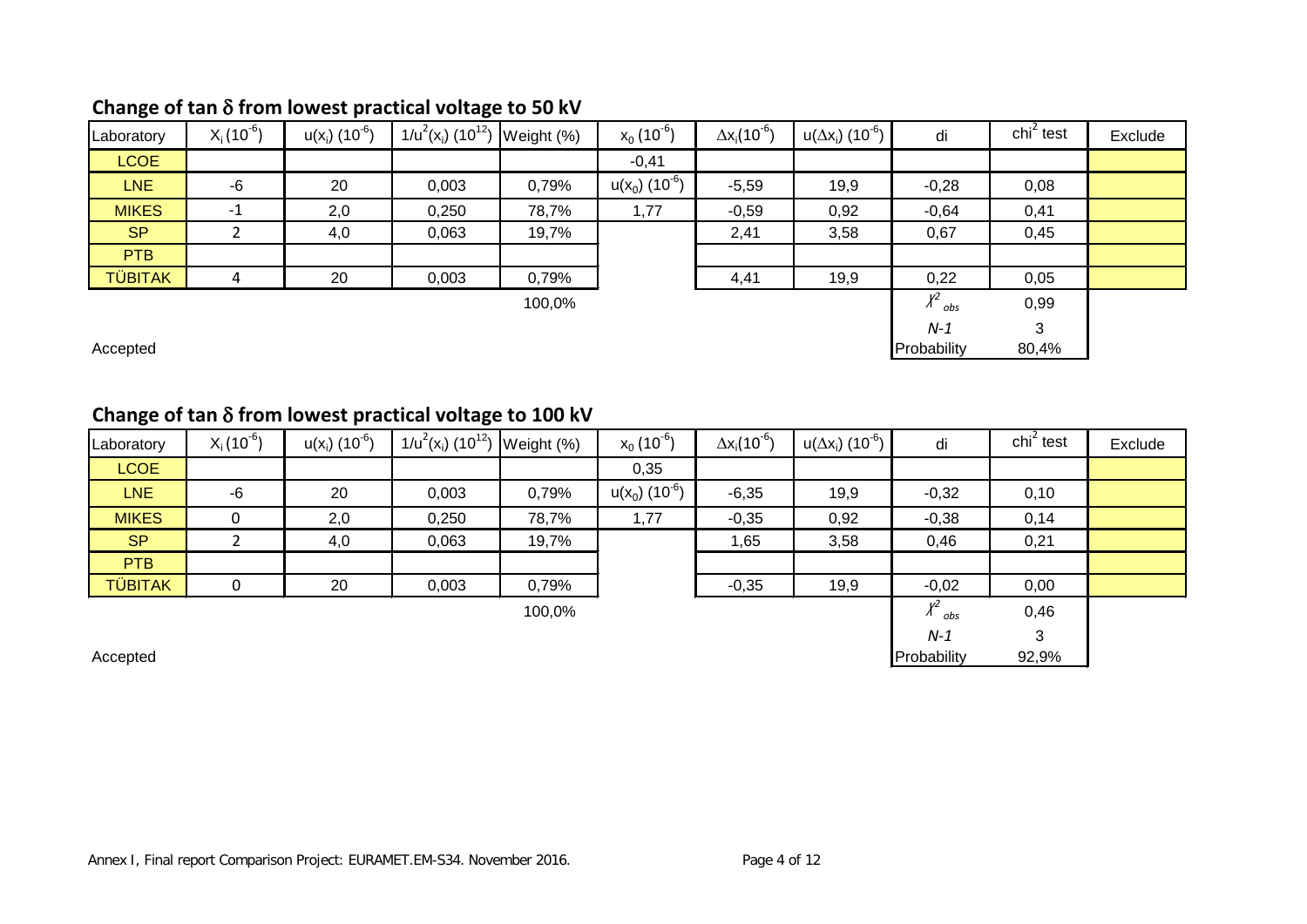| Laboratory     | $X_i(10^{b})$ | $u(x_i)$ (10 <sup>-6</sup> ) | $1/u^{2}(x_{i})$ (10 <sup>12</sup> ) Weight (%) |        | $x_0(10^{-6})$                         | $\Delta x_i(10^{-6})$ | $u(\Delta x_i)$ (10 <sup>-6</sup> ) | di                      | $\chi$ chi <sup>2</sup> test | Exclude |
|----------------|---------------|------------------------------|-------------------------------------------------|--------|----------------------------------------|-----------------------|-------------------------------------|-------------------------|------------------------------|---------|
| <b>LCOE</b>    |               |                              |                                                 |        | 0,39                                   |                       |                                     |                         |                              |         |
| <b>LNE</b>     | $-6$          | 20                           | 0,003                                           | 0,79%  | u(x <sub>0</sub> ) (10 <sup>-6</sup> ) | $-6,39$               | 19,9                                | $-0,32$                 | 0,10                         |         |
| <b>MIKES</b>   | 0             | 2,0                          | 0,250                                           | 78,7%  | 1,77                                   | $-0,39$               | 0,92                                | $-0,42$                 | 0,18                         |         |
| <b>SP</b>      |               | 4,0                          | 0,063                                           | 19,7%  |                                        | 1,61                  | 3,58                                | 0,45                    | 0,20                         |         |
| <b>PTB</b>     |               |                              |                                                 |        |                                        |                       |                                     |                         |                              |         |
| <b>TÜBITAK</b> |               | 20                           | 0,003                                           | 0,79%  |                                        | 4,61                  | 19,9                                | 0,23                    | 0,05                         |         |
|                |               |                              |                                                 | 100,0% |                                        |                       |                                     | $\chi^2$ <sub>obs</sub> | 0,53                         |         |
|                |               |                              |                                                 |        |                                        |                       |                                     | $N-1$                   | 3                            |         |
| Accepted       |               |                              |                                                 |        |                                        |                       |                                     | Probability             | 91,1%                        |         |

## **Change of tan** δ **from lowest practical voltage to 150 kV**

### **Change of tan** δ **from lowest practical voltage to 200 kV**

| Laboratory     | $X_i(10^{-6})$ | $u(x_i)$ (10 <sup>-6</sup> ) | $1/u^{2}(x_{i})$ (10 <sup>12</sup> ) Weight (%) |        | $x_0(10^{-6})$                         | $\Delta x_i (10^{-6})$ | $u(\Delta x_i)$ (10 <sup>-6</sup> ) | di                      | $\chi$ chi <sup>2</sup> test | Exclude |
|----------------|----------------|------------------------------|-------------------------------------------------|--------|----------------------------------------|------------------------|-------------------------------------|-------------------------|------------------------------|---------|
| <b>LCOE</b>    |                |                              |                                                 |        | 4,71                                   |                        |                                     |                         |                              |         |
| <b>LNE</b>     | -6             | 20                           | 0,003                                           | 3,23%  | u(x <sub>0</sub> ) (10 <sup>-6</sup> ) | $-10,71$               | 19,7                                | $-0,54$                 | 0,30                         |         |
| <b>MIKES</b>   | 12             | 10                           | 0,010                                           | 12,9%  | 3,59                                   | 7,29                   | 9,33                                | 0,78                    | 0,61                         |         |
| <b>SP</b>      | 4              | 4,0                          | 0,063                                           | 80,6%  |                                        | $-0,71$                | 1,76                                | $-0,40$                 | 0,16                         |         |
| <b>PTB</b>     |                |                              |                                                 |        |                                        |                        |                                     |                         |                              |         |
| <b>TÜBITAK</b> | 4              | 20                           | 0,003                                           | 3,23%  |                                        | $-0,71$                | 19,7                                | $-0,04$                 | 0,00                         |         |
|                |                |                              |                                                 | 100,0% |                                        |                        |                                     | $\chi^2$ <sub>obs</sub> | 1,07                         |         |
|                |                |                              |                                                 |        |                                        |                        |                                     | $N-1$                   | 3                            |         |
| Accepted       |                |                              |                                                 |        |                                        |                        |                                     | Probability             | 78,4%                        |         |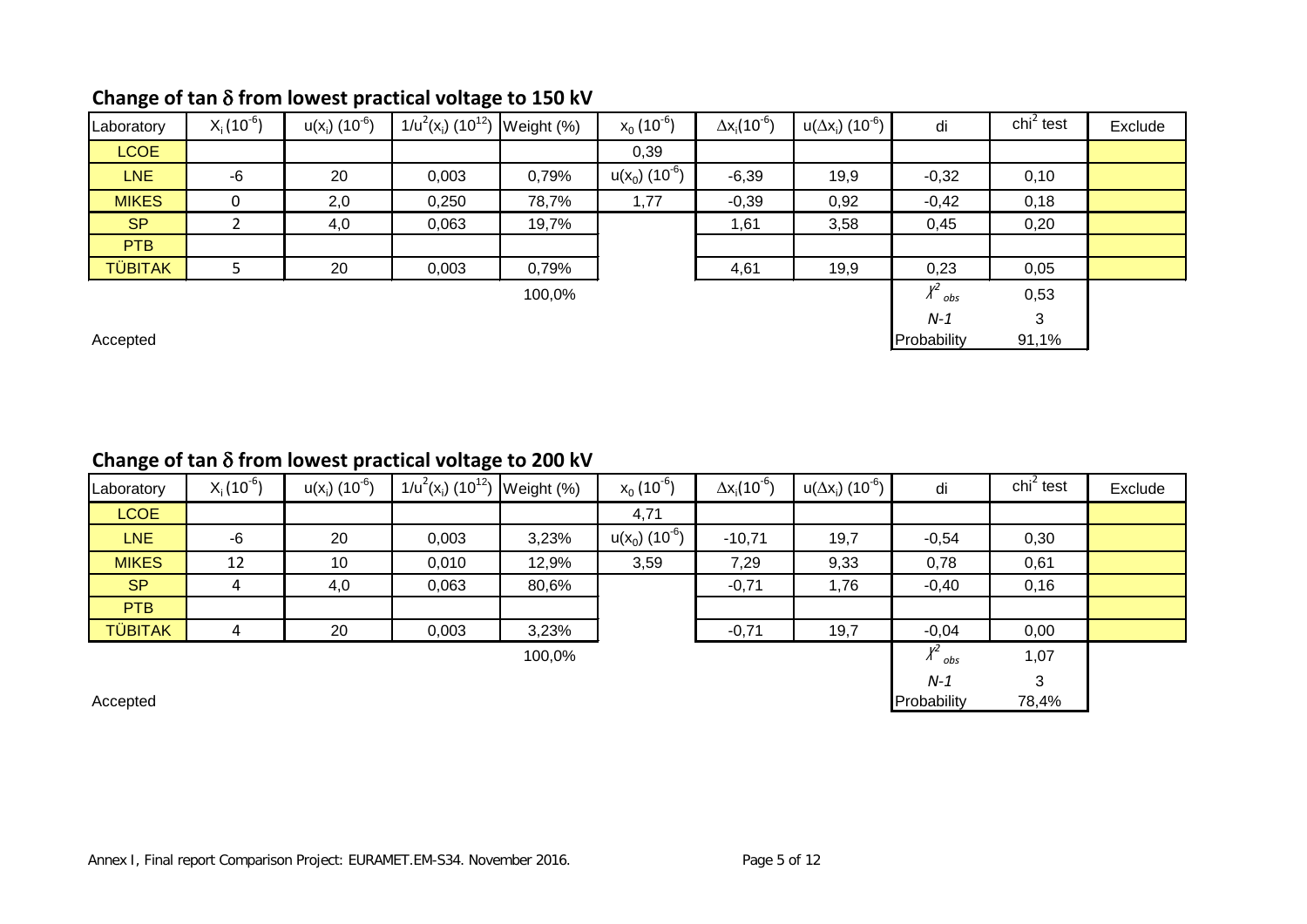|            | Capacitance system 1, $f = 50 - 53$ Hz, $U \le 2$ kV |           |      |                                                                         |               |                                    | $TC (ppm/°C) =$                  | 14.2          |           | $u(TC) =$                    | 3                | ppm/ <sup>o</sup> C  |             |                          |         |
|------------|------------------------------------------------------|-----------|------|-------------------------------------------------------------------------|---------------|------------------------------------|----------------------------------|---------------|-----------|------------------------------|------------------|----------------------|-------------|--------------------------|---------|
| Date       | Lab                                                  | $X_i(pF)$ |      | Temp <sup>o</sup> C $\mid X_i(pF)_{\text{corrected } 23\degree C} \mid$ | $u(x_i)$ (pF) | $u(x_{i \text{ corr } 23°C})$ (pF) | $1/u^2(x_i)$ (pF <sup>-2</sup> ) | Weight $(\%)$ | $x_0(pF)$ | $u(x_0)$ (10 <sup>-6</sup> ) | $\Delta x_i(pF)$ | $u(\Delta x_i)$ (pF) | di          | $\mathsf{chi}^2$<br>test | Exclude |
|            | <b>LCOE</b>                                          |           |      |                                                                         |               |                                    |                                  |               |           |                              |                  |                      |             |                          |         |
|            | LNE                                                  |           |      |                                                                         |               |                                    |                                  |               |           |                              |                  |                      |             |                          |         |
| 01/09/2010 | <b>MIKES</b>                                         | 100,043   | 21   | 100,0458                                                                | 0,0011        | 0,0013                             | 636359                           | 5,01%         | 100,04641 | 0,00028                      | $-0,00056$       | 0,0012               | $-0.46$     | 0,21                     |         |
| 01/08/2011 | <b>SP</b>                                            | 100,0441  | 23   | 100,0441                                                                | 0,0004        | 0,0004                             | 6244491                          | 49,12%        | 100,04441 | 0,00028                      | $-0,00031$       | 0,0003               | $-1,07$     | 1,14                     |         |
| 01/02/2013 | <b>PTB</b>                                           | 100,03992 | 21,9 | 100,0415                                                                | 0,0003        | 0,0004                             | 5829468                          | 45,86%        | 100,04111 | 0,00028                      | 0,00037          | 0,0003               | 1,22        | 1,48                     |         |
| 15/02/2012 | <b>TÜBITAK</b>                                       | 100,0385  | 23   | 100,0385                                                                | 0,020         | 0,0200                             | 2498                             | 0,02%         | 100,04322 | 0,00028                      | $-0.00472$       | 0,0200               | $-0,24$     | 0,06                     |         |
|            |                                                      |           |      |                                                                         |               |                                    |                                  | 100,0%        |           |                              |                  |                      | obs         | 2,89                     |         |
|            |                                                      |           |      |                                                                         |               |                                    |                                  |               |           |                              |                  |                      | $N-1$       | 3                        |         |
|            | Accepted                                             |           |      |                                                                         |               |                                    |                                  |               |           |                              |                  |                      | Probability | 40,8%                    |         |

|            | Capacitance system 1, $f = 1$ kHz, $U \le 0.7$ kV |           |      |                                               |               |                                    | $TC (ppm/°C) =$                  | 14,2       |           | $u(TC) =$                    | 3                | ppm/ <sup>o</sup> C  |                         |                       |         |
|------------|---------------------------------------------------|-----------|------|-----------------------------------------------|---------------|------------------------------------|----------------------------------|------------|-----------|------------------------------|------------------|----------------------|-------------------------|-----------------------|---------|
| Date       | Lab                                               | $X_i(pF)$ |      | Temp ${}^{\circ}C$ $X_i(pF)_{corrected 23°C}$ | $u(x_i)$ (pF) | $u(x_{i \text{ corr } 23°C})$ (pF) | $1/u^2(x_i)$ (pF <sup>-2</sup> ) | Weight (%) | $x_0(pF)$ | $u(x_0)$ (10 <sup>-6</sup> ) | $\Delta x_i(pF)$ | $u(\Delta x_i)$ (pF) | di                      | chi <sup>2</sup> test | Exclude |
| 01/09/2013 | <b>LCOE</b>                                       | 100,044   | 23   | 100,0440                                      | 0,0060        | 0,0060                             | 27753                            | 0,33%      | 100,04095 | 0,00034                      | 0.00305          | 0,0060               | 0,51                    | 0,26                  |         |
| 22/04/2016 | LCOE                                              | 100,0385  | 23   | 100,0385                                      | 0,0016        | 0,0016                             | 390324                           | 4,59%      | 100,03824 | 0,00034                      | 0,00026          | 0,0016               | 0,17                    | 0,03                  |         |
|            | LNE                                               |           |      |                                               |               |                                    |                                  |            |           |                              |                  |                      |                         |                       |         |
|            | <b>MIKES</b>                                      |           |      |                                               |               |                                    |                                  |            |           |                              |                  |                      |                         |                       |         |
| 01/08/2011 | <b>SP</b>                                         | 100,04344 | 23   | 100,0434                                      | 0,0017        | 0,0017                             | 345720                           | 4,05%      | 100,04309 | 0,00034                      | 0,00035          | 0,0017               | 0,21                    | 0,05                  |         |
| 01/02/2013 | <b>PTB</b>                                        | 100,03992 | 21,9 | 100,0415                                      | 0,00014       | 0,00036                            | 7775649                          | 91,06%     | 100,04154 | 0,00034                      | $-0.00006$       | 0,0001               | $-0.56$                 | 0,31                  |         |
|            | <b>TÜBITAK</b>                                    |           |      |                                               |               |                                    |                                  |            |           |                              |                  |                      |                         |                       |         |
|            |                                                   |           |      |                                               |               |                                    |                                  | 100,0%     |           |                              |                  |                      | $\chi^2$ <sub>obs</sub> | 0.64                  |         |
|            |                                                   |           |      |                                               |               |                                    |                                  |            |           |                              |                  |                      | N-1                     | 3                     |         |

| Accepted | Probability |  | 88.7% |  |
|----------|-------------|--|-------|--|
|----------|-------------|--|-------|--|

|                | Capacitance system 2, $f = 50 - 53$ Hz, $U \le 0.7$ kV |                     |                                          |               |                                            | $TC (ppm/°C) =$                  | 1.8        | $u(TC) =$                    | 0.8              | ppm/ <sup>o</sup> C  |         |                       |         |
|----------------|--------------------------------------------------------|---------------------|------------------------------------------|---------------|--------------------------------------------|----------------------------------|------------|------------------------------|------------------|----------------------|---------|-----------------------|---------|
| Laboratory     | $X_i(pF)$                                              | Temp <sup>o</sup> C | $X_i(pF)_{\text{corrected }23\degree C}$ | $u(x_i)$ (pF) | $ u(X_{i \text{ corr } 23\degree c})$ (pF) | $1/u^2(x_i)$ (pF <sup>-2</sup> ) | Weight (%) | $x_0(pF)$                    | $\Delta x_i(pF)$ | $u(\Delta x_i)$ (pF) | di      | chi <sup>2</sup> test | Exclude |
| <b>LCOE</b>    |                                                        |                     |                                          |               |                                            |                                  |            | 100,09886                    |                  |                      |         |                       |         |
| <b>LNE</b>     | 100,09895                                              | 23                  | 100,09895                                | 0,00026       | 0,00026                                    | 14763668                         | 39,39%     | $u(x_0)$ (10 <sup>-6</sup> ) | 0,00009          | 0,00020              | 0,43    | 0,19                  |         |
| <b>MIKES</b>   | 100.0986                                               | 21,6                | 100,09885                                | 0,00023       | 0,00026                                    | 15250075                         | 40,68%     | 0,00016                      | $-0,00001$       | 0,00020              | $-0.05$ | 0,00                  |         |
| <b>SP</b>      | 100.0987                                               | 23                  | 100,09870                                | 0,00040       | 0,00040                                    | 6237681                          | 16,64%     |                              | $-0.00016$       | 0,00037              | $-0,45$ | 0,20                  |         |
| <b>PTB</b>     |                                                        |                     |                                          |               |                                            |                                  |            |                              |                  |                      |         |                       |         |
| <b>TÜBITAK</b> | 100,09877                                              | 23                  | 100,09877                                | 0,00090       | 0,0009                                     | 1232133                          | 3,29%      |                              | $-0.00009$       | 0,00089              | $-0,10$ | 0,01                  |         |
| 100,0%         |                                                        |                     |                                          |               |                                            |                                  |            |                              |                  | obs                  | 0,40    |                       |         |
|                |                                                        |                     |                                          |               |                                            |                                  |            | $N-1$                        | 3                |                      |         |                       |         |

Accepted Probability 94,1%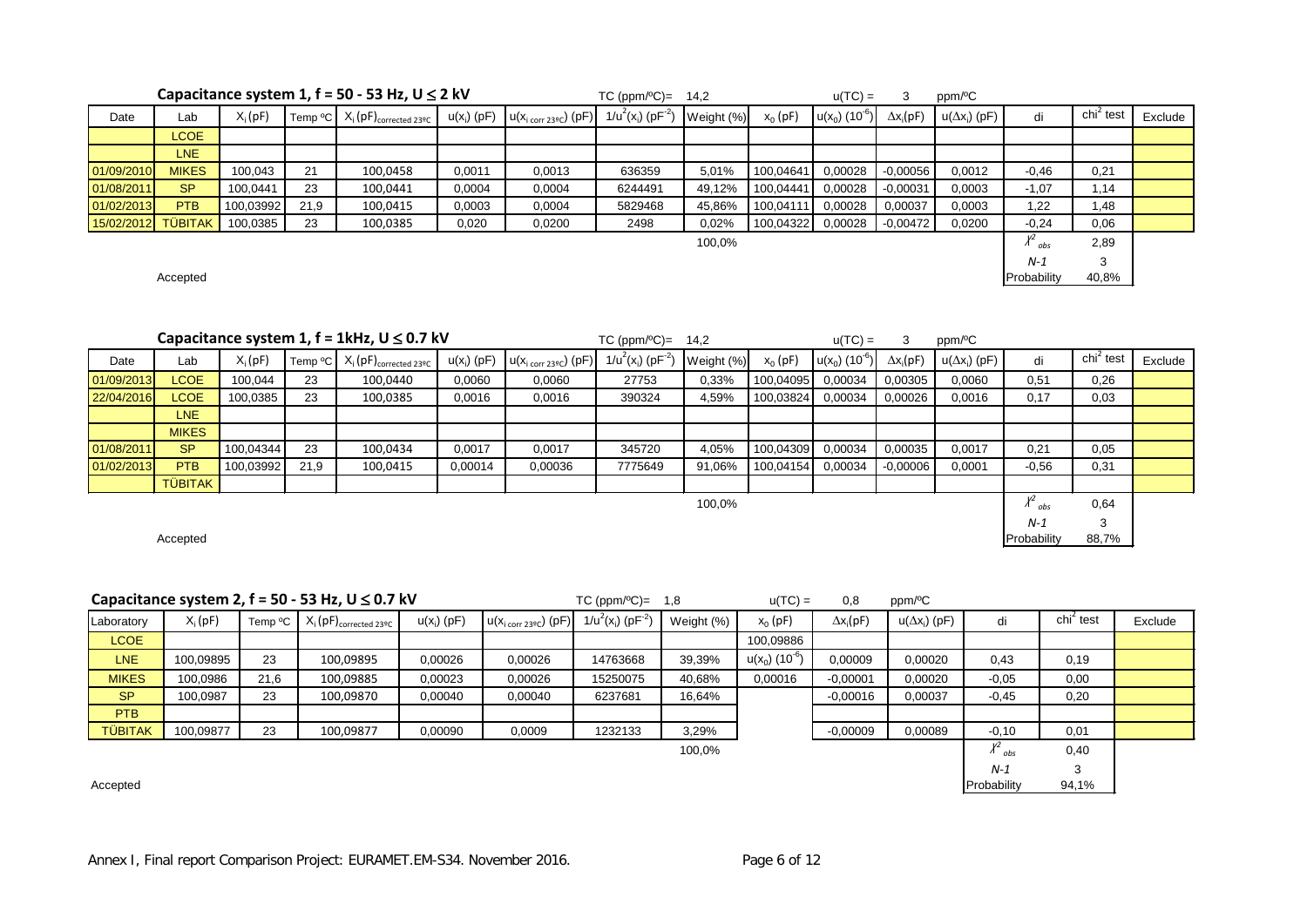| Capacitance system 2, $f = 1kHz$ , $U \le 10V$ |           |                     |                                          |               |                                    | $TC (ppm/°C) =$                  | 1,8        | $u(TC) =$                    | 0,8              | ppm/ <sup>o</sup> C  |             |                              |         |
|------------------------------------------------|-----------|---------------------|------------------------------------------|---------------|------------------------------------|----------------------------------|------------|------------------------------|------------------|----------------------|-------------|------------------------------|---------|
| Laboratory                                     | $X_i(pF)$ | Temp <sup>o</sup> C | $X_i(pF)_{\text{corrected }23\degree C}$ | $u(x_i)$ (pF) | $u(x_{i \text{ corr } 23°C})$ (pF) | $1/u^2(x_i)$ (pF <sup>-2</sup> ) | Weight (%) | $x_0(pF)$                    | $\Delta x_i(pF)$ | $u(\Delta x_i)$ (pF) | di          | $\chi$ chi <sup>2</sup> test | Exclude |
| <b>LCOE</b>                                    | 100,098   | 23                  | 100,09800                                | 0,0050        | 0,00500                            | 39922                            | 0,03%      | 100,09890                    | $-0.00090$       | 0,00500              | $-0,18$     | 0,03                         |         |
| <b>LNE</b>                                     | 100,09881 | 23                  | 100,09881                                | 0,00014       | 0,00014                            | 50919731                         | 35,68%     | $u(x_0)$ (10 <sup>-6</sup> ) | $-0,00009$       | 0,00011              | $-0.83$     | 0,69                         |         |
| <b>MIKES</b>                                   | 100,09885 | 21,6                | 100,09910                                | 0.00011       | 0.00016                            | 40497521                         | 28,37%     | 0,00008                      | 0.00020          | 0,00013              | 1,50        | 2,24                         |         |
| <b>SP</b>                                      | 100,09886 | 23                  | 100,09886                                | 0,00015       | 0,00015                            | 44356699                         | 31,08%     |                              | $-0,00004$       | 0,00012              | $-0.35$     | 0,12                         |         |
| <b>PTB</b>                                     |           |                     |                                          |               |                                    |                                  |            |                              |                  |                      |             |                              |         |
| <b>TÜBITAK</b>                                 | 100,09871 | 23                  | 100,09871                                | 0,00038       | 0,0004                             | 6911556                          | 4,84%      |                              | $-0,00019$       | 0,00037              | $-0.52$     | 0,27                         |         |
| 100,0%                                         |           |                     |                                          |               |                                    |                                  |            |                              |                  | obs                  | 3,35        |                              |         |
|                                                |           |                     |                                          |               |                                    |                                  |            |                              |                  |                      | $N-1$       | 4                            |         |
| Accepted                                       |           |                     |                                          |               |                                    |                                  |            |                              |                  |                      | Probability | 50,1%                        |         |

**Capacitance system 3, f = 50-53 Hz, U = 1 V**  $TC(ppm/\textdegree C) = 2.7$  $u(TC) = 1$  **ppm/** $\textdegree C$ Laboratory  $X_i$  (nF) Temp °C  $X_i$  (nF)<sub>corrected 23°C</sub> u(x<sub>i</sub>) (nF)  $u(x_{i \text{ corr } 23°C})$  (nF)  $1/u^{2}(x_{i})$  (nF<sup>-2</sup>) Weight (%)  $x_0$  (nF)  $\Delta x_i(nF)$  $(nF)$  u( $\Delta x_i$ ) (nF) di chi<sup>2</sup>  $\frac{c}{i}$  test Exclude <mark>LCOE </mark> 496,93 | 23 | 496,930 | 0,164 | 0,164 | 37 | 0,07% |496,9621 |-0,03208 | 0,16393 | -0,20 | 0,04  $\begin{array}{|c|c|c|c|c|c|c|c|c|}\hline \textbf{LNE} & & & \textbf{u}(\textbf{x}_0) \ (10^{-6}) & & & \textbf{u}(\textbf{x}_0) \end{array}$ <mark>MIKES |</mark> 496,976 | 21 | 496,978 | 0,013 | 0,013 | 5954 | 10,47% | 0,0042 | 0,01571 | 0,01226 | 1,28 | 1,64 <mark>SP |</mark> 496,9604 | 23 | 496,960 | 0,004 | 0,004 | 49989 | 87,88% | | -0,00168 | 0,00156 | -1,08 | 1,17 **PTB**<br>TÜBITAK <mark>TÜBITAK |</mark> 496,953 | 23 | 496,953 | 0,033 | 0,033 | 902 | 1,59% | -0,00908 | 0,03303 | -0,27 | 0,08 100,0%  $\chi^2$ <sub>obs</sub> *obs* 2,92 *N-1* 3

Accepted Probability 40,4%

|                | Capacitance system 3, $f = 50-53$ Hz, $U = 8$ V |         |                                          |               |                                           | $TC (ppm/°C) =$                  | -2.7       | $u(TC) =$                    |                  | ppm/ <sup>o</sup> C  |                 |                              |         |
|----------------|-------------------------------------------------|---------|------------------------------------------|---------------|-------------------------------------------|----------------------------------|------------|------------------------------|------------------|----------------------|-----------------|------------------------------|---------|
| Laboratory     | $X_i(nF)$                                       | Temp °C | $X_i(nF)_{\text{corrected }23\degree C}$ | $u(x_i)$ (nF) | $u(x_{i \text{ corr } 23\degree c})$ (nF) | $1/u^2(x_i)$ (nF <sup>-2</sup> ) | Weight (%) | $x_0(nF)$                    | $\Delta x_i(nF)$ | $u(\Delta x_i)$ (nF) | di              | $\chi$ chi <sup>2</sup> test | Exclude |
| <b>LCOE</b>    |                                                 |         |                                          |               |                                           |                                  |            | 496,9611                     |                  |                      |                 |                              |         |
| <b>LNE</b>     | 496.957                                         | 23      | 496,957                                  | 0,0052        | 0,0052                                    | 36727                            | 35,59%     | $u(x_0)$ (10 <sup>-6</sup> ) | $-0.00411$       | 0.00419              | $-0.98$         | 0,96                         |         |
| <b>MIKES</b>   | 496,966                                         | 21      | 496,968                                  | 0,0080        | 0,0080                                    | 15573                            | 15,09%     | 0,0031                       | 0,00668          | 0,00738              | 0,90            | 0,82                         |         |
| <b>SP</b>      | 496,9622                                        | 23      | 496,962                                  | 0,0045        | 0,0045                                    | 49988                            | 48,44%     |                              | 0,00109          | 0,00321              | 0,34            | 0,11                         |         |
| <b>PTB</b>     |                                                 |         |                                          |               |                                           |                                  |            |                              |                  |                      |                 |                              |         |
| <b>TÜBITAK</b> | 496,953                                         | 23      | 496,953                                  | 0,033         | 0,033                                     | 902                              | 0,87%      |                              | $-0,00811$       | 0.03315              | $-0,24$         | 0,06                         |         |
| 100,0%         |                                                 |         |                                          |               |                                           |                                  |            |                              |                  |                      | $^{\prime}$ obs | 1,96                         |         |
|                |                                                 |         |                                          |               |                                           |                                  |            |                              |                  |                      | $N-1$           | ິ                            |         |

Accepted Probability 58,1%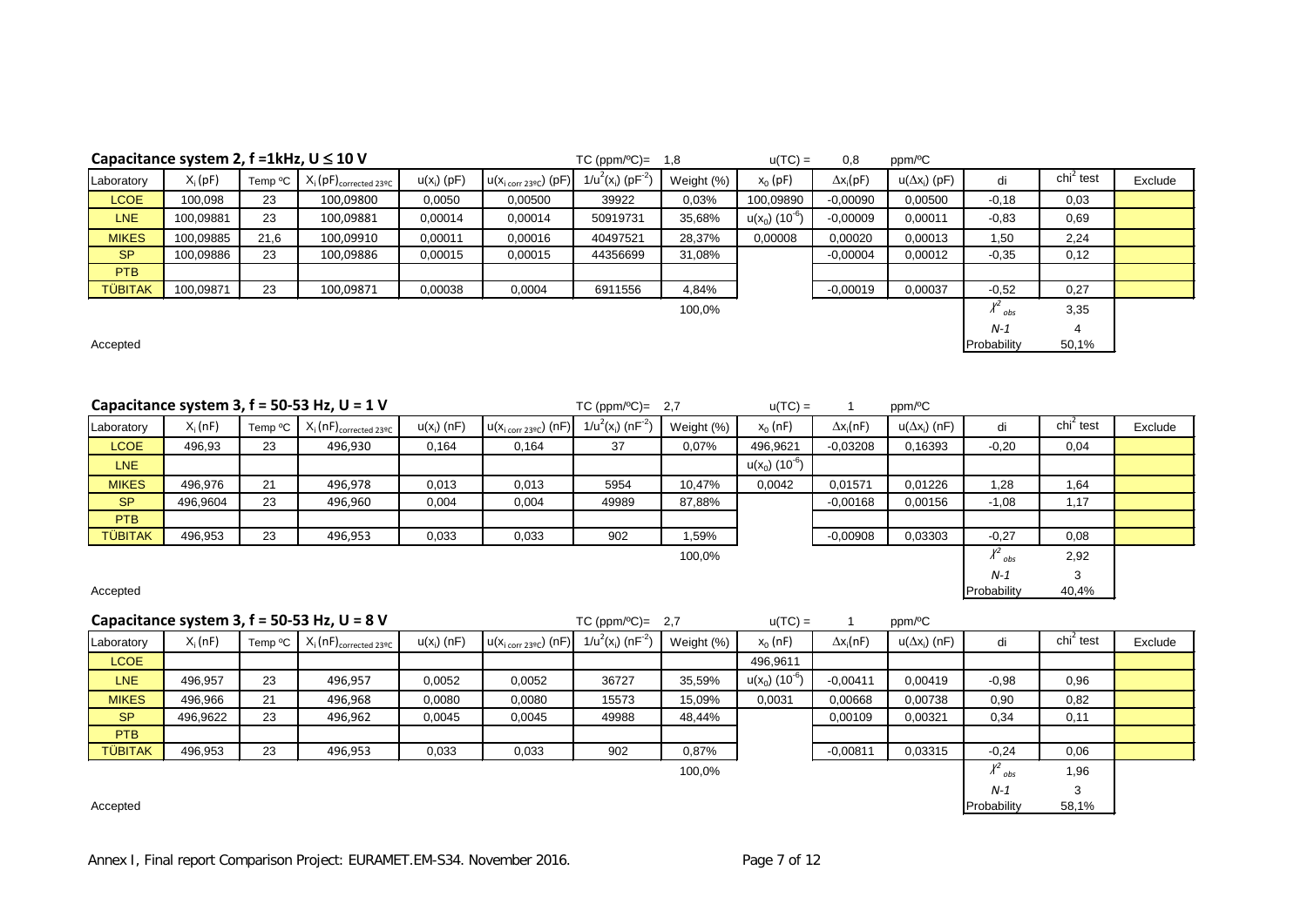#### <mark>SP |</mark> 496,870 | 23 | 496,870 | 0,0060 | 0,0060 | 28129 | 28,13% | | 0,00276 | 0,00505 | 0,55 | 0,30 <mark>PTB |</mark> 496,872 | 21,9 | 496,873 | 0,021 | 0,021 | 2295 | 2,29% | | 0,00575 | 0,02063 | 0,28 | 0,08

Laboratory  $X_i$  (nF) Temp  ${}^o\text{C}$   $X_i$  (nF)<sub>corrected 23ºC</sub> u(x<sub>i</sub>) (nF)

Accepted Probability 98,1% and the set of the contract of the contract of the probability 98,1% and the set of the contract of the contract of the contract of the contract of the contract of the contract of the contract of

|                | Capacitance system 4, $f = 50 - 53$ Hz, $U = 1$ V |         |                                          |               |                                           | $TC (ppm/°C) = 6.9$              |            | $u(TC) =$                    |                  | ppm/ <sup>o</sup> C  |             |                       |         |
|----------------|---------------------------------------------------|---------|------------------------------------------|---------------|-------------------------------------------|----------------------------------|------------|------------------------------|------------------|----------------------|-------------|-----------------------|---------|
| Laboratory     | $X_i(nF)$                                         | Temp °C | $X_i(nF)_{\text{corrected }23\degree C}$ | $u(x_i)$ (nF) | $u(x_{i \text{ corr } 23\degree c})$ (nF) | $1/u^2(x_i)$ (nF <sup>-2</sup> ) | Weight (%) | $x_0(nF)$                    | $\Delta x_i(nF)$ | $u(\Delta x_i)$ (nF) | di          | chi <sup>2</sup> test | Exclude |
| <b>LCOE</b>    | 4999,8                                            | 23      | 4999,80                                  | 1,6           | ,6                                        | 0                                | 0,07%      | 4999,7758                    | 0.02415          | 1,64938              | 0,01        | 0,00                  |         |
| LNE            |                                                   |         |                                          |               |                                           |                                  |            | $u(x_0)$ (10 <sup>-6</sup> ) |                  |                      |             |                       |         |
| <b>MIKES</b>   | 4999,93                                           | 21      | 4999,95                                  | 0,14          | 0,15                                      | 47                               | 8,63%      | 0,0427                       | 0.17215          | 0.13893              | 1,24        | 1,54                  |         |
| <b>SP</b>      | 4999,759                                          | 23      | 4999,759                                 | 0,045         | 0,0450                                    | 494                              | 90,07%     |                              | $-0.01685$       | 0,01418              | $-1,19$     | 1,41                  |         |
| <b>PTB</b>     |                                                   |         |                                          |               |                                           |                                  |            |                              |                  |                      |             |                       |         |
| <b>TÜBITAK</b> | 4999,80                                           | 23      | 4999,80                                  | 0,38          | 0,385                                     |                                  | 1,23%      |                              | 0.02415          | 0,38261              | 0,06        | 0,00                  |         |
|                |                                                   |         |                                          |               |                                           |                                  | 100,0%     |                              |                  |                      | obs         | 2,95                  |         |
|                |                                                   |         |                                          |               |                                           |                                  |            |                              |                  |                      | $N-1$       | 3                     |         |
| Accepted       |                                                   |         |                                          |               |                                           |                                  |            |                              |                  |                      | Probability | 39,9%                 |         |

 $1/u^2(x_i)$  (nF<sup>-2</sup>)

<mark>LCOE |</mark> 496,863 | 23 | 496,863 | 0,028 | 0,028 | 1247 | 1,25% | 496,8672 | -0,00424 | 0,02814 | -0,15 | 0,02 <mark>LNE |</mark> 496,866 | 23 | 496,866 | 0,0040 | 0,0040 | 63291 | 63,29% |u(x<sub>0</sub>) (10<sup>-6</sup>) | -0,00124 | 0,00241 | -0,51 | 0,26 <mark>MIKES |</mark> 496,861 | 21 | 496,863 | 0,018 | 0,018 | 2950 | 2,95% | 0,0032 | 0,00445 | 0,01814 | -0,25 | 0,06

<mark>TUBITAK |</mark> 496,870 | 23 | 496,870 | 0,022 | 0,022 | 2092 | 2,09% | 0,00276 | 0,02163 | 0,13 | 0,02

Weight (%)  $x_0$  (nF)  $\Delta x_i(nF)$ 

100,0%

 $(nF)$  u( $\Delta x_i$ ) (nF) di chi<sup>2</sup>

 $\chi^2$ <sub>obs</sub>

*N-1* 5

 $\frac{c}{i}$  test Exclude

*obs* 0,74

**Capacitance system 3, f = 1kHz, U** ≤ **10 V** TC (ppm/ºC)= 2,7 u(TC) = <sup>1</sup> ppm/ºC

 $\mathsf{u}(\mathsf{x}_{\mathsf{i} \text{ corr 23°C}})$  (nF)

|                |           |                     | Capacitance system 4, $f = 1$ kHz, U $\leq 10$ V |               |                                    | $TC (ppm/°C) =$                  | 6.9        | $u(TC) =$                    | 2                | ppm/ <sup>o</sup> C  |           |                       |         |
|----------------|-----------|---------------------|--------------------------------------------------|---------------|------------------------------------|----------------------------------|------------|------------------------------|------------------|----------------------|-----------|-----------------------|---------|
| Laboratory     | $X_i(nF)$ | Temp <sup>o</sup> C | $X_i(nF)_{\text{corrected }23\text{°C}}$         | $u(x_i)$ (nF) | $u(x_{i \text{ corr } 23°C})$ (nF) | $1/u^2(x_i)$ (nF <sup>-2</sup> ) | Weight (%) | $x_0(nF)$                    | $\Delta x_i(nF)$ | $u(\Delta x_i)$ (nF) | di        | chi <sup>2</sup> test | Exclude |
| <b>LCOE</b>    | 4998,91   | 23                  | 4998,91                                          | 0,50          | 0,50                               |                                  | 6,09%      | 4999,0781                    | $-0,16812$       | 0,48442              | $-0,35$   | 0,12                  |         |
| LNE            | 4998,4    | 23                  | 4998,40                                          | 0,075         | 0,075                              |                                  |            | $u(x_0)$ (10 <sup>-6</sup> ) | $-0.67812$       | 0.14440              | $-4,70$   |                       | X       |
| <b>MIKES</b>   | 4999,05   | 21                  | 4999,07                                          | 0,18          | 0,18                               | 31                               | 46,88%     | 0,1234                       | $-0.01012$       | 0,13137              | $-0.08$   | 0,01                  |         |
| <b>SP</b>      | 4999,11   | 23                  | 4999,11                                          | 0,18          | 0,18                               | 31                               | 47,02%     |                              | 0.03188          | 0,13099              | 0,24      | 0,06                  |         |
| PTB            |           |                     |                                                  |               |                                    |                                  |            |                              |                  |                      |           |                       |         |
| <b>TÜBITAK</b> | 4999,95   | 23                  | 4999,95                                          | 0,26          | 0,26                               |                                  |            |                              | 0,87188          | 0,28780              | 3,03      |                       | X       |
| 100,0%         |           |                     |                                                  |               |                                    |                                  |            |                              |                  |                      | $A_{obs}$ | 0,19                  |         |
|                |           |                     |                                                  |               |                                    |                                  |            |                              | $N-1$            |                      |           |                       |         |

Accepted Probability 91,1%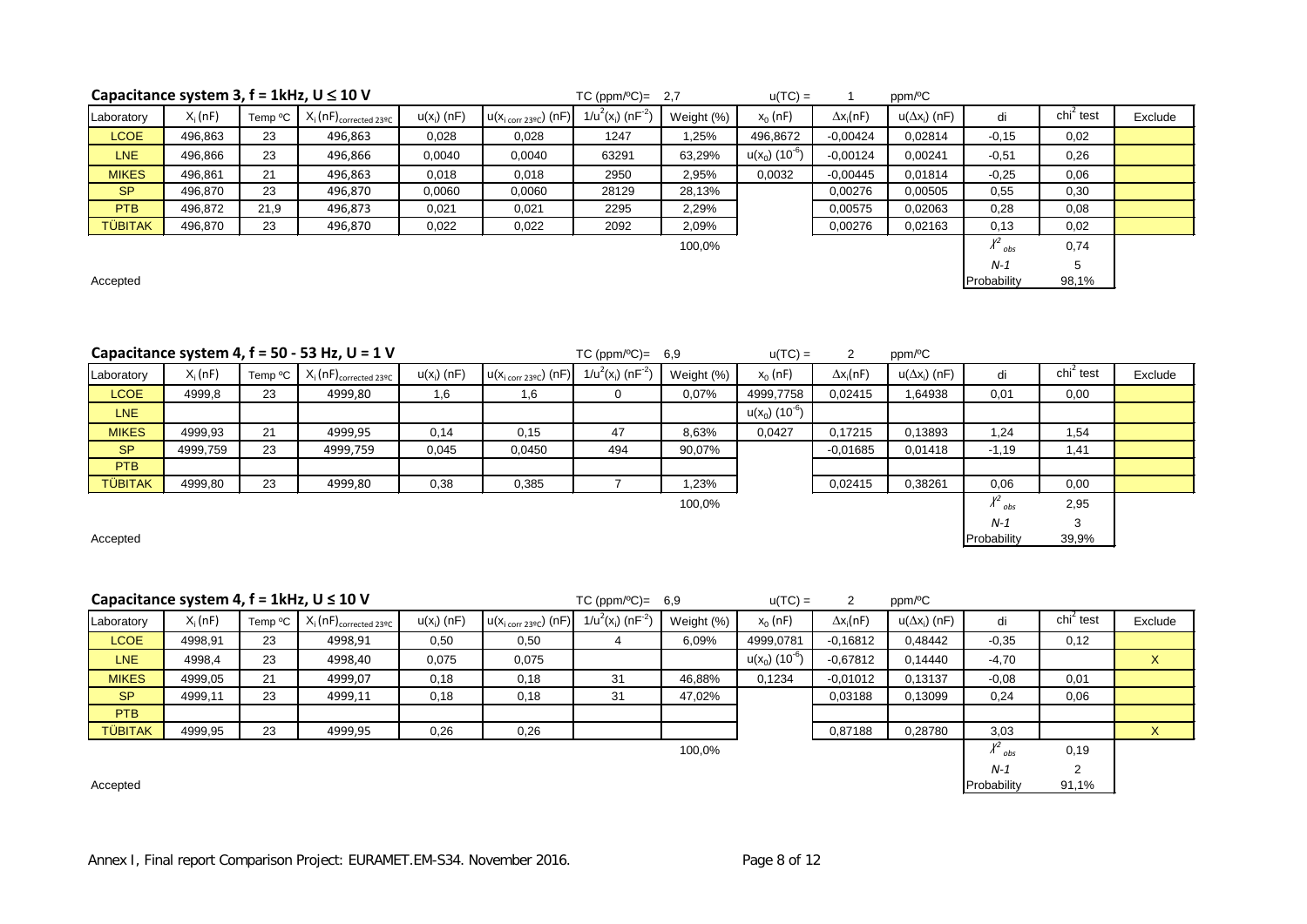### **Tan** δ **system 1, f = 50 - 53 Hz, U** ≤ **2 kV**

| Laboratory     | $X_i(10^{-6})$ | $u(x_i)$ (10 <sup>-6</sup> ) | $1/u^2(x_i)$ (10 <sup>-12</sup> ) | Weight (%) | $x_0(10^{-6})$               | $\Delta x_i (10^{-6})$ | $u(\Delta x_i)$ (10 <sup>-6</sup> ) | di                          | chi <sup>2</sup> test | Exclude |
|----------------|----------------|------------------------------|-----------------------------------|------------|------------------------------|------------------------|-------------------------------------|-----------------------------|-----------------------|---------|
| <b>LCOE</b>    |                |                              |                                   |            | 7,0                          |                        |                                     |                             |                       |         |
| <b>LNE</b>     |                |                              |                                   |            | $u(x_0)$ (10 <sup>-6</sup> ) |                        |                                     |                             |                       |         |
| <b>MIKES</b>   | 9              | າ                            | 0,1111                            | 49,44%     | 2,1                          | 2,0                    | 2,1                                 | 0,96                        | 0,92                  |         |
| <b>SP</b>      |                | 3                            | 0,1111                            | 49,44%     |                              | $-2,0$                 | 2,1                                 | $-0,92$                     | 0,84                  |         |
| <b>PTB</b>     |                |                              |                                   |            |                              |                        |                                     |                             |                       |         |
| <b>TÜBITAK</b> |                | 20                           | 0,0025                            | 1,11%      |                              | $-4,0$                 | 20                                  | $-0,20$                     | 0,04                  |         |
|                |                |                              |                                   | 100,0%     |                              |                        |                                     | v <sup>2</sup><br>$A_{obs}$ | 1,80                  |         |
|                |                |                              |                                   |            |                              |                        |                                     | $N-1$                       | ◠                     |         |

Accepted Probability 40,7% (Probability 40,7%)

### **Tan** δ **system 2, f = 50 - 53 Hz, U** ≤ **700 V**

| Laboratory     | $X_i(10^{-6})$ | $u(x_i)$ (10 <sup>-6</sup> ) | $1/u^2(x_i)$ (10 <sup>-12</sup> ) | Weight (%) | $x_0(10^{-6})$               | $\Delta x_i(10^{-6})$ | $u(\Delta x_i)$ (10 <sup>-6</sup> ) | di              | $\chi$ chi <sup>2</sup> test | Exclude |
|----------------|----------------|------------------------------|-----------------------------------|------------|------------------------------|-----------------------|-------------------------------------|-----------------|------------------------------|---------|
| <b>LCOE</b>    |                |                              |                                   |            | 4,1                          |                       |                                     |                 |                              |         |
| <b>LNE</b>     |                | 27                           | 0,00137                           | 0,56%      | $u(x_0)$ (10 <sup>-6</sup> ) | $-3,1$                | 27                                  | $-0,12$         | 0,01                         |         |
| <b>MIKES</b>   |                | 3                            | 0,11111                           | 45,54%     | 2,0                          | 2,9                   | 2,2                                 | 1,31            | 1,71                         |         |
| <b>SP</b>      |                | 3                            | 0,11111                           | 45,54%     |                              | $-2,1$                | 2,2                                 | $-0,95$         | 0,90                         |         |
| <b>PTB</b>     |                |                              |                                   |            |                              |                       |                                     |                 |                              |         |
| <b>TÜBITAK</b> | $\Omega$       |                              | 0,02041                           | 8,36%      |                              | $-4,1$                | 6,7                                 | $-0,61$         | 0,38                         |         |
|                |                |                              |                                   | 100,0%     |                              |                       |                                     | γ2<br>$A_{obs}$ | 3,00                         |         |
|                |                |                              |                                   |            |                              |                       |                                     | $N-1$           | 3                            |         |
| Accepted       |                |                              |                                   |            |                              |                       |                                     | Probability     | 39,1%                        |         |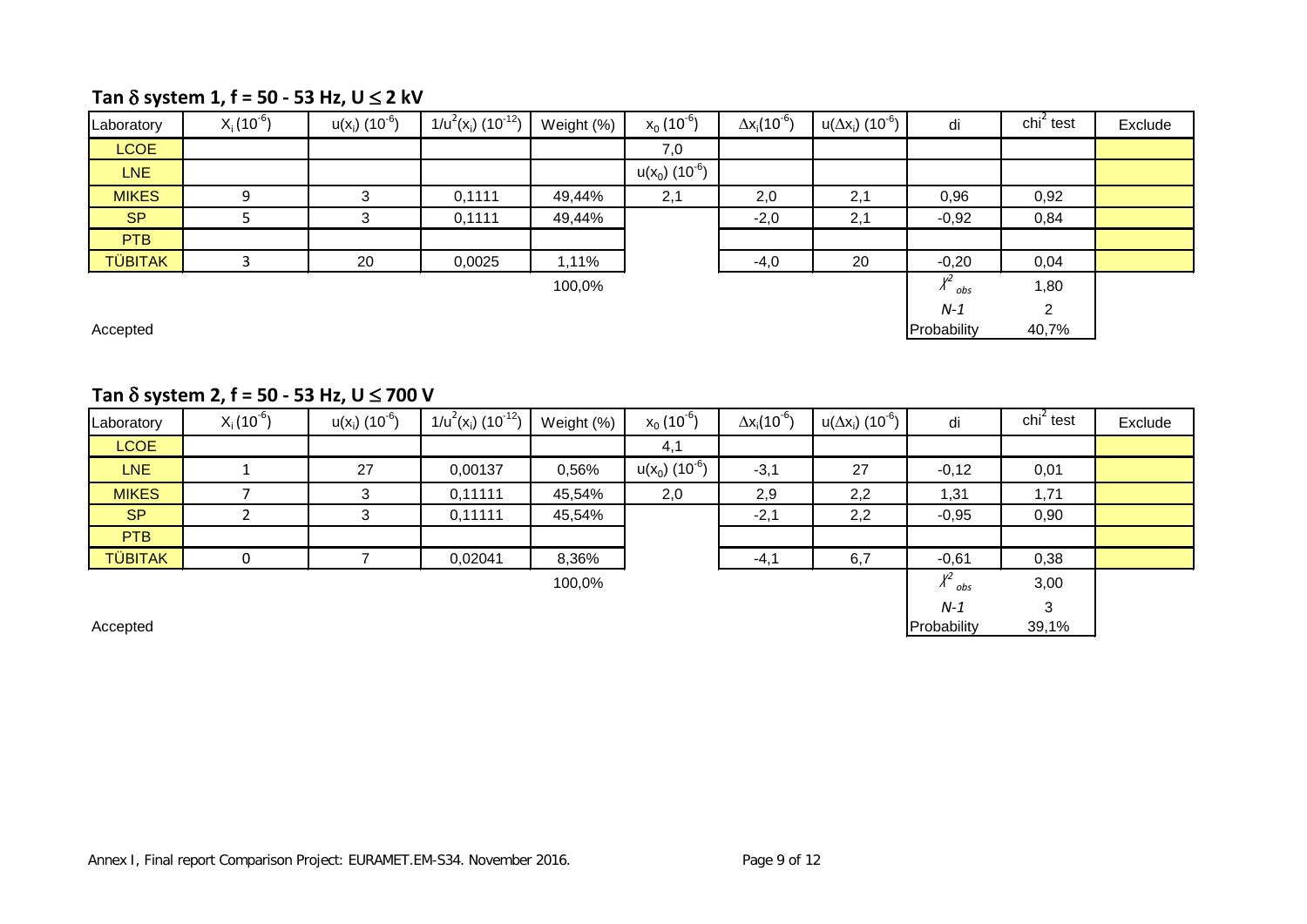## **Tan** δ **system 2, f = 1 kHz, U** ≤ **10 V**

| Laboratory     | $X_i(10^{-6})$ | $u(x_i)$ (10 <sup>-6</sup> ) | $1/u^2(x_i)$ (10 <sup>-12</sup> ) | Weight (%) | $x_0(10^{-6})$               | $\Delta x_i(10^{-6})$ | $u(\Delta x_i)$ (10 <sup>-6</sup> ) | di        | $\chi$ chi <sup>2</sup> test | Exclude |
|----------------|----------------|------------------------------|-----------------------------------|------------|------------------------------|-----------------------|-------------------------------------|-----------|------------------------------|---------|
| <b>LCOE</b>    | 9              | 24                           | 0,002                             | 0,06%      | 1,7                          | 7,3                   | 24                                  | 0,30      | 0,09                         |         |
| LNE            |                | 27                           | 0,001                             | 0,04%      | $u(x_0)$ (10 <sup>-6</sup> ) | $-0,7$                | 27                                  | $-0,03$   | 0,00                         |         |
| <b>MIKES</b>   |                |                              |                                   |            | 0,6                          |                       |                                     |           |                              |         |
| <b>SP</b>      | 1,8            | 0,6                          | 2,778                             | 88,83%     |                              | 0,1                   | 0,2                                 | 0,42      | 0,18                         |         |
| <b>PTB</b>     |                |                              |                                   |            |                              |                       |                                     |           |                              |         |
| <b>TÜBITAK</b> |                | .7                           | 0,346                             | 11,07%     |                              | $-0,7$                | 1,6                                 | $-0,45$   | 0,20                         |         |
|                |                |                              |                                   | 100,0%     |                              |                       |                                     | v2<br>obs | 0,47                         |         |
|                |                |                              |                                   |            |                              |                       |                                     | $N-1$     | ર                            |         |

*N-1* 3<br>Probability 92,5% Accepted Probability 92,5%

### **Tan** δ **system 3, f = 50 -53 Hz, U** ≤ **8 V**

| Laboratory     | $X_i(10^{-6})$ | $u(x_i)$ (10 <sup>-6</sup> ) | $1/u^2(x_i)$ (10 <sup>-12</sup> ) | Weight (%) | $x_0(10^{-6})$               | $\Delta x_i (10^{-6})$ | $u(\Delta x_i)$ (10 <sup>-6</sup> ) | di              | $\chi$ chi <sup>2</sup> test | Exclude |
|----------------|----------------|------------------------------|-----------------------------------|------------|------------------------------|------------------------|-------------------------------------|-----------------|------------------------------|---------|
| <b>LCOE</b>    | 100            | 36                           | 0,00077                           | 0,44%      | 95,9                         | 4,1                    | 36                                  | 0,11            | 0,01                         |         |
| <b>LNE</b>     | 110            | 27                           |                                   |            | $u(x_0)$ (10 <sup>-6</sup> ) | 14,1                   | 27                                  | 0,52            | 0,27                         |         |
| <b>MIKES</b>   | 94             |                              | 0,06250                           | 35,82%     | 2,4                          | $-1,9$                 | 3,2                                 | $-0,60$         | 0,36                         |         |
| <b>SP</b>      | 97             | 3                            | 0,11111                           | 63,68%     |                              | 1,1                    | 1,8                                 | 0,59            | 0,35                         |         |
| <b>PTB</b>     |                |                              |                                   |            |                              |                        |                                     |                 |                              |         |
| <b>TÜBITAK</b> | 87             | 103                          | 0,00009                           | 0,05%      |                              | $-8,9$                 | 103                                 | $-0,09$         | 0,01                         |         |
|                |                |                              |                                   | 100,0%     |                              |                        |                                     | v2<br>$A_{obs}$ | 1,01                         |         |
|                |                |                              |                                   |            |                              |                        |                                     | $N-1$           | 4                            |         |
| Accepted       |                |                              |                                   |            |                              |                        |                                     | Probability     | 90,9%                        |         |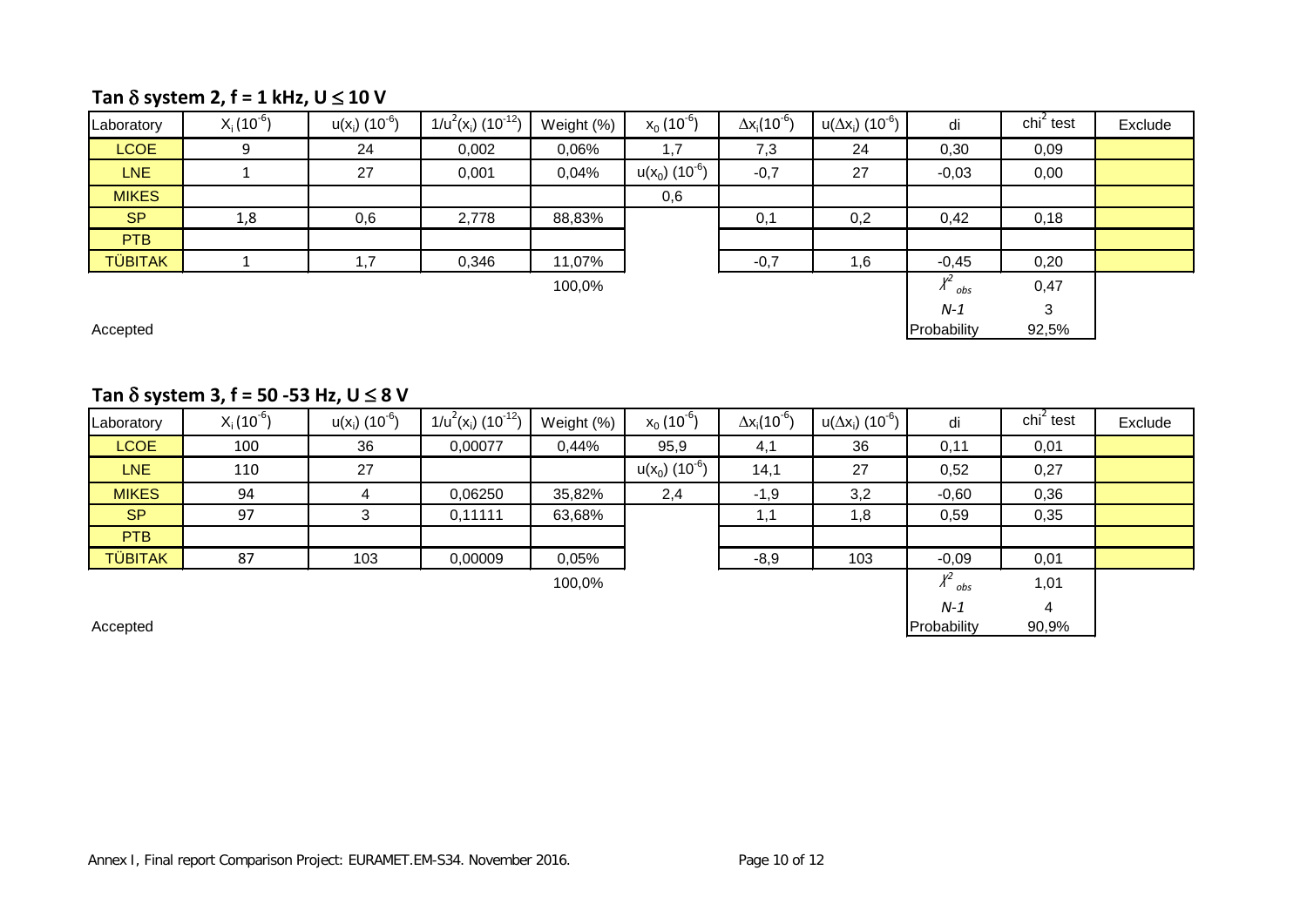## **Tan** δ **system 3, f = 1 kHz, U** ≤ **10 V**

| Laboratory     | $X_i(10^{-6})$ | $u(x_i)$ (10 <sup>-6</sup> ) | $1/u^2(x_i)$ (10 <sup>-12</sup> ) | Weight (%) | $x_0(10^{-6})$               | $\Delta x_i (10^{-6})$ | $u(\Delta x_i)$ (10 <sup>-6</sup> ) i | di                      | $\chi$ chi <sup>2</sup> test | Exclude |
|----------------|----------------|------------------------------|-----------------------------------|------------|------------------------------|------------------------|---------------------------------------|-------------------------|------------------------------|---------|
| <b>LCOE</b>    | 170            | 60                           | 0,00028                           | 9,87%      | 135                          | 35                     | 57                                    | 0,61                    | 0,37                         |         |
| <b>LNE</b>     | 130            | 27                           | 0,00137                           | 48,73%     | $u(x_0)$ (10 <sup>-6</sup> ) | $-5$                   | 19                                    | $-0,27$                 | 0,07                         |         |
| <b>MIKES</b>   | 167            | 80                           | 0,00016                           | 5,55%      | 19                           | 32                     | 78                                    | 0,41                    | 0,17                         |         |
| <b>SP</b>      | 118            | 33                           | 0,00092                           | 32,62%     |                              | $-17$                  | 27                                    | $-0,64$                 | 0,40                         |         |
| <b>PTB</b>     |                |                              |                                   |            |                              |                        |                                       |                         |                              |         |
| <b>TÜBITAK</b> | 227            | 105                          | 0,00009                           | 3,22%      |                              | 92                     | 103                                   | 0,89                    | 0,79                         |         |
|                |                |                              |                                   | 100,0%     |                              |                        |                                       | $\chi^2$ <sub>obs</sub> | 1,81                         |         |
|                |                |                              |                                   |            |                              |                        |                                       | $N-1$                   | 4                            |         |
| Accepted       |                |                              |                                   |            |                              |                        |                                       | Probability             | 77,1%                        |         |

### $Tan \delta$  system 4,  $f = 50 - 53$ Hz,  $U = 1$  V

| Laboratory     | $X_i(10^{-6})$ | $u(x_i)$ (10 <sup>-6</sup> ) | $1/u^2(x_i)$ (10 <sup>-12</sup> ) | Weight (%) | $x_0(10^{-6})$               | $\Delta x_i(10^{-6})$ | $u(\Delta x_i)$ (10 <sup>-6</sup> ) | di                      | $\chi$ chi <sup>2</sup> test | Exclude |
|----------------|----------------|------------------------------|-----------------------------------|------------|------------------------------|-----------------------|-------------------------------------|-------------------------|------------------------------|---------|
| <b>LCOE</b>    | 90             | 360                          | 0,00001                           | 0,01%      | 87,8                         | 2,2                   | 360                                 | 0,01                    | 0,00                         |         |
| LNE            |                |                              |                                   |            | $u(x_0)$ (10 <sup>-6</sup> ) |                       |                                     |                         |                              |         |
| <b>MIKES</b>   | 95             | 9                            | 0,0123                            | 9,99%      | 2,8                          | 7,2                   | 8,5                                 | 0,84                    | 0,71                         |         |
| <b>SP</b>      | 87             | 3                            | 0,1111                            | 89,95%     |                              | $-0,8$                | 1,0                                 | $-0,84$                 | 0,71                         |         |
| PTB            |                |                              |                                   | $0,00\%$   |                              |                       |                                     |                         |                              |         |
| <b>TÜBITAK</b> | 92             | 122                          | 0,0001                            | 0,05%      |                              | 4,2                   | 122                                 | 0,03                    | 0,00                         |         |
|                |                |                              |                                   | 100,0%     |                              |                       |                                     | $\chi^2$ <sub>obs</sub> | 1,42                         |         |
|                |                |                              |                                   |            |                              |                       |                                     | $N-1$                   | 3                            |         |
| Accepted       |                |                              |                                   |            |                              |                       |                                     | Probability             | 70,0%                        |         |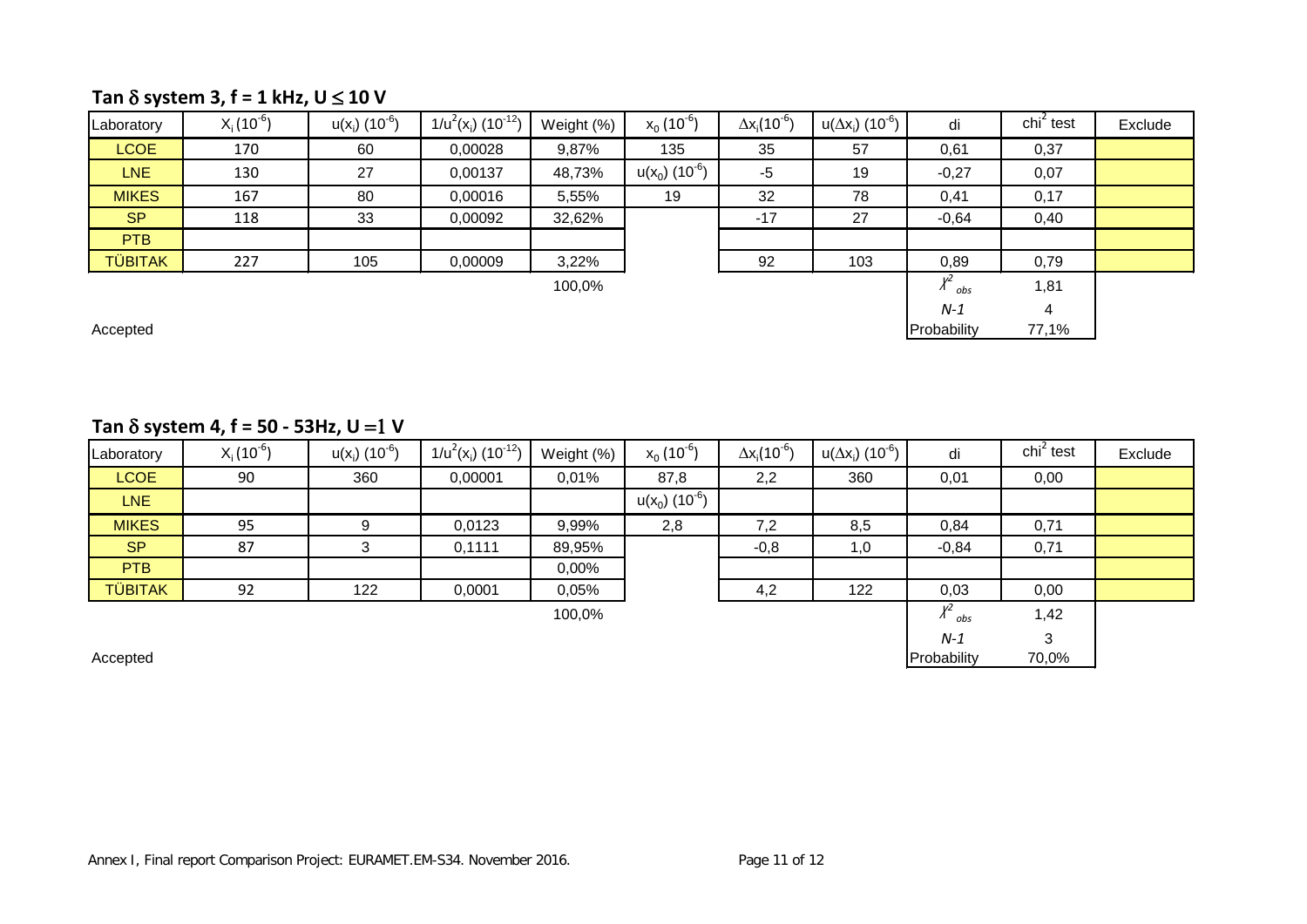## **Tan** δ **system 4, f = 1 kHz, U ≤** 10 **V**

| Laboratory     | $X_i(10^{-6})$ | $u(x_i)$ (10 <sup>-6</sup> ) | $1/u^2(x_i)$ (10 <sup>-12</sup> ) | Weight (%) | $x_0(10^{-6})$               | $\Delta x_i(10^{-6})$ | $u(\Delta x_i)$ (10 <sup>-6</sup> ) | di                 | chi <sup>2</sup> test | Exclude |
|----------------|----------------|------------------------------|-----------------------------------|------------|------------------------------|-----------------------|-------------------------------------|--------------------|-----------------------|---------|
| <b>LCOE</b>    | 340            | 160                          | 0,00004                           | 2,54%      | 326                          | 14                    | 158                                 | 0,09               | 0,01                  |         |
| <b>LNE</b>     | 320            | 27                           | 0,00137                           | 89,23%     | $u(x_0)$ (10 <sup>-6</sup> ) | -6                    | 9                                   | $-0,72$            | 0,52                  |         |
| <b>MIKES</b>   | 394            | 140                          | 0,00005                           | 3,32%      | 26                           | 68                    | 138                                 | 0,49               | 0,24                  |         |
| <b>SP</b>      | 119            | 255                          | 0,00002                           | 1,00%      |                              | $-207$                | 254                                 | $-0,82$            | 0,67                  |         |
| <b>PTB</b>     |                |                              |                                   |            |                              |                       |                                     |                    |                       |         |
| <b>TÜBITAK</b> | 459            | 129                          | 0,00006                           | 3,91%      |                              | 133                   | 126                                 | 1,05               | 1,10                  |         |
|                |                |                              |                                   | 100,0%     |                              |                       |                                     | v<br>$\Lambda$ obs | 2,54                  |         |
|                |                |                              |                                   |            |                              |                       |                                     | $N-1$              | 4                     |         |

Accepted and the state of the control of the control of the control of the control of the control of the control of the control of the control of the control of the control of the control of the control of the control of t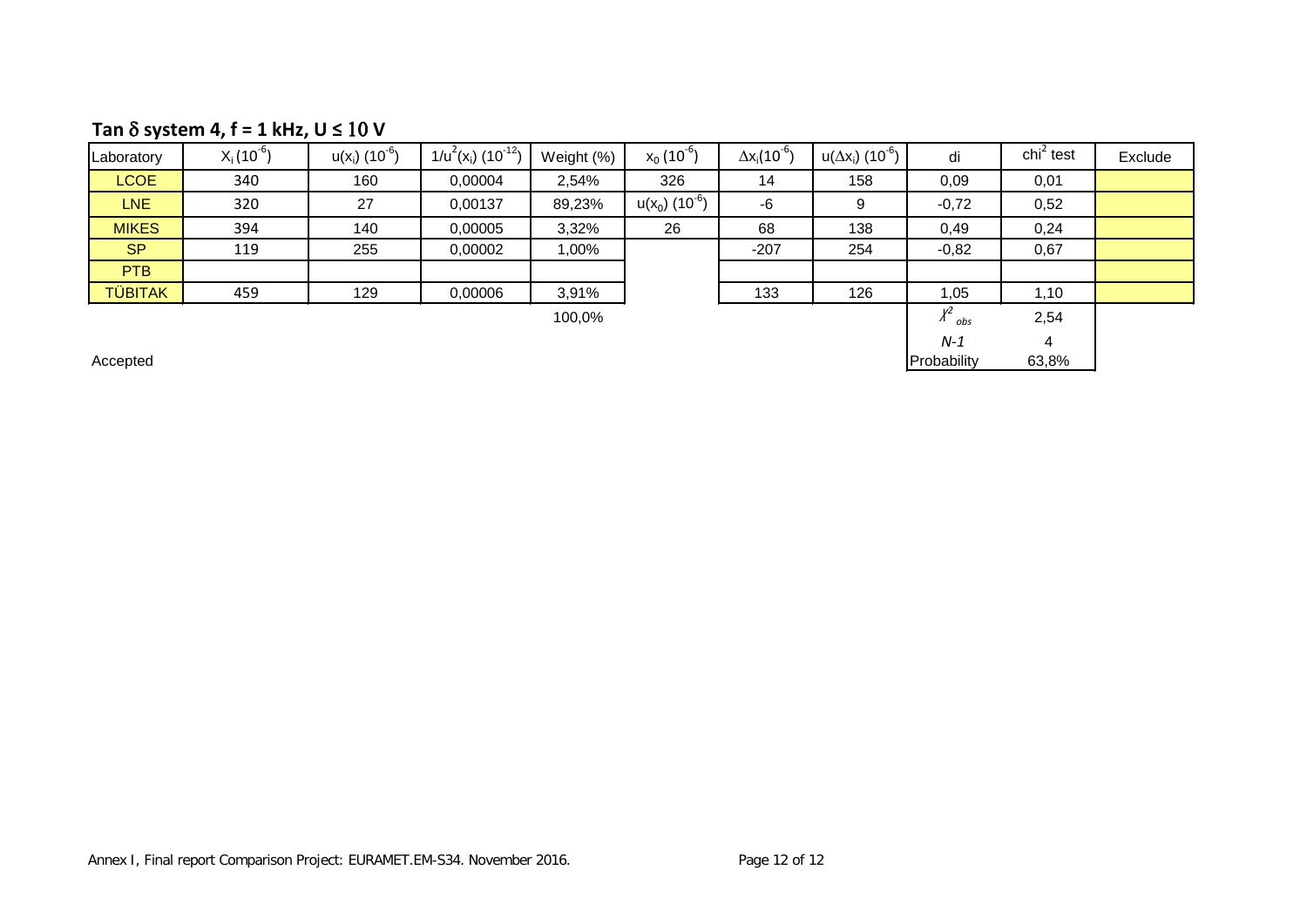# ANNEX II Graphs of comparison results

Graphs included in this annex intend to summarize the results of this comparison project so that it is possible to check compatibility and consistency of the results provided by every participant.

When several measurements were reported by a participant related to the same measurement point or parameter, only the most accurate is considered on the relevant graph.

Uncertainties are reported as standard uncertainties  $(k=1)$ .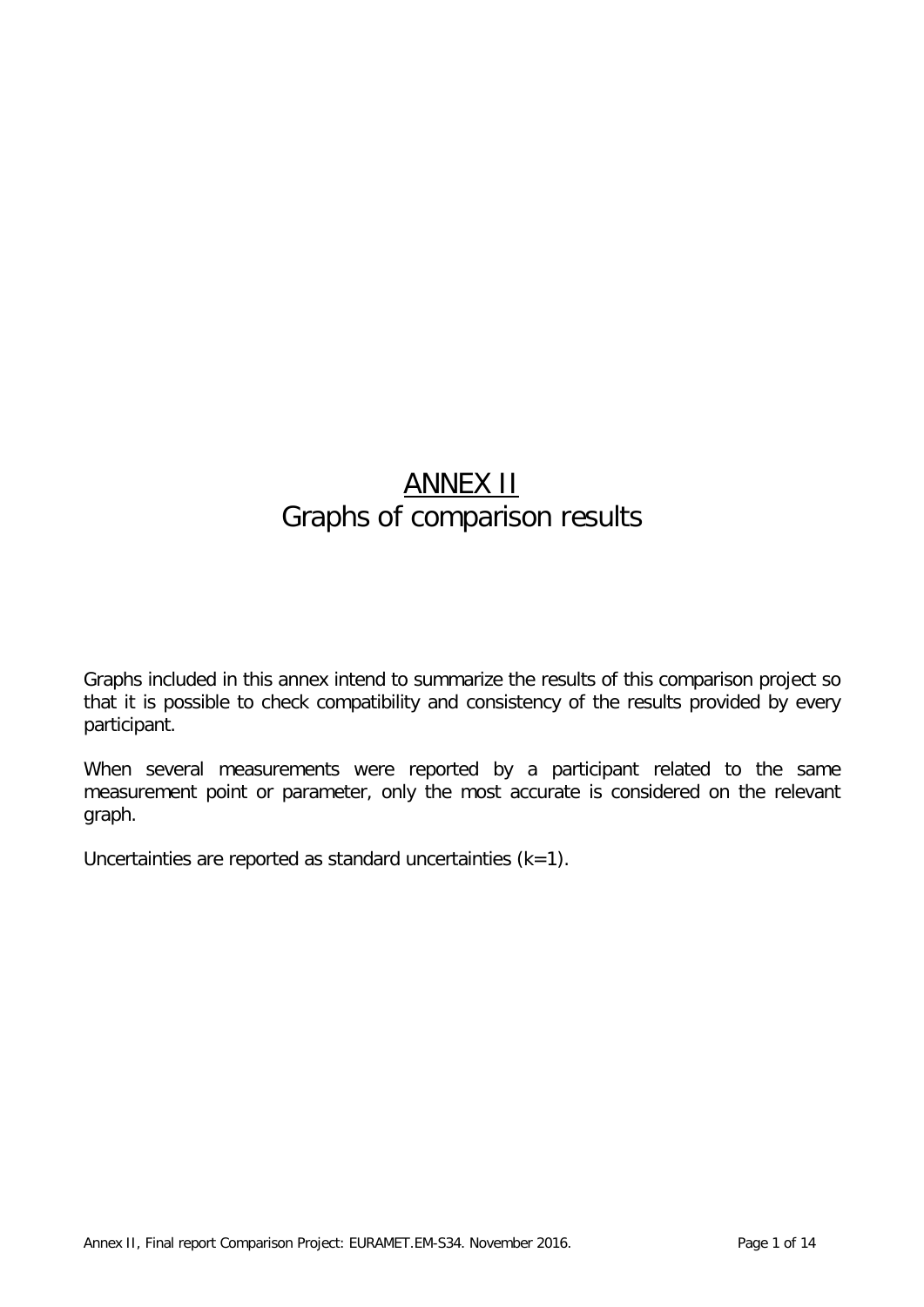# **Voltage dependence of System 1** from 1 kV to 200 kV

The following graphs show the change of capacitance value of System 1 with respect to the initial capacitance measured at the lowest practical voltage level.

# Capacitance measurement



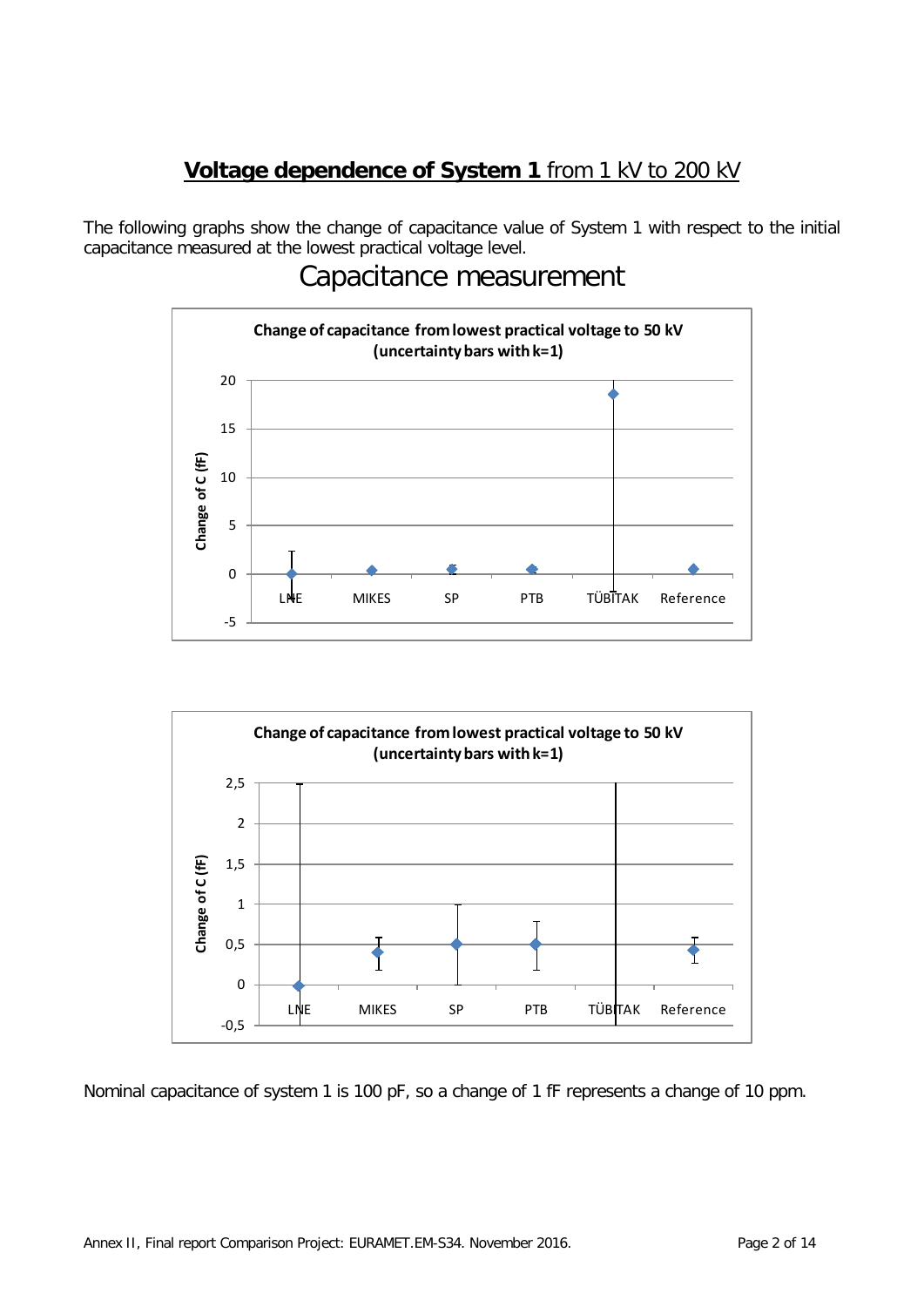# Capacitance measurement



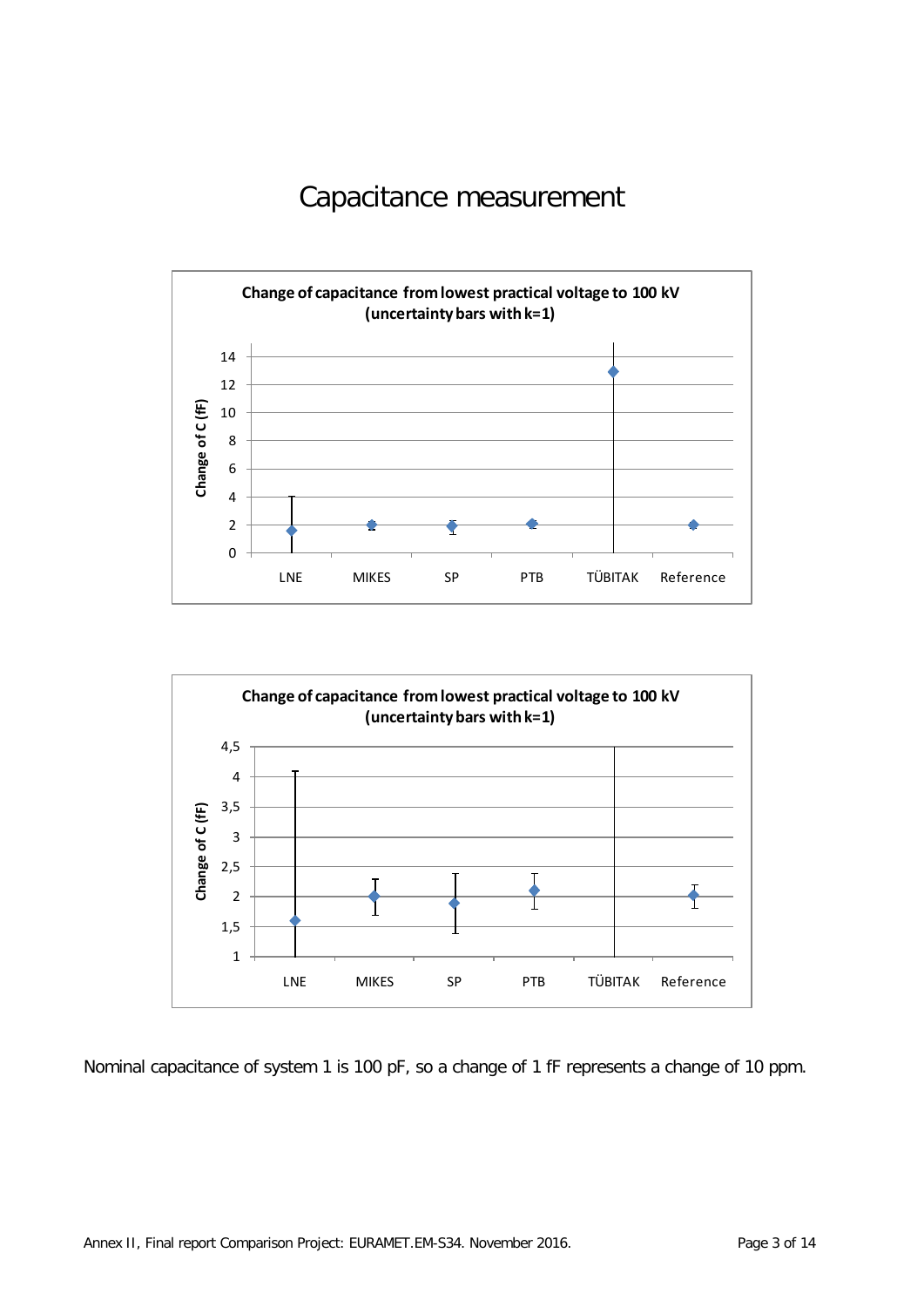# Capacitance measurement



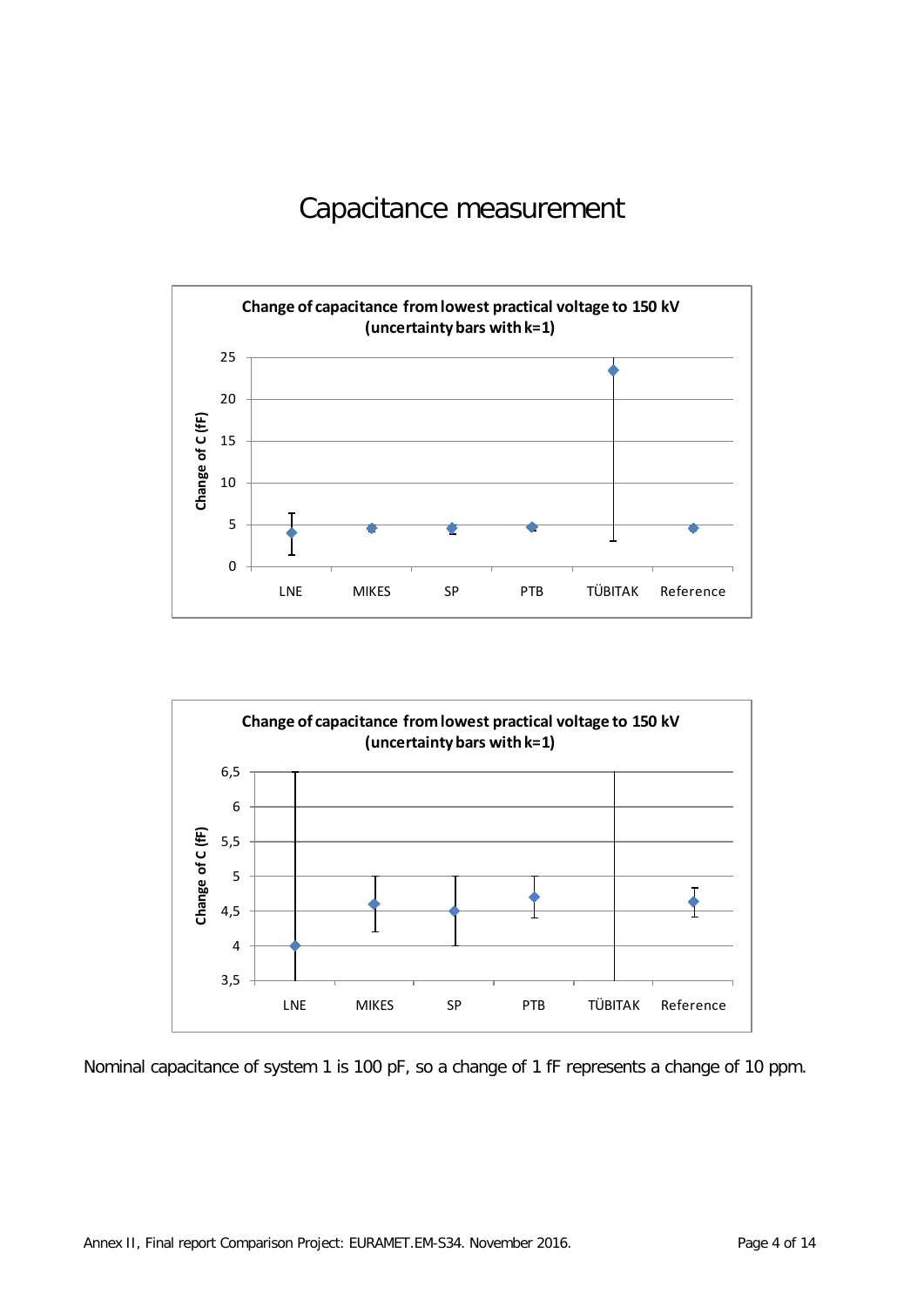# Capacitance measurement



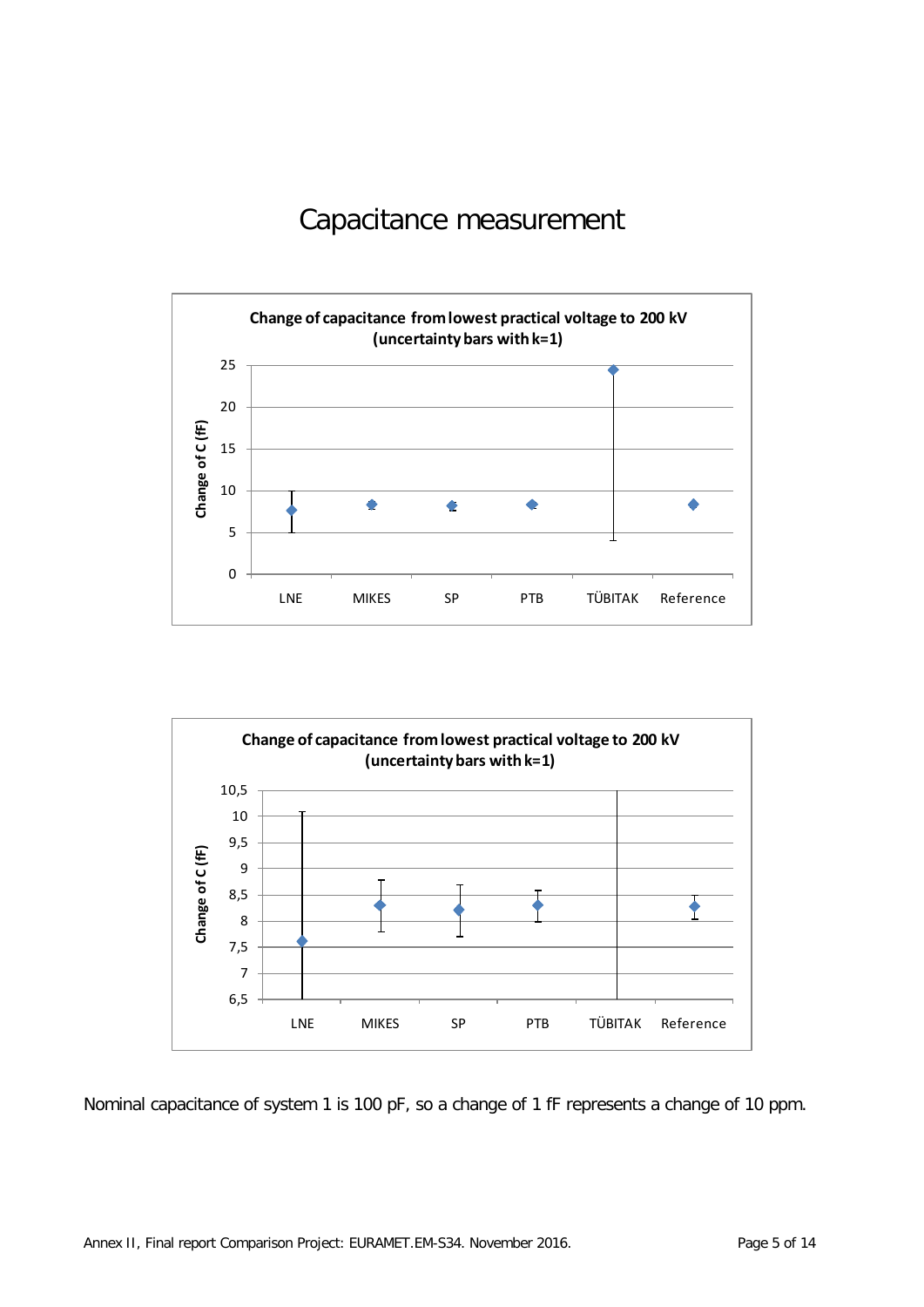## **Voltage dependence of System 1** from 1 kV to 200 kV

The following graphs show the change of tan  $\delta$  value of System 1 with respect to the corresponding initial value measured at the lowest practical voltage level.

# Loss dissipation factor (tan  $\delta$ ) measurement



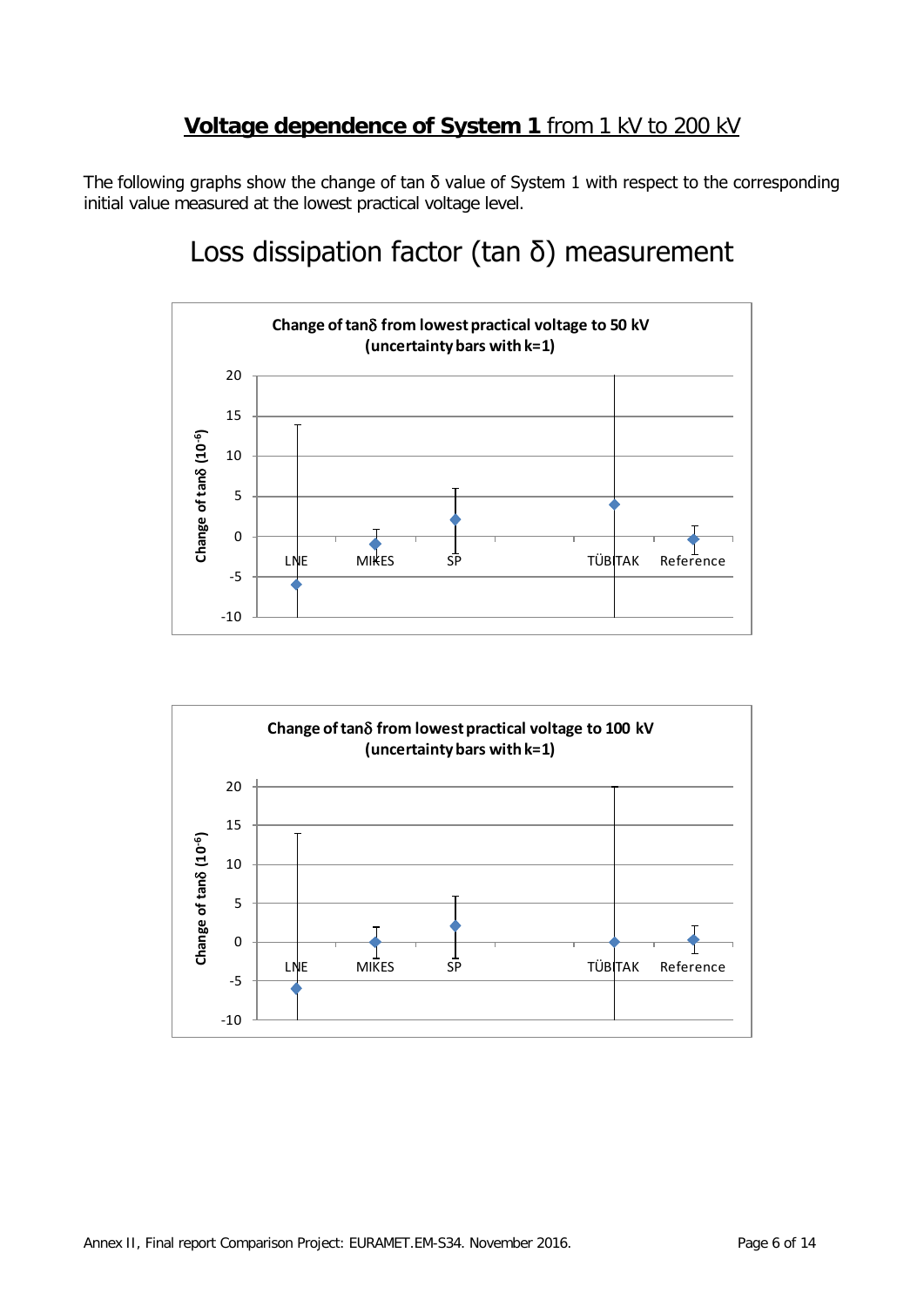# Loss dissipation factor (tan δ) measurement



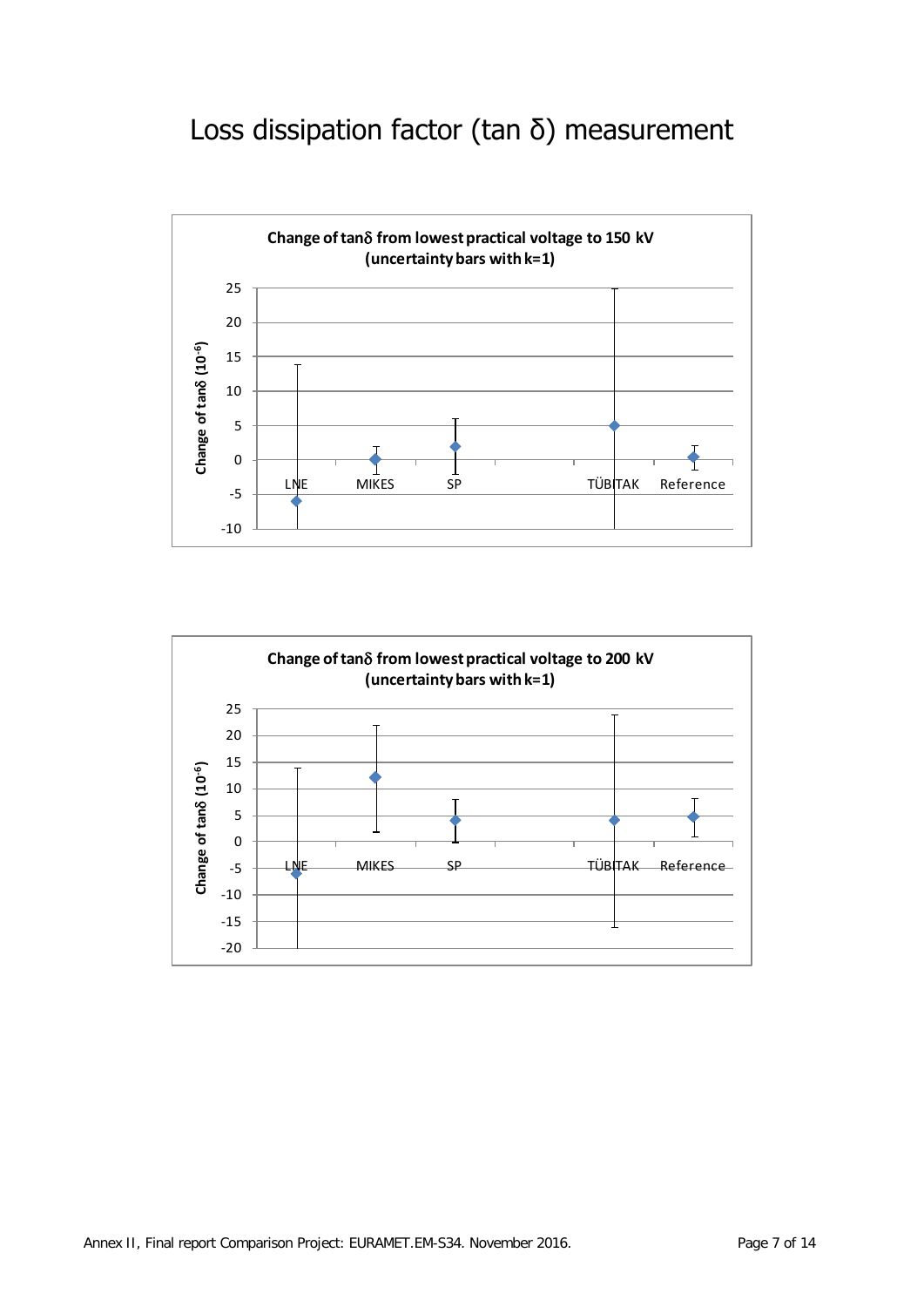





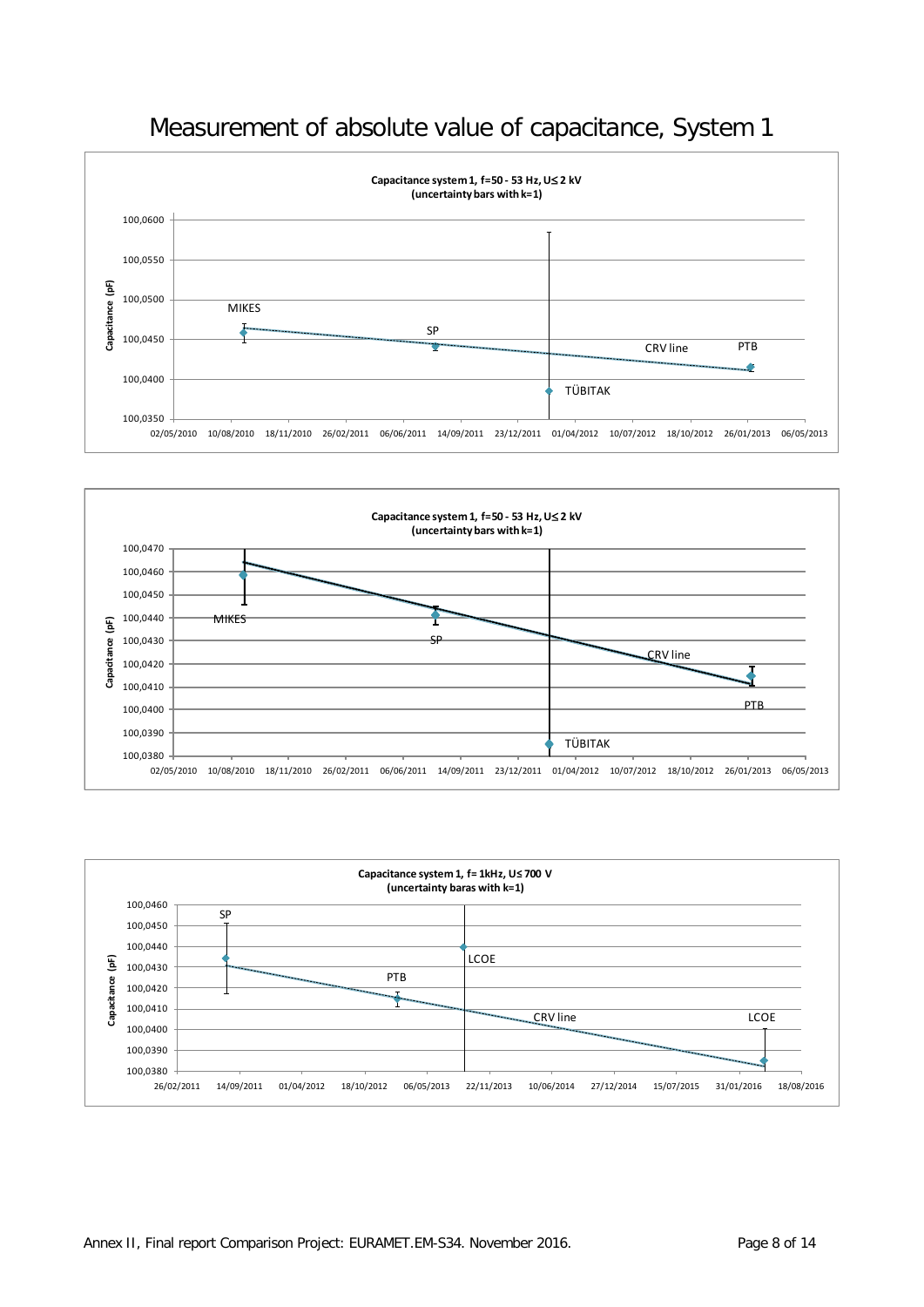

# Measurement of absolute value of capacitance, System 2



# Measurement of absolute value of capacitance, System 3

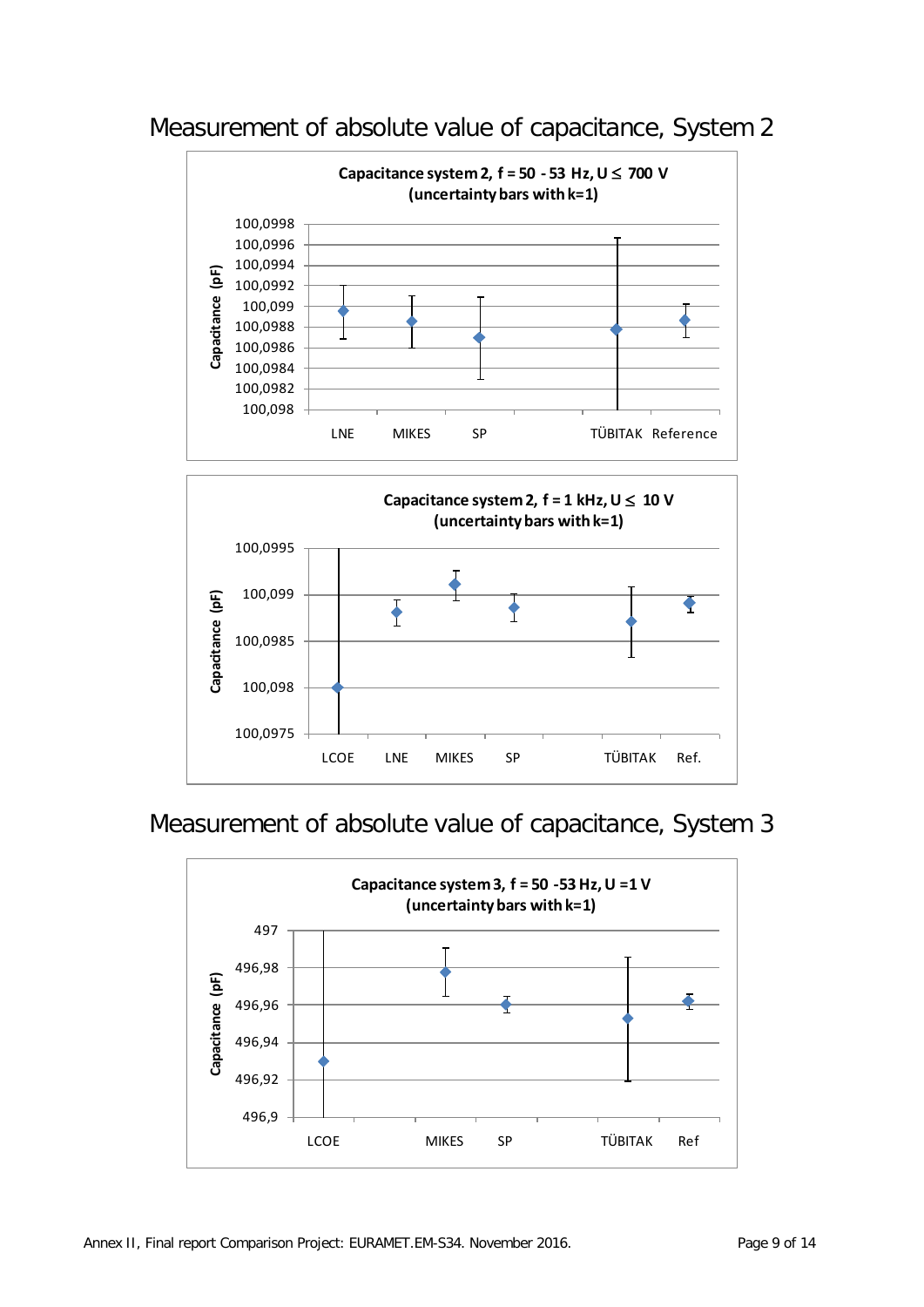

Measurement of absolute value of capacitance, System 3



# Measurement of absolute value of capacitance, System 4

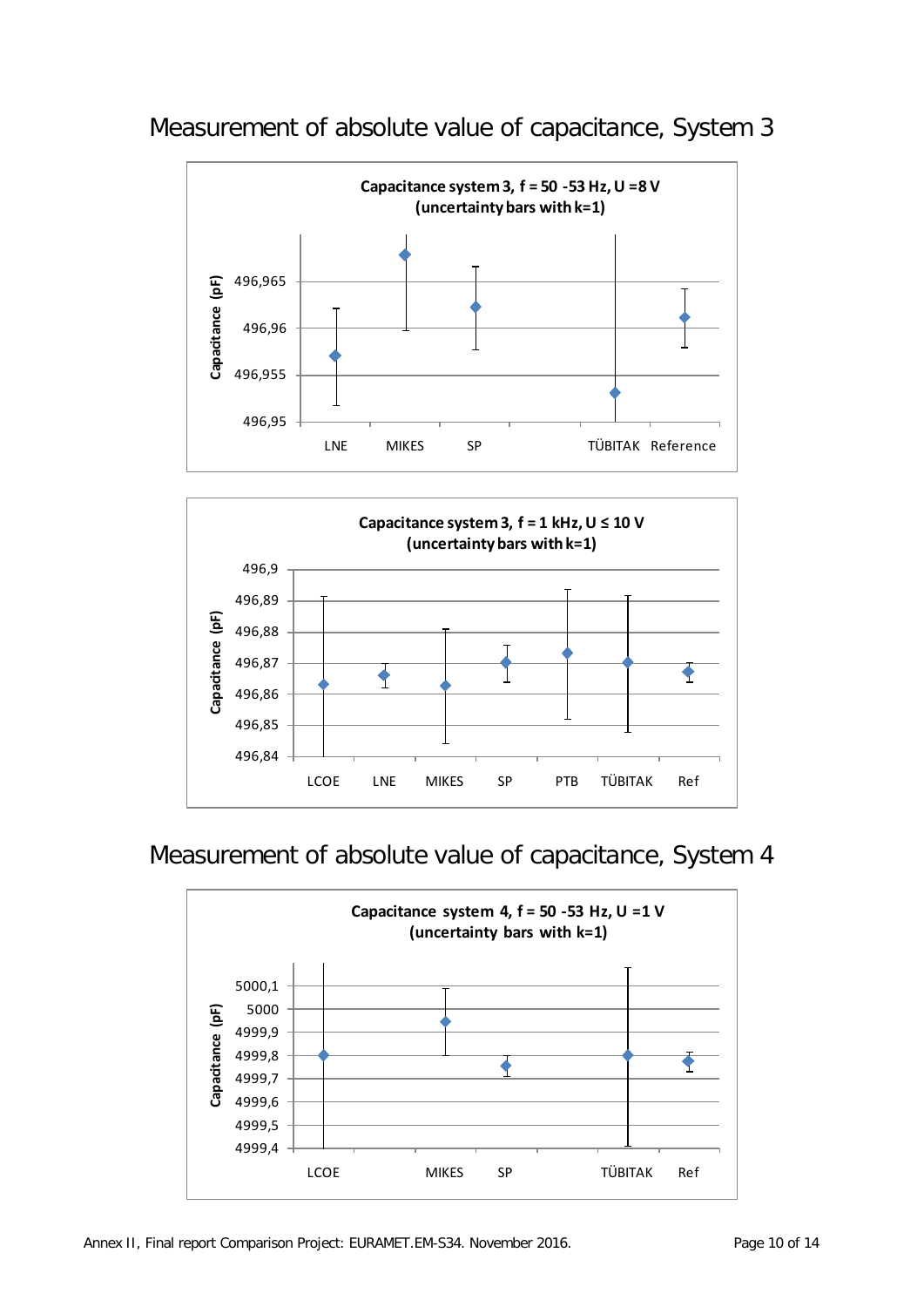Measurement of absolute value of capacitance, System 4



# Measurement of absolute value of tan δ, System 1

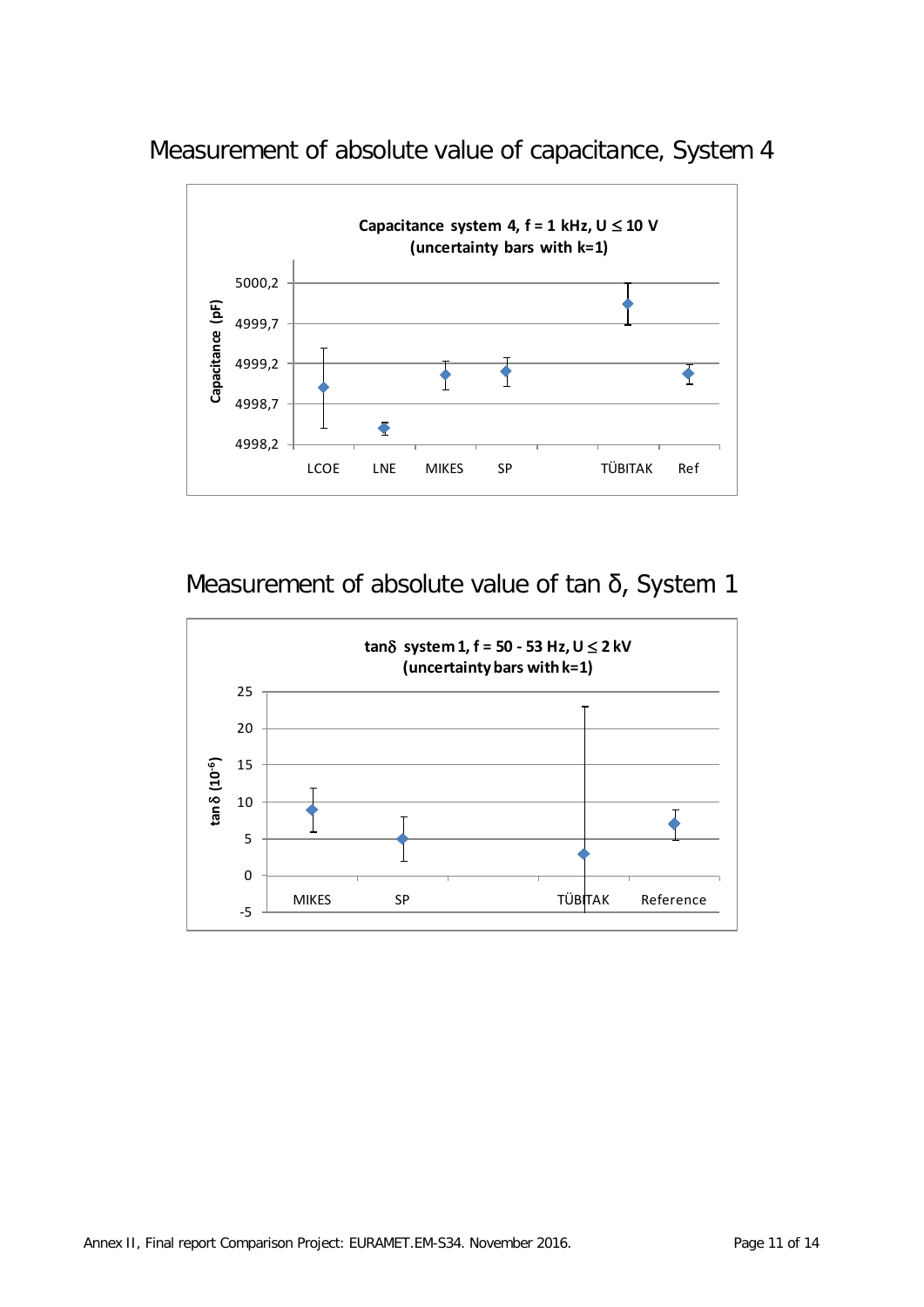





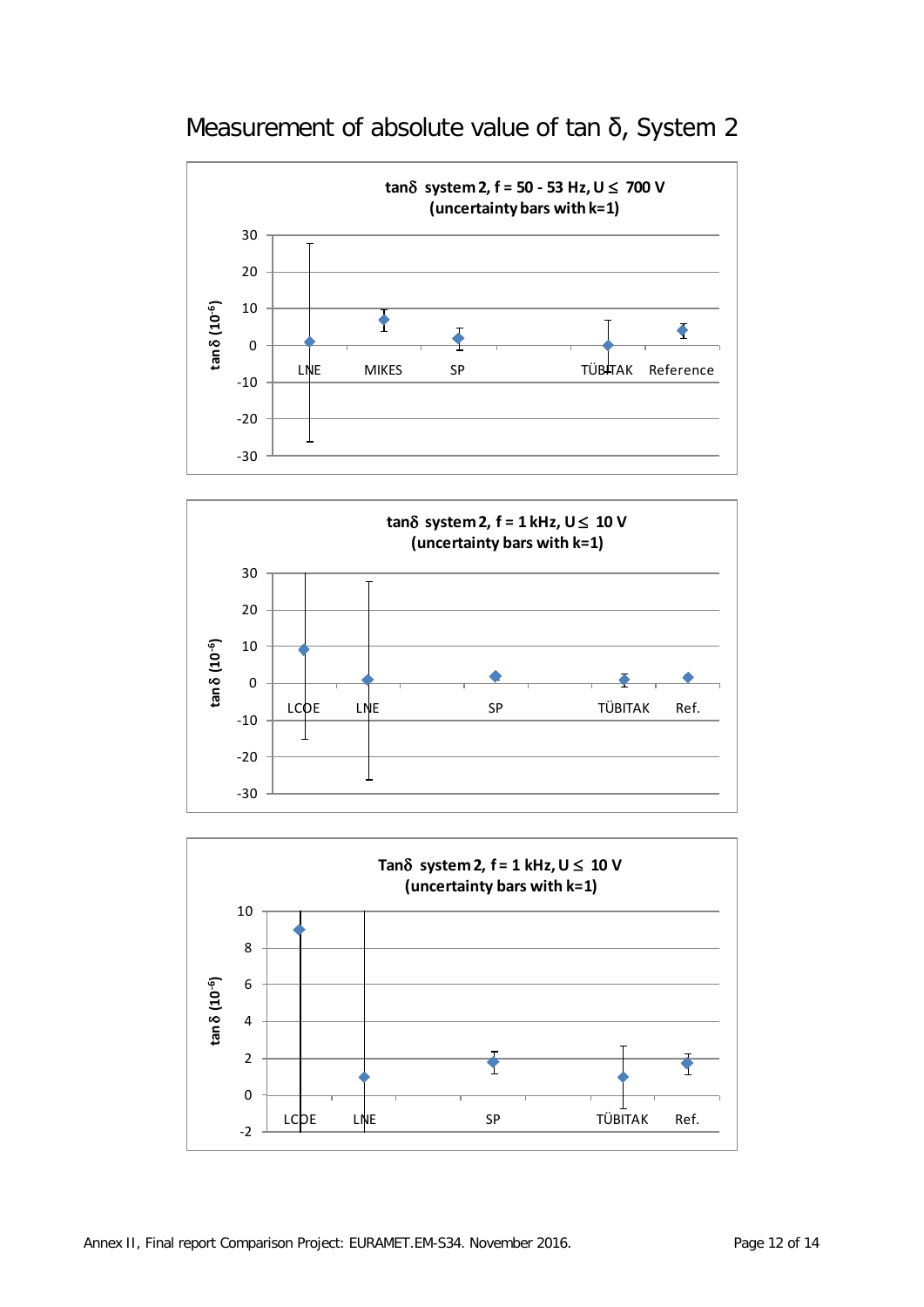

# Measurement of absolute value of tan δ, System 3



# Measurement of absolute value of tan δ, System 4